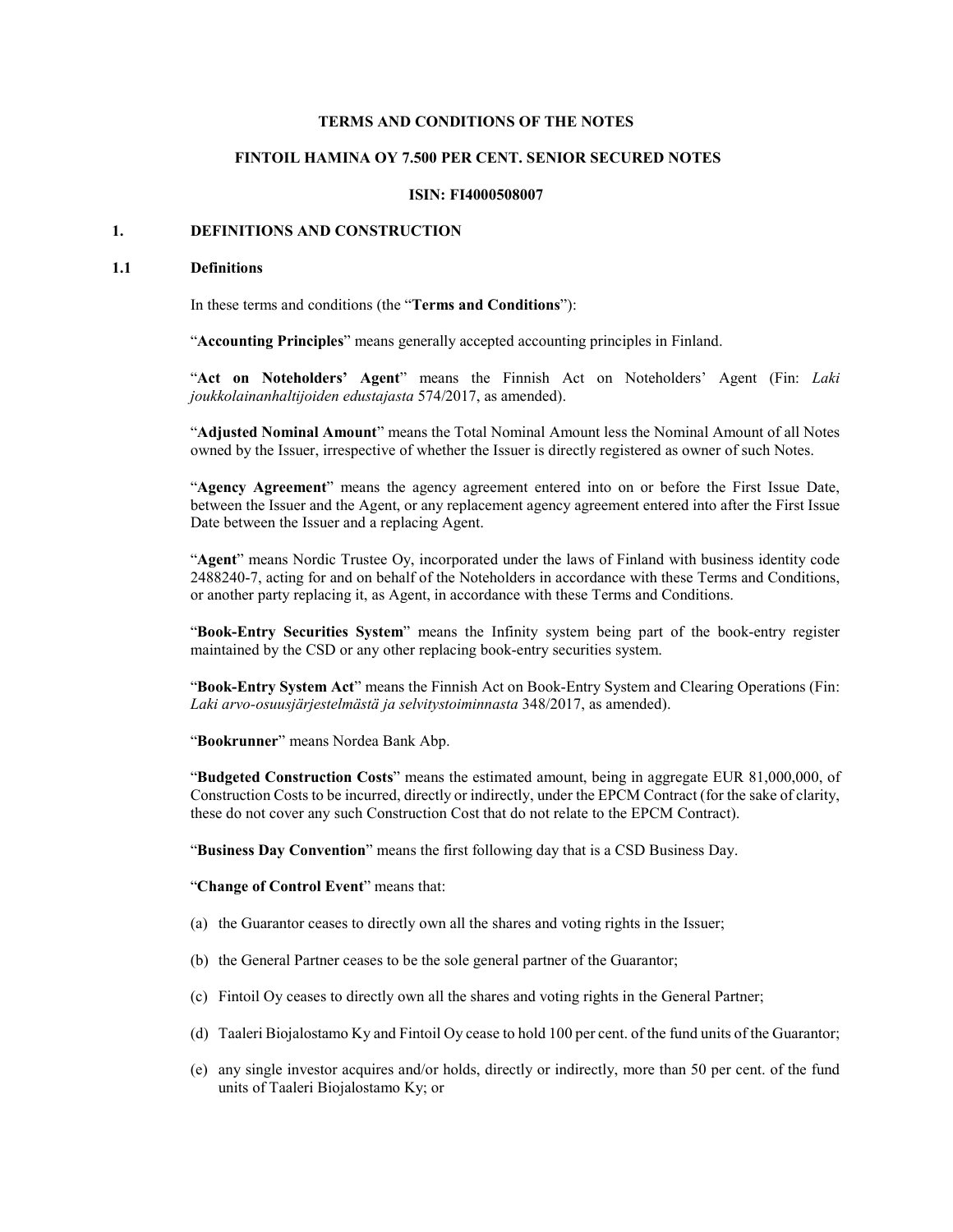(f) the Fintoil Shareholders cease to own, directly or indirectly, in aggregate more than 50 per cent of all the shares and voting rights in Fintoil Oy.

"**Completion Date**" means the date on which the Issuer has delivered a notice to the Agent regarding occurrence of the Completion Date together with:

- (a) confirmation by the Issuer that the physical construction of the Project and the Refinery has been completed and accepted by the Issuer, and the Refinery has been handed over to the Issuer;
- (b) a confirmation by the EPCM Contractor that the Refinery, its facilities and equipment have been operating normally for a period of not less than sixty (60) consecutive days; and
- (d) a confirmation by the Issuer that no Event of Default has occurred and is continuing.

"**Compliance Certificate**" means a certificate substantially in the form of Appendix 1.

"**Construction Costs**" means all costs, expenses and fees (in each case exclusive of VAT) incurred by the Issuer in connection with the development, construction, testing and commissioning of the Refinery.

"**Construction Report**" has the meaning set forth in Clause 10.1.1.

"**Cost Overrun**" means any amount (expressed in percentages) by which the aggregate amount of Incurred Construction Costs and Remaining Construction Costs exceed the Budgeted Construction Costs.

"**Cost Overrun Event**" means that the Cost Overrun is in excess of ten (10) per cent.

"**CSD**" means Euroclear Finland Ltd, business identity code 1061446-0, Urho Kekkosen katu 5 C, P.O. Box 1110, 00101 Helsinki, Finland or any entity replacing the same as a central securities depository.

"**CSD Business Day**" means a day on which the Book-Entry Securities System is open in accordance with the regulations of the CSD and which is a TARGET Day.

"**Debt Service Reserve Account**" means a bank account of the Issuer held with Nordea Bank Abp, into which the Debt Service Reserve Amount will, from time to time, be transferred and which has been pledged in favour of the Noteholders (represented by the Agent) under the DSR Account Pledge Agreement.

"**Debt Service Reserve Amount**" means, at any time, an amount equal to the projected interest payments in respect of the Notes payable by the Issuer during the next six (6) months, being EUR 2,625,000 following the First Issue Date.

"**DSR Account Pledge Agreement**" means the pledge agreement entered into between the Issuer and the Agent in respect of the first priority pledge over the Debt Service Reserve Account and all funds held on the Debt Service Reserve Account from time to time, granted in favour of the Noteholders (represented by the Agent).

"**Direct Agreement**" means the direct agreement between the Issuer, the EPCM Contractor and the Security Agent in relation to the EPCM Contract.

"**EBITDA**" means, in respect of the Reference Period, the profit of the Issuer, from its ordinary activities according to the latest Financial Reports:

- (a) before deducting any amount of tax on profits, gains or income paid or payable by the Issuer;
- (b) before deducting any Finance Charges;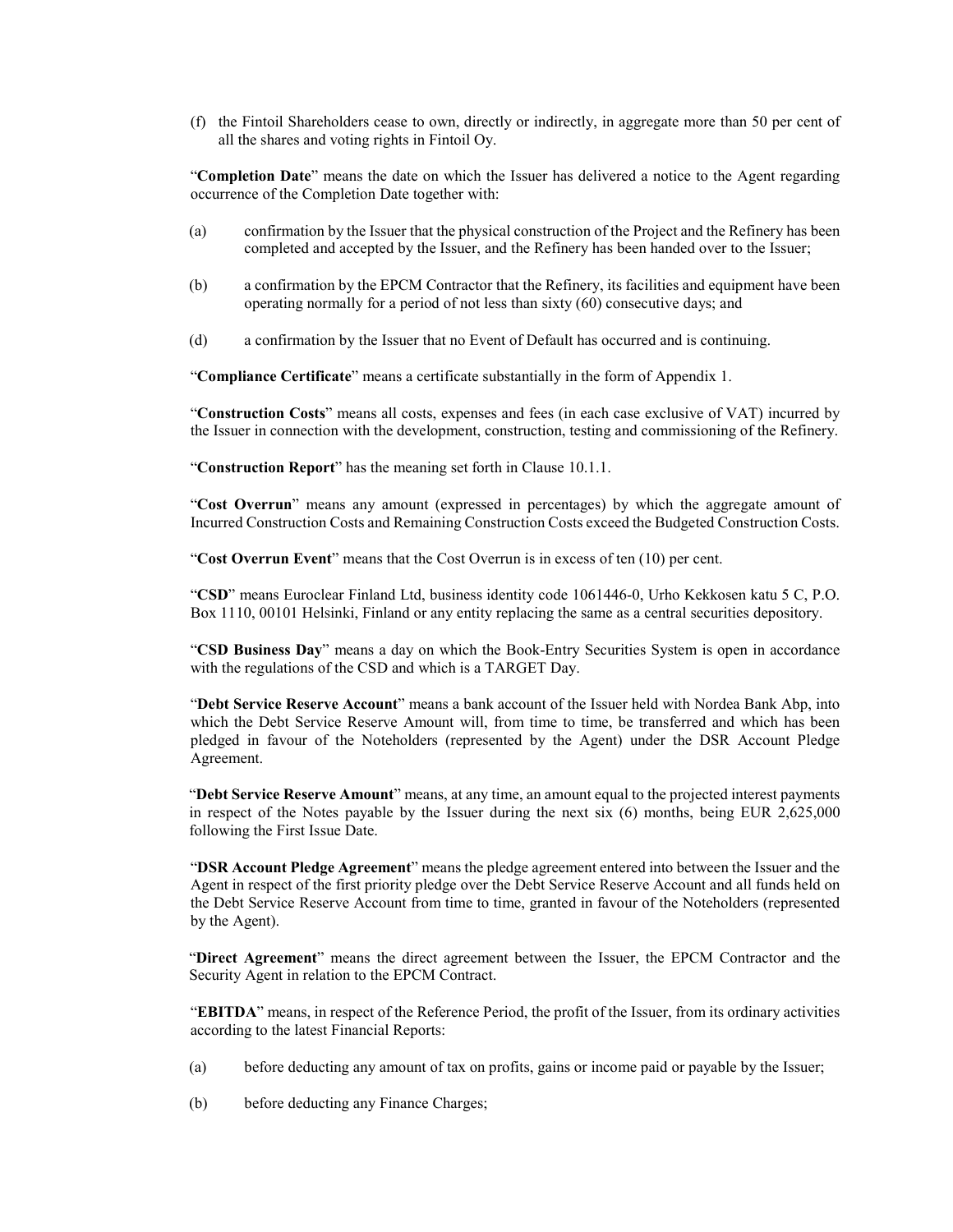- (c) before taking into account any exceptional or extraordinary items in accordance with the Accounting Principles;
- (d) before taking into account any unrealised gains or losses on any derivative instrument (other than any derivative instruments which is accounted for on a hedge account basis);
- (e) after adding back or deducting, as the case may be, the amount of any loss or gain against book value arising on a disposal of any asset (other than in the ordinary course of trading) and any loss or gain arising from an upward or downward revaluation of any asset;
- (f) after adding any amounts claimed under loss of profit, business interruption or equivalent insurance, provided that it is reasonably likely (determined in good faith by the management of the Issuer after its best assessment) that the Issuer will be entitled to receive insurance proceeds under such insurance claims; and
- (g) after adding back any amount attributable to the amortisation, depreciation, impairment or depletion of assets of the Issuer.

"**EPCM Contract**" means the engineering, procurement and construction management services contact for the Project dated 15 January 2021 by and between the Issuer and the EPCM Contractor.

"**EPCM Contractor**" means Neste Engineering Solutions Oy.

"**Escrow Account**" means a blocked bank account (Fin: sulkutili) of the Issuer held with Nordea Bank Abp, into which the Net Proceeds from the Initial Notes will be transferred and which has been pledged in favour of the Agent and the Noteholders (represented by the Agent) under the Escrow Account Pledge Agreement and in relation to which the Agent has the sole signing rights.

"**Escrow Account Pledge Agreement**" means the pledge agreement entered into between the Issuer and the Agent in respect of the first priority pledges over the Escrow Account and all funds held on the Escrow Account from time to time, granted in favour of the Noteholders.

"**Euro**" and "**EUR**" means the single currency of the participating member states in accordance with the legislation of the European Union relating to Economic and Monetary Union.

"**Equity Ratio**" means:

- (a) prior to the Long Stop Date, the ratio of the Pre Completion Equity to the aggregate of Pre Completion Equity and the aggregate of the amounts paid to the Issuer from the Escrow Account pursuant to Clause 4 (*Conditions for disbursement*) and other interest bearing debt of the Issuer; and
- (b) following the Long Stop Date, the ratio of Total Equity to Total Assets,

(in each case, expressed in percentages).

"**Equity Undertaking**" means the equity undertaking issued by the Transaction Obligors to the Issuer and the Security Agent under which the issuers of such Equity Undertaking undertake to call the limited partners' equity commitment under the partnership agreement of the Guarantor, in an aggregate maximum amount of EUR 15,000,000.

"**Event of Default**" means an event or circumstance specified in paragraphs (a) to (h) of Clause 13.1.

"**Final Maturity Date**" means 1 July 2025.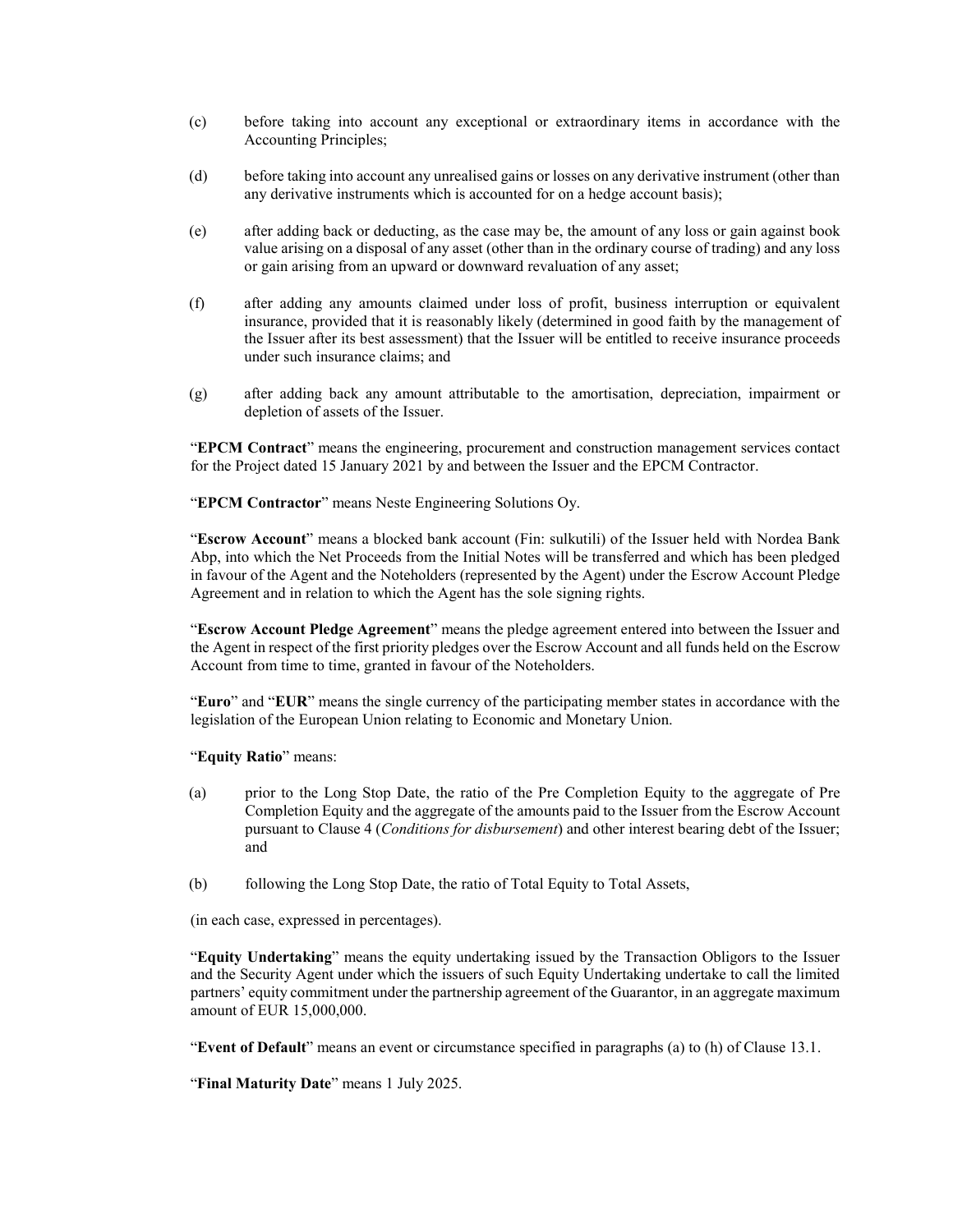"**Finance Charges**" means, for the Reference Period, the aggregate amount of the accrued interest, commission, fees, discounts, payment fees, premiums or charges and other finance payments in respect of Financial Indebtedness whether paid, payable or capitalised by the Issuer according to the latest Financial Report(s) other than Transaction Costs, after deducting any interest paid, payable or capitalised and interest income relating to cash or cash equivalent investments to the Issuer and taking no account of any unrealised gains or losses on any derivative instruments other than any derivative instrument which are accounted for on a hedge accounting basis.

"**Finance Documents**" means these Terms and Conditions, each Issuance Certificate, the Security Documents, the Direct Agreement, the Equity Undertaking, the Intercreditor Agreement, the Agency Agreement, Issuing Agency Agreement, the Security Agency Agreement and any other document designated by the Issuer and the Agent as a Finance Document.

#### "**Financial Indebtedness**" means:

- (a) moneys borrowed (including under any bank financing or debt capital market instruments);
- (b) any acceptance under any acceptance credit facility;
- (c) the amount of any liability under any finance leases or hire purchase contract (a lease which in accordance with the Accounting Principles is treated as an asset and a corresponding liability);
- (d) receivables sold or discounted (other than on a non-recourse basis, provided that the requirements for de-recognition under the Accounting Principles are met);
- (e) any amount raised pursuant to any note purchase facility or the issue of any bond or note or similar instrument;
- (f) any other transaction (including the obligation to pay deferred purchase price) having the commercial effect of a borrowing or otherwise being classified as borrowing under the Accounting Principles;
- (g) the marked-to-market value of derivative transactions entered into in connection with protection against, or in order to benefit from, the fluctuation in any rate or price (if any actual amount is due as a result of a termination or a close-out, such amount shall be used instead);
- <span id="page-3-0"></span>(h) counter-indemnity obligations in respect of guarantees or other instruments issued by a bank or financial institution; and
- (i) without double-counting, liabilities under guarantees or indemnities for any of the obligations referred to in paragraphs (a) t[o \(h\)](#page-3-0) above.

#### "**Financial Report**" means:

- (a) prior to the Long Stop Date, the Construction Report; and
- (b) following the Long Stop Date, the Issuer's annual audited financial statements or quarterly interim unaudited reports, which shall be prepared and made available according to (c) and (d) under Clause 10.1.1.

"**Fintoil Shareholders**" means each Person that owns shares in Fintoil Oy on the First Issue Date.

"**First Call Date**" means the date falling thirty (30) months after the First Issue Date.

"**First Issue Date**" means 1 July 2021.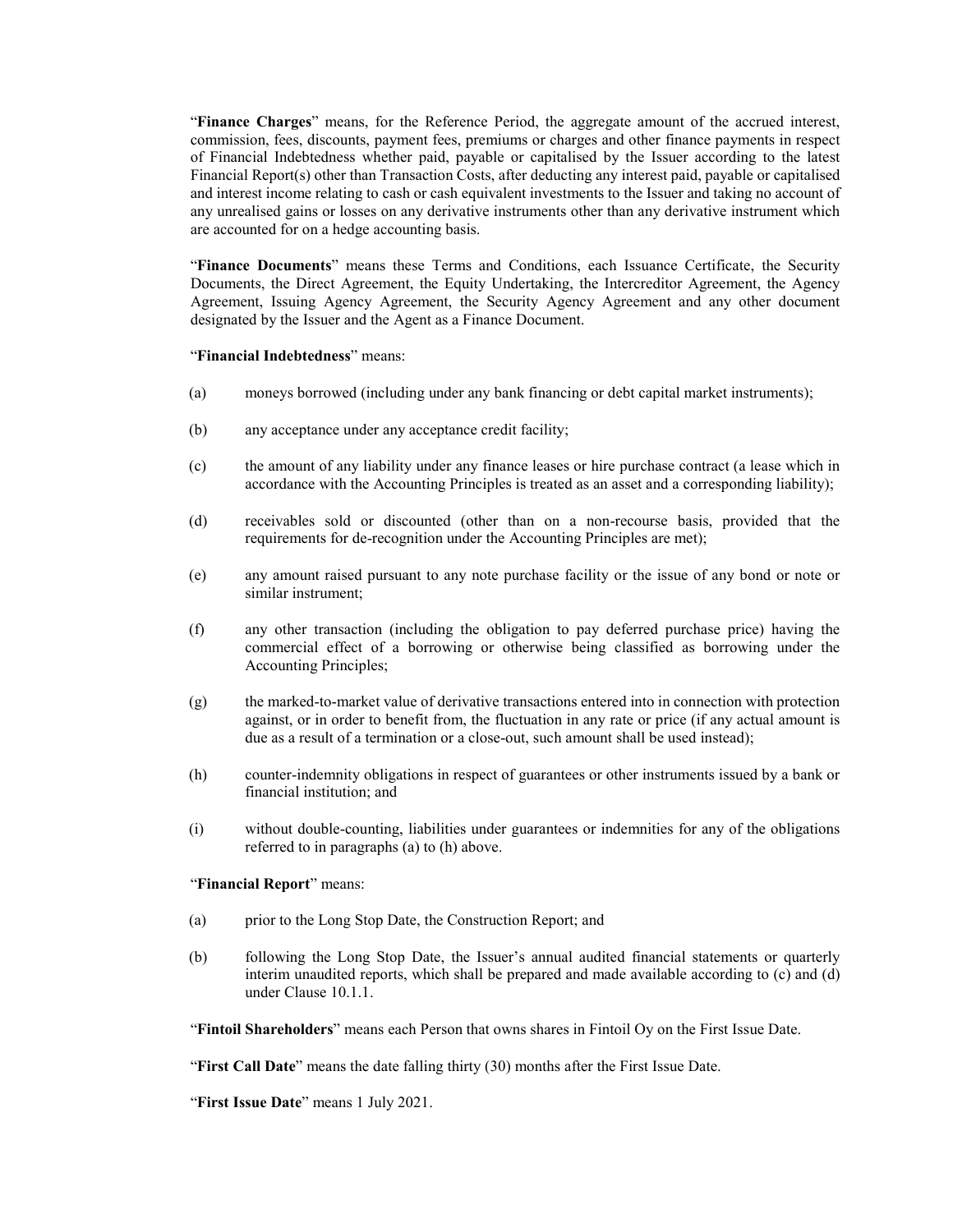"**Force Majeure Event**" has the meaning set forth in Clause 25.1.

"**General Partner**" means Fintoil Holding GP Oy, a limited liability company incorporated under the laws of Finland with business identity code 3114104-1**.** 

"**Green Finance Framework**" means the Issuer's green finance framework dated June 2021 (which is published on the website of the Issuer).

"**Guarantee**" means a guarantee issued or to be issued by the Guarantor under the Intercreditor Agreement on or prior to the First Issue Date in respect of the Secured Obligations.

"**Guarantor**" means Fintoil Holding Ky, a limited partnership incorporated under the laws of Finland with business identity code 3137751-3.

"**Incurred Construction Costs**" means the amount of Construction Costs incurred, directly or indirectly, under the EPCM Contract as at each Quarter Date as set out in the Construction Report (for the sake of clarity, these do not cover any such Construction Cost that do not relate to the EPCM Contract).

"**Incurrence Test**" means the test in accordance with Clause 11.4.

"**Initial Equity Contributions**" means the EUR 36,250,000 amount provided, or to be provided by the direct and/or indirect shareholders of the Issuer prior to the First Issue Date, in the form of equity for the purposes of financing Project Costs.

"**Initial Nominal Amount**" has the meaning set forth in Clause 2.4.

"**Initial Notes**" means the Notes issued, subject to Clause 4.2, on the First Issue Date.

"**Initial Proceeds**" has the meaning set forth in Clause 4.2.

"**Insolvent**" means, in respect of a relevant Person, that it (i) is deemed to be insolvent within the meaning of Section 1 of Chapter 2 of the Finnish Bankruptcy Act (Fin: *Konkurssilaki* 120/2004, as amended) (or its equivalent in any other jurisdiction), (ii) admits inability to pay its debts as they fall due, (iii) suspends making payments on any of its debts, (iv) by reason of actual financial difficulties commences negotiations with its creditors (other than the Noteholders) with a view to rescheduling any of its indebtedness (including company reorganisation under the Finnish Act on Company Reorganisation (Fin: *Laki yrityksen saneerauksesta* 47/1993, as amended) (or its equivalent in any other jurisdiction)) or (v) is subject to involuntary winding-up, dissolution or liquidation.

"**Instructing Party**" has the meaning given to that term in the Intercreditor Agreement.

"**Intercreditor Agreement**" means the intercreditor agreement entered into between, amongst others, the Issuer, the Super Senior RCF Creditors, the Agent (representing the Noteholders) and the Security Agent.

"**Interest**" means the interest on the Notes calculated in accordance with Clauses 7.1 to 7.3.

"**Interest Payment Date**" means 1 July and 1 January of each year or, to the extent such day is not a CSD Business Day, the CSD Business Day following from the application of the Business Day Convention. The first Interest Payment Date for the Notes shall be 1 January 2022 and the last Interest Payment Date shall be the relevant Redemption Date.

"**Interest Period**" means (i) in respect of the first Interest Period, the period from (and including) the First Issue Date to (but excluding) the first Interest Payment Date, and (ii) in respect of subsequent Interest Periods, the period from (and including) an Interest Payment Date to (but excluding) the next succeeding Interest Payment Date (or a shorter period if relevant).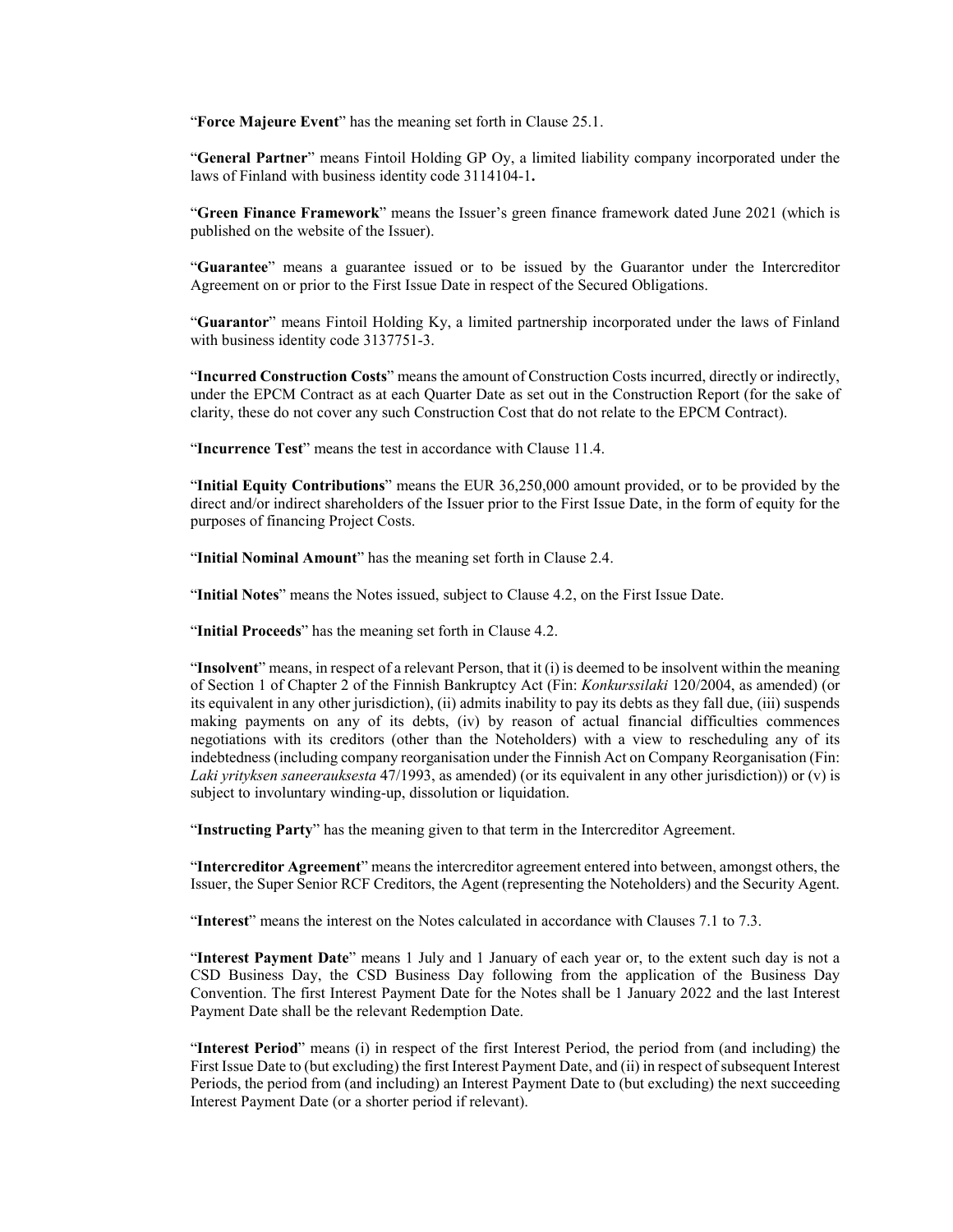"**Interest Rate**" means 7.500 per cent. *per annum*.

"**Issuance Certificate**" means an issuance certificate relating to the issuance of Subsequent Notes, in the form of Appendix 2 hereto, duly completed and signed by the Issuer.

"**Issue Date**" means, in respect of the Initial Notes, the First Issue Date and, in respect of any Subsequent Notes, the date specified in the relevant Issuance Certificate.

"**Issuer**" means Fintoil Hamina Oy, a limited liability company incorporated under the laws of Finland with business identity code 3114108-4.

"**Issuing Agency Agreement**" means the agreement regarding services related to the Notes entered into by and between the Issuer and the Issuing Agent in connection with the issuance of the Initial Notes (as amended and restated from time to time).

"**Issuing Agent**" means Nordea Bank Abp, acting as issuer agent (Fin: *liikkeeseenlaskijan asiamies*) and paying agent of the Notes for and on behalf of the Issuer, or any other party replacing the same as Issuing Agent in accordance with the regulations of the CSD.

"**Leverage Ratio**" means the ratio of Net Interest Bearing Debt to EBITDA, calculated in accordance with Clause 11.5.

"**LOI**" means any letter of intent, memorandum of understanding or any other similar document expressing an intention to enter into an agreement at a future date.

"**Long Stop Date**" means 31 December 2022.

"**Maintenance Test**" means the test as set out in Clause 11.1.

"**Make Whole Amount**" means an amount equal to the sum of (i) 100.00% of the Nominal Amount plus 50.00% of the Interest (calculated on the Nominal Amount for one year) together with accrued but unpaid Interest to (but excluding) the relevant redemption date and (ii) the remaining Interest payments from and including the relevant redemption date to (but excluding) the First Call Date.

"**Material Adverse Effect**" means that any event or series of events occurs which is likely to have a material adverse effect on:

- (a) the business, assets of financial condition of the Issuer or the Project;
- (b) the ability of the Issuer to perform its payment or other material obligations under any Finance Document; and
- (c) subject to legal reservations, the validity or enforceability of, or the effectiveness or ranking of any Security granted pursuant to any of the Finance Documents.

"**MiFID II"** means Directive 2014/65/EU of the European Parliament and of the Council of 15 May 2014 on markets in financial instruments.

"**Net Interest Bearing Debt**" means the aggregate interest bearing debt less cash and cash equivalents of the Issuer in accordance with the applicable Accounting Principles from time to time (excluding any Subordinated Debt).

"**Net Proceeds**" means the proceeds from an issue of Notes after deduction has been made for the Transaction Costs payable by the Issuer to the Bookrunner (if the Bookrunner has requested that their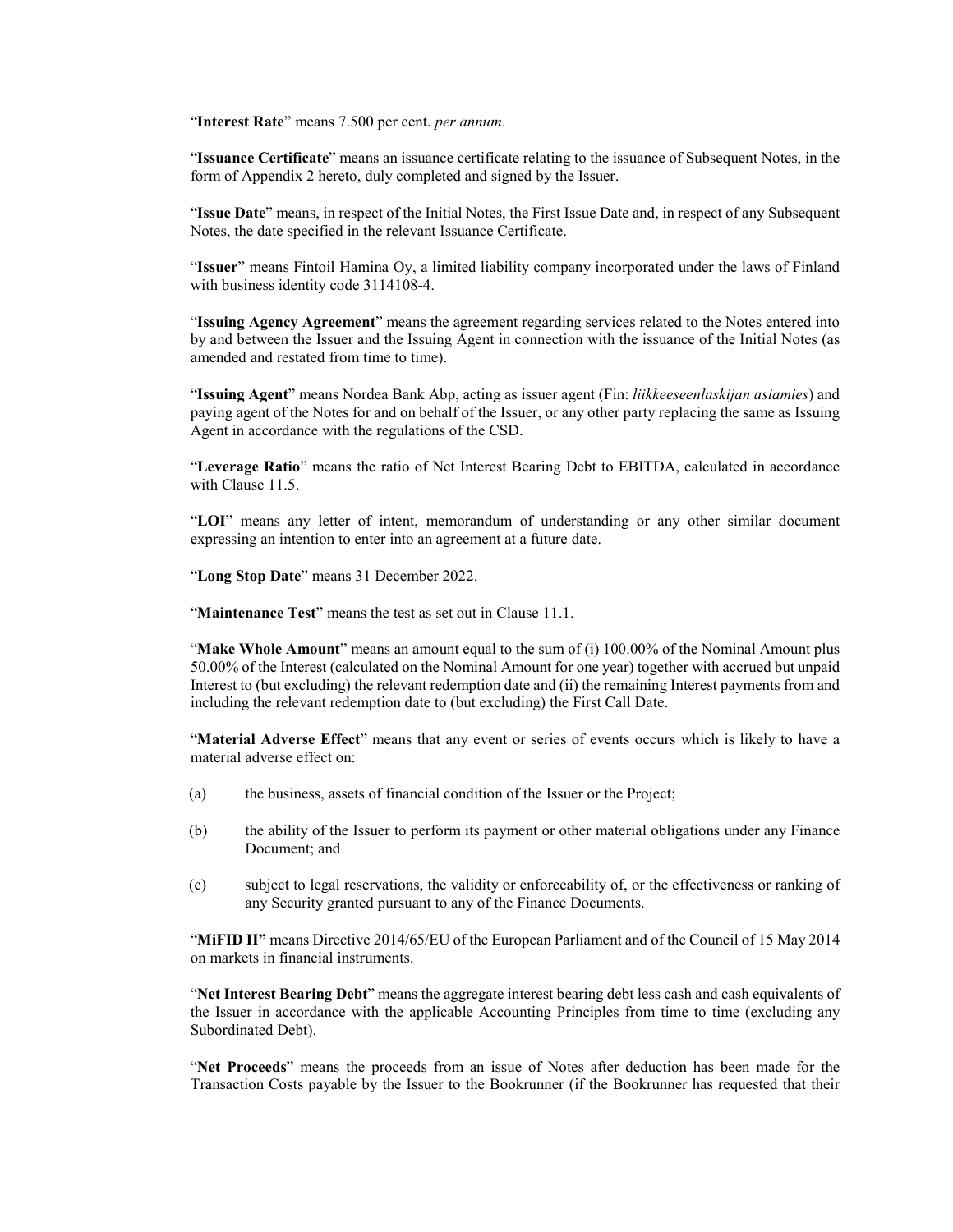respective fees and costs shall be deducted) and the Issuing Agent for the services provided in relation to the placement and issuance of the Notes.

"**New Equity**" means any contribution of cash to the Issuer following the First Issue Date in the form of equity or Subordinated Debt, provided under the Equity Undertaking or otherwise, and whether or not contributed against the issue of any shares in the Issuer.

**"Nominal Amount**" means in respect of each Note the Initial Nominal Amount, less the aggregate amount by which that Note has been redeemed in part pursuant to Clause 8.3.

"**Noteholder**" means the Person who is registered in the register maintained by the CSD pursuant to paragraph 2 of Section 3 of Chapter 6 of the Book-Entry System Act as direct registered owner (Fin: *omistaja*) or nominee (Fin: *hallintarekisteröinnin hoitaja*) with respect to a Note.

"**Noteholders' Meeting**" means a meeting among the Noteholders held in accordance with Clause 17 (*Noteholders' Meeting*).

"**Notes**" means debt instruments, each for the Nominal Amount and of the type referred to in paragraph 1 of Section 34 of the Act on Promissory Notes (Fin: *Velkakirjalaki* 622/1947, as amended) (Fin: *joukkovelkakirja*) and which are governed by and issued under these Terms and Conditions, including the Initial Notes and any Subsequent Notes.

"**Offtake Contracts**" means any binding agreement on the sale and purchase of tall oil and other end products produced by the Refinery.

"**Original Super Senior RCF**" means the revolving credit facility agreement to be entered between, amongst others, the Issuer as borrower and Nordea Bank Abp as lender, arranger and agent.

"**Permitted Debt**" means any Financial Indebtedness:

- (a) incurred under a Super Senior RCF in an aggregate amount not exceeding EUR 15,000,000;
- (b) incurred under the Notes;
- (c) incurred pursuant to any financial leasing or hire purchase arrangements incurred in the ordinary course of business or in relation to the Project entered into in respect of: (i) the leasing of feedstock and end product storage tanks from Samat Oy or any of its affiliates, (ii) the leasing of a boiler from energy supplier Adven Oy or any of its affiliates, and (iii) in addition to sub-paragraphs (i) and (ii), any other assets in an aggregate amount not exceeding EUR 5,000,000 at any time;
- (d) arising as a result of a contemplated refinancing of the Notes in full (i.e.at a redemption price equal to the prevailing redemption amount calculated in accordance with Clause 8.3) provided that such debt is held in escrow until full repayment of the principal amount of the Notes;
- (e) incurred under any Subordinated Debt;
- (f) any unsecured trade credit in the ordinary course of business;
- (g) arising in the ordinary course of business with suppliers of goods with a maximum duration of 90 days;
- <span id="page-6-0"></span>(h) arising under non-speculative hedging transactions entered into in the ordinary course of business in connection with protection against interest rate, currency or commodity price fluctuations;
- (i) any guarantee issued by the Issuer in the ordinary course of business or in relation to the Project;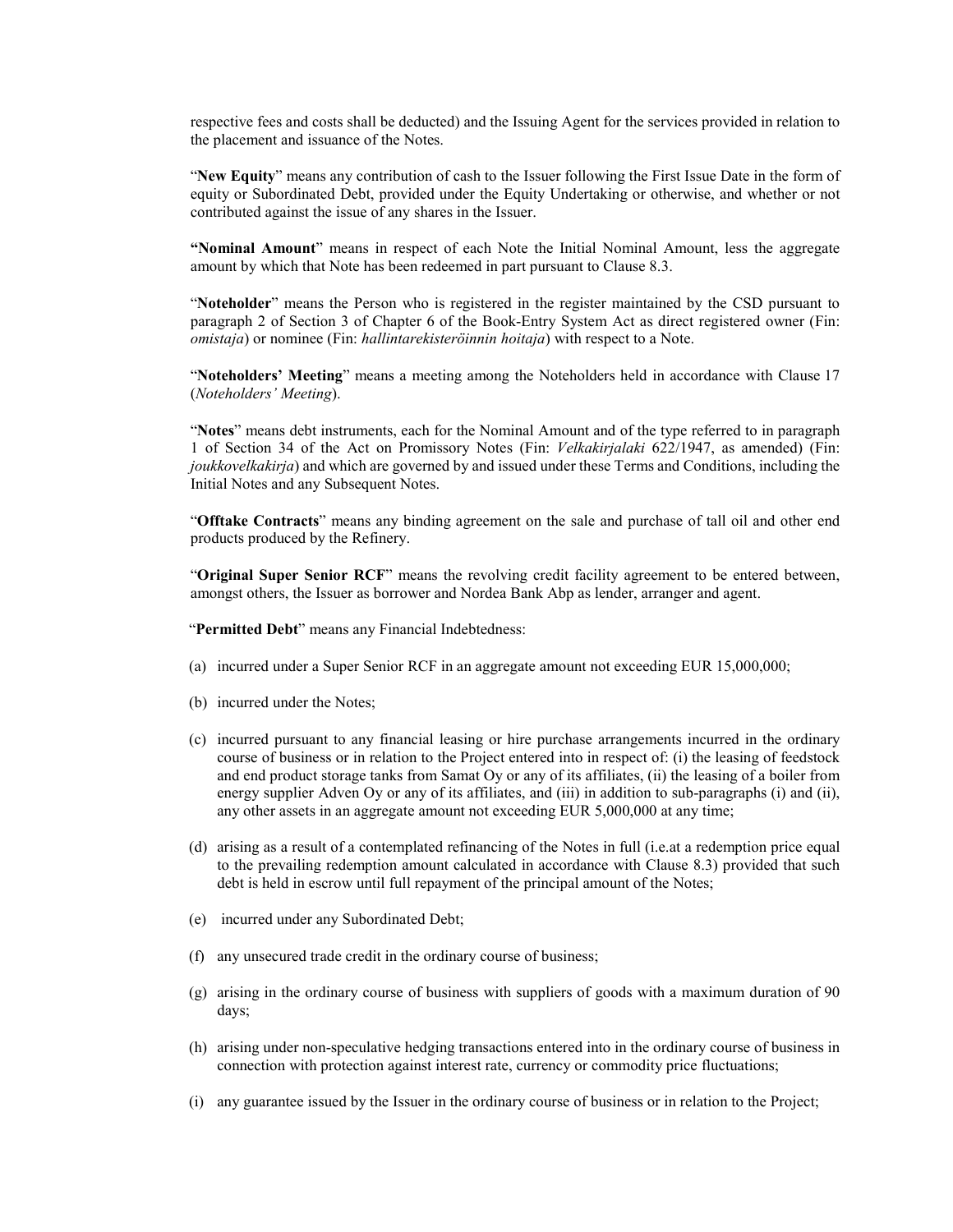- (j) any counter-indemnity obligations in respect of guarantees or other instruments issued by a bank or financial institution for the obligations of the Issuer in the ordinary course of business of the Issuer or in relation to the Project;
- (k) arising under any pension liabilities or guarantees of such liabilities;
- (l) in addition to paragraphs (a) to (k) above, incurred by the Issuer in an aggregate amount not exceeding EUR 10,000,000; and
- (m) in addition to paragraph (l) above, incurred by the Issuer, following the Completion Date if such Financial Indebtedness meets the Incurrence Test tested pro forma including such incurrence.

"**Permitted Disposal**" means following the Completion Date:

- (a) any trading of crude tall oil or products in accordance with the Issuer's ordinary course of business;
- (b) a disposal of receivables on a non-recourse basis for cash and on arm's length terms, provided that the value of any such sold receivables which have not yet become due does not exceed EUR 10,000,000 in aggregate at any time;
- (c) of assets (other than shares, businesses or real estate) in exchange for other assets comparable or superior as to type, value and quality;
- (d) of fittings or appurtenances or equipment which are no longer needed for the functioning of the Property;
- (e) the Refinery Divestment, provided that: (i) the proceeds received from the Refinery Divestment will exceed the redemption price payable for the all the Notes and any then outstanding liabilities under the Super Senior RCF in accordance with Clause 8.3, and (ii) on the date of the Refinery Divestment the proceeds received from the Refinery Divestment are paid into the Refinery Divestment Proceeds Account to be applied in mandatory redemption (in full) in accordance with Clause 8.7; and
- (f) in addition to paragraphs (a) to (e) above, any other disposal made in the ordinary course of the Issuer's business in an aggregate amount not exceeding EUR 2,000,000 in aggregate in any financial year.

#### "**Permitted Security**" means:

- (a) any Security created under the Security Documents or otherwise permitted pursuant to the Intercreditor Agreement;
- (b) the security created under the Escrow Account Pledge Agreement and over the Refinery Divestment Proceeds Account;
- (c) any Security entered into pursuant to any Supply Contract or Offtake Contract, the EPCM Contract or land lease agreement relating to the Property and any countersecurity in respect of such Security;
- (d) any Security arising over deposits or securities required to be posted under building, environmental or other permits and decisions by environmental, municipal or governmental authorities and any countersecurity in respect of such Security;
- (e) any Security created for the benefit of the financing providers in relation to a refinancing of the Notes in full, however provided always that any perfection requirements in relation thereto are satisfied after repayment of the Notes in full (other than with respect to an escrow account (if applicable) which may be perfected in connection with the incurrence of such debt);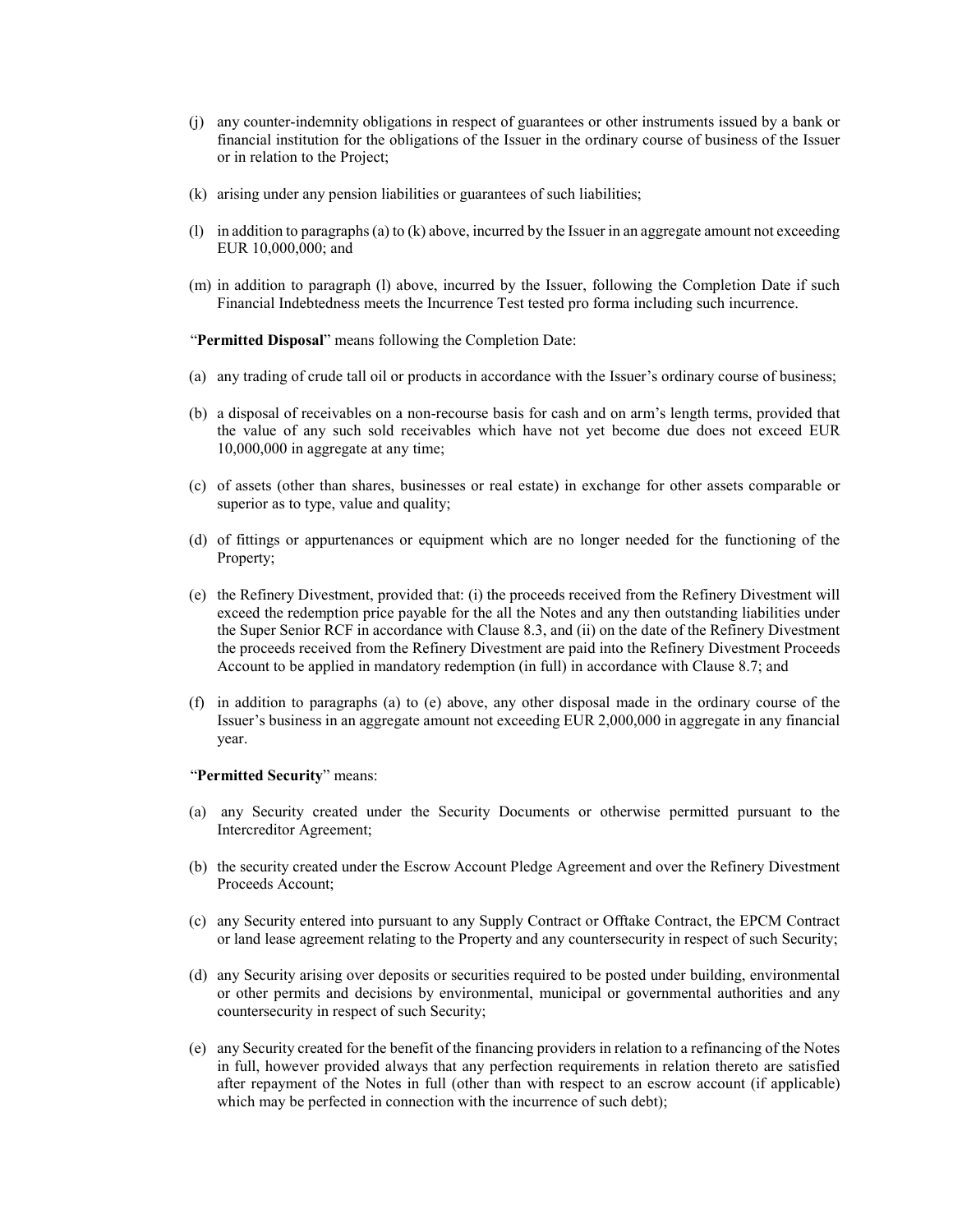- (f) any netting or set-off arrangement entered into by the Issuer in the ordinary course of its banking arrangement for the purpose of netting debit and credit balances any security arising by operation of law or in the ordinary course of business;
- (g) any payment or close out netting or set-off arrangement arising under non speculative hedging transactions permitted under paragraph [\(h\)](#page-6-0) of the definition of "Permitted Debt";
- (h) any lien or other security interest arising by operation of law and in the ordinary course of business and not as a result of any default or omission by the Issuer;
- (i) any easements (Fin: *rasite*) and similar encumbrances affecting the Property required by law or as permitted under any Security Document;
- (j) any Security arising under any retention of title, hire purchase or conditional sale arrangement or arrangements having similar effect in respect of goods supplied to the Issuer in the ordinary course of business and on the supplier's standard or usual terms and not arising as a result of any default or omission by the Issuer; or
- (k) any Security not permitted by paragraphs (a) to (j) above, securing Financial Indebtedness in a principal amount of which does not in aggregate exceed EUR 5,000,000 for the Issuer at any time.

"**Person**" means any individual, corporation, partnership, limited liability company, joint venture, association, joint-stock company, unincorporated organisation, government, or any agency or political subdivision thereof or any other entity, whether or not having a separate legal personality.

"**Pre Completion Equity**" means the aggregate of Initial Equity Contributions and New Equity.

"**Project**" means the development, construction, operation and maintenance of the Refinery.

"**Project Costs**" means Construction Costs, taxes (including VAT), financing costs, pre-production operating costs and other costs and expenses relating to the Project.

"**Property**" means the leasehold over real estate number 75-402-1-187 located in the Port of Hamina.

"**Quarter Date**" means the last day of each quarter of the Issuer's financial year.

"**Record Time**" means:

- (a) in relation to a payment of Interest, default interest and/or redemption of the Notes when such payment is made through the Book-Entry Securities System, the end of the first CSD Business Day prior to, as applicable, (i) an Interest Payment Date, (ii) the day on which default interest is paid, (iii) a Redemption Date or (iv) a date on which a payment to the Noteholders is to be made under Clause 14 (*Distribution of proceeds*);
- (b) in relation to a Noteholders' Meeting and Written Procedure, the end of the CSD Business Day specified in the communication pursuant to Clause 17.3 or Clause 18.3, as applicable; and
- (c) otherwise, the end of the fifth CSD Business Day prior to another relevant date.

"**Redemption Date**" means the date on which the relevant Notes are to be redeemed or repurchased in accordance with Clause 8 (*Redemption and repurchase of the Notes*).

"**Reference Period**" means each period of twelve (12) consecutive calendar months ending on a test date.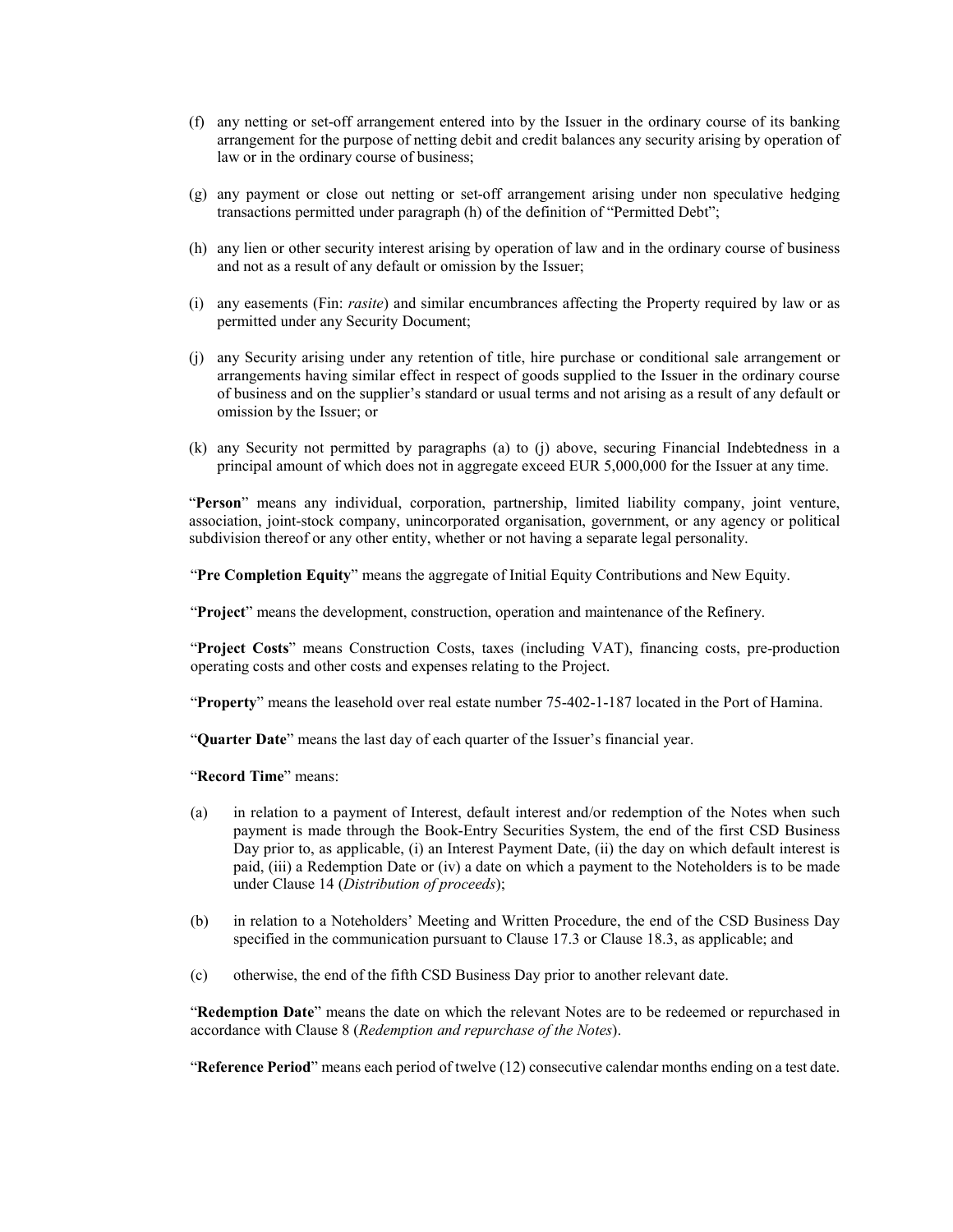"**Refinery**" means the crude tall oil refinery to be constructed in the industrial park of the Hamina oil park.

**"Refinery Divestment**" means the sale or disposal of the Refinery.

"**Refinery Divestment Proceeds Account**" means a blocked interest bearing account (Fin: *sulkutili*) of the Issuer which is with Nordea Bank Abp or any other financial institution approved by the Agent and the Security Agent and pledged for the benefit of the Secured Parties and in relation to which the Security Agent has the sole signing rights (as the same may be redesignated, substituted or replaced from time to time).

"**Refinery Divestment Redemption Date**" means, in relation to the Refinery Divestment, the date falling no later than ten (10) CSD Business Days after the completion date of the Refinery Divestment.

"**Remaining Construction Costs**" means the remaining Construction Costs directly or indirectly, under the EPCM Contract as at each Quarter Date as set out in the Construction Report (for the sake of clarity, these do not cover any such Construction Cost that do not relate to the EPCM Contract).

"**Secured Bank Obligations**" means all future obligations and liabilities of the Issuer to the Super Senior RCF Creditors under a Super Senior RCF and any other Finance Document (as defined therein).

"**Secured Notes Obligations**" means all present and future obligations and liabilities of the Issuer and the Guarantor to the Noteholders, the Agent (including in its capacity as Agent under the Agency Agreement), the Issuing Agent and the Security Agent under the Finance Documents.

"**Secured Obligations**" means the Secured Bank Obligations and the Secured Notes Obligations.

"**Secured Parties**" means the Noteholders, the Agent (including in its capacity as Agent under the Agency Agreement), the Issuing Agent, the Super Senior RCF Creditors and the Security Agent and more precisely having the meaning given to the term in the Intercreditor Agreement.

"**Security**" means a mortgage, charge, pledge, lien, security assignment or other security interest securing any obligation of any Person, or any other agreement or arrangement having a similar effect.

"**Security Agency Agreement**" means the security agency agreement entered into on or before the First Issue Date, between the Issuer and the Security Agent, or any replacement security agency agreement entered into after the First Issue Date between the Issuer and a replacing Security Agent.

"**Security Agent**" means initially Intertrust (Finland) Oy, incorporated under the laws of Finland with business identity code 2343108-1, or subsequently any other security agent, appointed by the Secured Parties from time to time pursuant, to the Intercreditor Agreement, holding the Transaction Security on behalf of the Secured Parties.

"**Security Documents**" means the Finnish law governed security agreement entered into or to be entered into between the Issuer, Fintoil Oy, the Guarantor and the Security Agent in respect of the following assets:

- (a) in respect of Fintoil Oy, any insurances relating to the Project (other than any third party liability insurances) and the operations of the Refinery;
- (a) in respect of the Guarantor:
	- (i) its shares in the Issuer; and
	- (ii) receivables under any Subordinated Debt;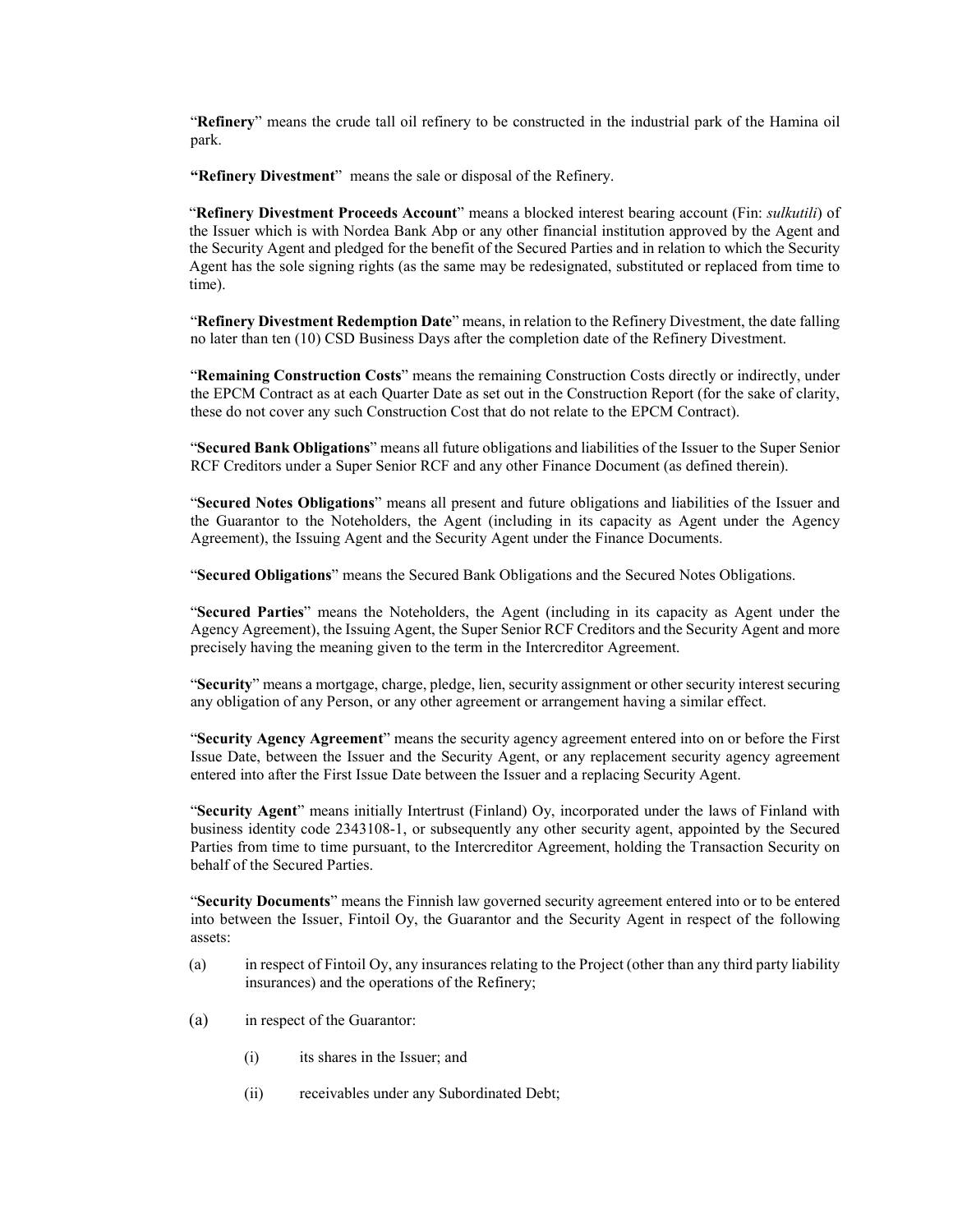- (b) in respect of the Issuer:
	- (i) real estate mortgage(s) over the Property;
	- (ii) business mortgage(s); and
	- (iii) the Issuer's receivables under:
		- (A) the EPCM Contract;
		- (B) any insurances relating to the Project (other than any third party liability insurances) and the operations of the Refinery; and
		- (C) the accounts required for the Project; and
- (c) any other document entered into at any time by the Issuer, Fintoil Oy or the Guarantor with the Security Agent creating any Security or other assurance against financial loss in favour of any of the Secured Parties as security for any of the Secured Obligations.

"**Subordinated Debt**" means any shareholder loans, hybrid loans (to the extent treated as debt under the Accounting Principles) and any other liabilities extended to the Issuer (in each case through the Guarantor) by its direct or indirect shareholder or some other third party, in each case to the extent such liabilities are fully subordinated to the Secured Obligations under the Intercreditor Agreement and have a maturity date falling no less than twelve (12) months after the Final Maturity Date.

"**Super Senior RCF Creditors**" means each Finance Party (as such term is defined in the Original Super Senior RCF) from time to time under the Original Super Senior RCF or each Finance Party under and as defined in any subsequent Super Senior RCF.

**"Step-in Right"** means the right of the Security Agent (on behalf of the Secured Parties), or a representative appointed by it or the Noteholders, to step-in in place, and assume the rights and obligations, of the Issuer under any Direct Agreement.

**"Subsequent Notes"** means any Notes issued after the First Issue Date on one or more occasions.

**"Super Senior RCF**" means the Original Super Senior RCF (including any fees, underwriting discount premiums and other costs and expenses incurred with such financing) (as amended from time to time) or any other revolving facilities for working capital purposes or general corporate purposes used to replace the Original Super Senior RCF or any refinancing of such debt in accordance with the Intercreditor Agreement.

"**Supply Contracts**" means any binding agreement on the purchase of crude tall oil to be processed in the Refinery.

"**TARGET2**" means the Trans-European Automated Real-time Gross Settlement Express Transfer payment system.

"**TARGET Day**" means any day on which TARGET2 is open for the settlement of payments in euro.

"**Total Assets**" means the book-value of all assets of the Issuer calculated in accordance with the Accounting Principles.

"**Total Equity**" means by reference to the balance sheet of the Issuer the sum of: (a) restricted equity, (b) non-restricted equity, and (c) Subordinated Debt.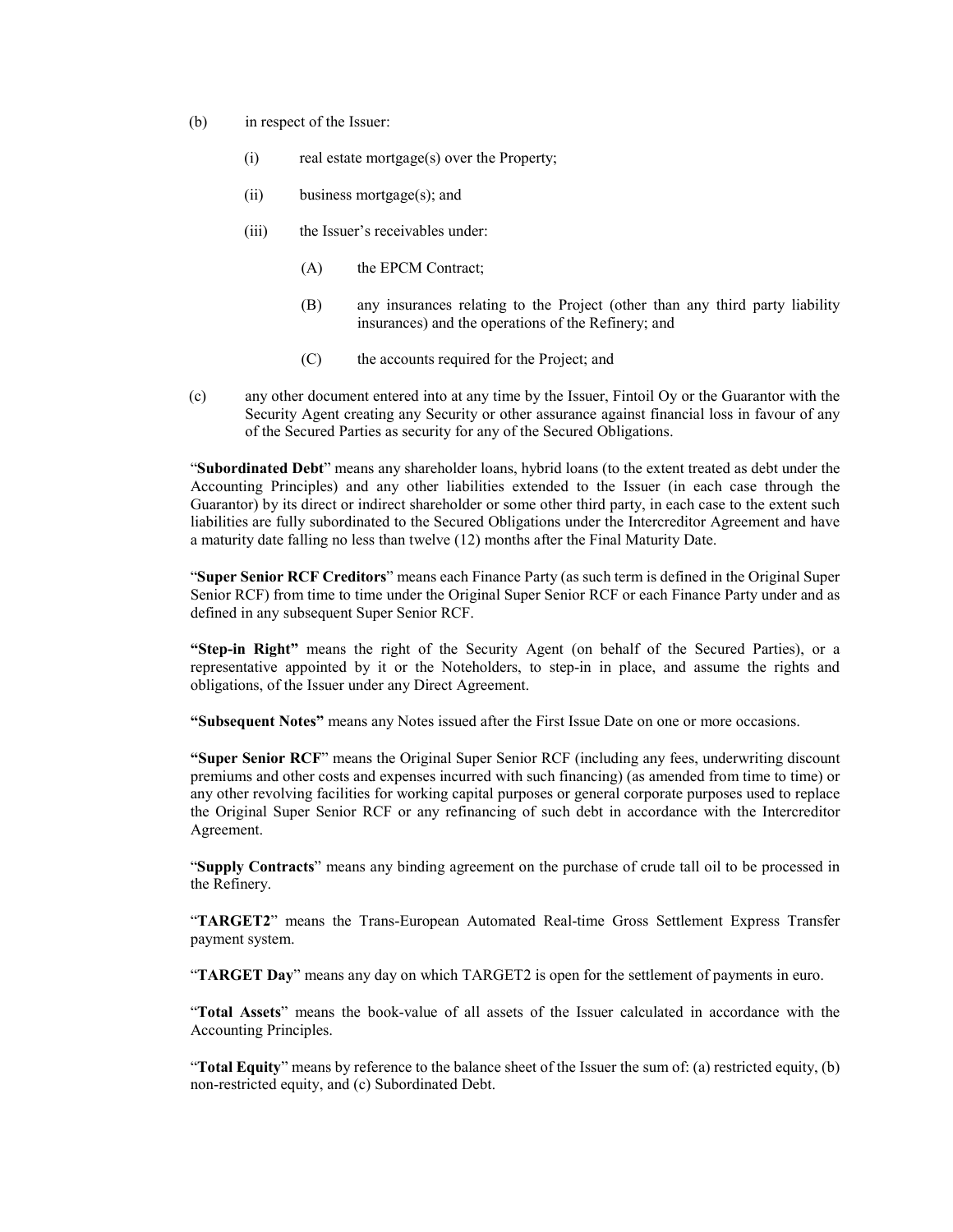"**Total Nominal Amount**" means the aggregate Nominal Amount of all the Notes outstanding at the relevant time.

"**Transaction Costs**" means all fees, costs and expenses incurred by the Issuer in connection with the issue of the Initial Notes, the Original Super Senior RCF and the Transaction Security.

"**Transaction Obligor**" means each of:

- (a) the Guarantor and the General Partner;
- (b) Fintoil Oy; and
- (c) Taaleri Biojalostamo GP Oy on behalf of and as the general partner of Taaleri Biojalostamo Ky, Taaleri Biojalostamo Omistajat Ky, Taaleri Biojalostamo Omistajat B Ky, Taaleri Biojalostamo Rahoittajat Ky, Taaleri Biojalostamo Sijoittajat Ky.

"**Transaction Security**" means the Security provided for the Secured Obligations pursuant to the Security Documents.

"**Written Procedure**" means the written or electronic procedure for decision making among the Noteholders in accordance with Clause 18 (*Written Procedure*).

### **1.2 Construction**

- 1.2.1 Unless a contrary indication appears, any reference in these Terms and Conditions to:
	- (a) "**assets**" includes present and future properties, revenues and rights of every description;
	- (b) any agreement or instrument is a reference to that agreement or instrument as supplemented, amended, novated, extended, restated or replaced from time to time;
	- (c) an Event of Default or Cost Overrun Event is continuing if it has not been remedied or waived;
	- (d) a provision of law is a reference to that provision as amended or re-enacted;
	- (e) words denoting the singular number shall include the plural and vice versa; and
	- (f) a time of day is a reference to Helsinki time.
- 1.2.2 No delay or omission of the Agent or of any Noteholder to exercise any right or remedy under the Finance Documents shall impair or operate as a waiver of any such right or remedy.

#### **2. ISSUANCE AND STATUS OF THE NOTES**

- 2.1 The Notes are denominated in Euro and each Note is constituted by these Terms and Conditions.
- 2.2 The Notes are offered for subscription in a minimum amount of EUR 100,000 by way of a private placement. Notes shall be offered for subscription through a book-building procedure to professional investors, eligible counterparties and selected retail investors as defined under the instrument product governance and target market within the meaning of MiFID II. The subscription period shall commence and end on 22 June 2021. Bids for subscription shall be submitted during regular business hours to Nordea Bank Abp. Subscriptions made are irrevocable. All subscriptions remain subject to the final acceptance by the Issuer. The Issuer may, in its sole discretion, reject a subscription in part or in whole. The Issuer shall decide on the procedure in the event of over-subscription. After the final allocation and acceptance of the subscriptions by the Issuer each investor that has submitted a subscription shall be notified by the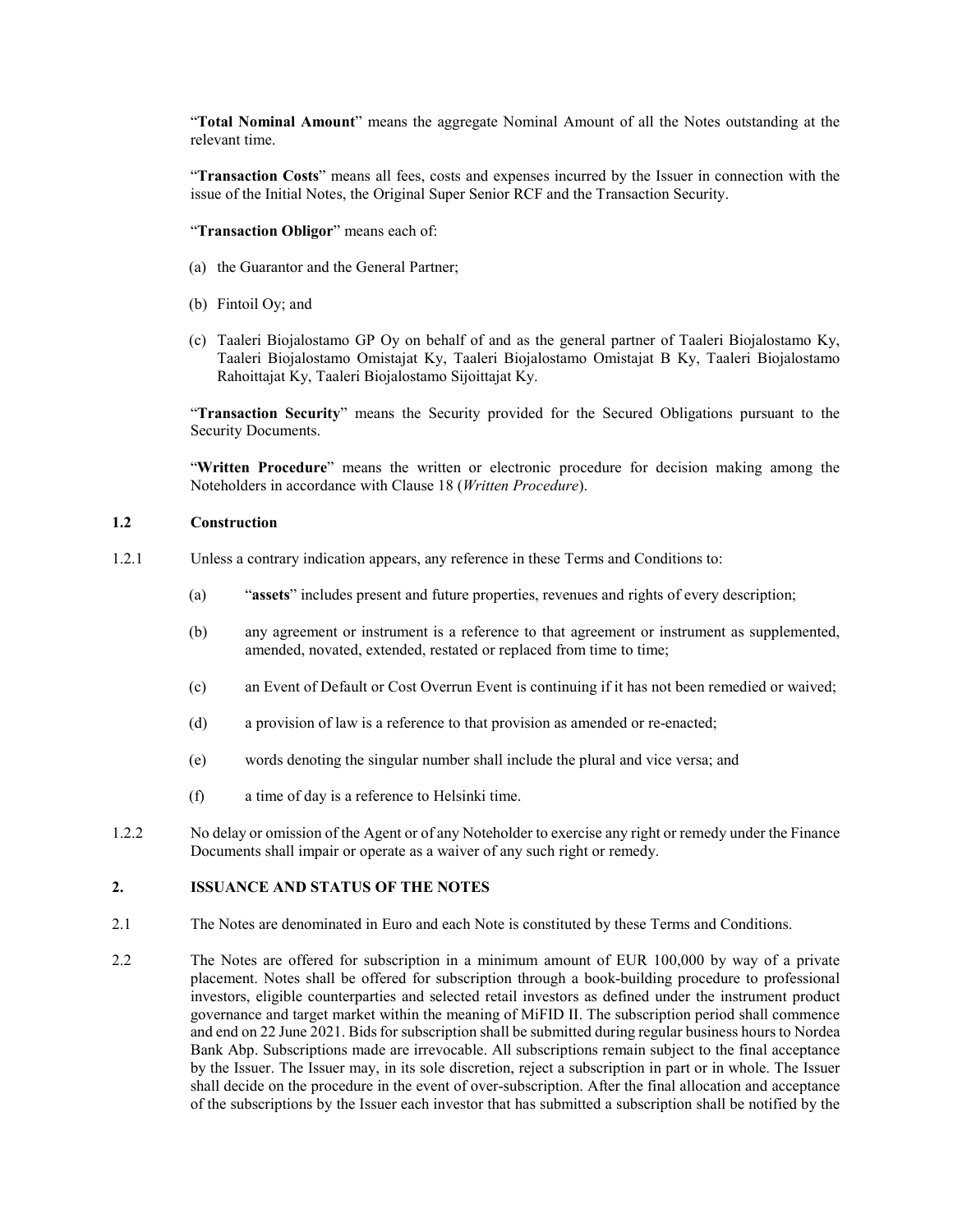Issuer whether and, where applicable, to what extent such subscription is accepted. Subscriptions notified by the Issuer as having been accepted shall be paid for as instructed in connection with the subscription. Notes subscribed and paid for shall be created by the CSD and routed by the Issuing Agent to the Book-Entry Securities System to be recorded to the respective book-entry accounts of the subscribers on a date advised in connection with the issuance of the Notes in accordance with the Finnish legislation governing book-entry system and book-entry accounts as well as regulations and decisions of the CSD.

- 2.3 By subscribing for Notes, each initial Noteholder, and, by acquiring Notes, each subsequent Noteholder (i) agrees that the Notes shall benefit from and be subject to the Finance Documents and (ii) agrees to be bound by these Terms and Conditions, the Intercreditor Agreement and the other Finance Documents. For the avoidance of doubt, the Agent shall be a party to the Intercreditor Agreement as a representative of the Noteholders.
- 2.4 The initial nominal amount (Fin: *arvo-osuuden yksikkökoko*) of each Initial Note is EUR 20,000 (the "**Initial Nominal Amount**"). The aggregate nominal amount of the Initial Notes is EUR 70,000,000. All Initial Notes are issued on the First Issue Date on a fully paid basis at an issue price of 100 per cent. of the Initial Nominal Amount.
- 2.5 Provided that no Event of Default is continuing or would result from such issue, the Issuer may, on one or several occasions, issue Subsequent Notes of which the total Nominal Amount, issue price and the Issue Date shall be set out in an Issuance Certificate duly signed by the Issuer. Subsequent Notes shall benefit from and be subject to the Finance Documents, and, for the avoidance of doubt, the ISIN, the interest rate, the nominal amount and the final maturity applicable to the Initial Notes shall apply to Subsequent Notes. The Subsequent Notes shall be consolidated, form a single series and be interchangeable for trading purposes with the Initial Notes or previously issued Notes on the Issue Date of the Subsequent Notes. The issue price of the Subsequent Notes may be set at a discount or at a premium compared to the Nominal Amount. The maximum aggregate nominal amount of the Notes (the Initial Notes and all Subsequent Notes) may not exceed EUR 80,000,000 unless a consent from the Noteholders is obtained in accordance with Clause 16.5(a). Each Subsequent Note shall entitle its holder to Interest in accordance with Clause 7.1, and such holder otherwise have the same rights as the holders of the Initial Notes.
- 2.6 The Notes constitute direct, unconditional, unsubordinated and secured obligations of the Issuer and shall at all times rank pari passu and without any preference among them. Further, the Notes shall rank (i) in priority second to any Super Senior RCF, (ii) in priority ahead of any Subordinated Debt and (iii) at least pari passu with all direct, unconditional, unsubordinated and unsecured obligations of the Issuer, except those obligations which are mandatorily preferred by law.
- 2.7 Each Note is freely transferable after it has been registered into the respective book-entry account of a Noteholder but the Noteholders may be subject to purchase or transfer restrictions with regard to the Notes, as applicable, under local laws to which a Noteholder may be subject. Each Noteholder must ensure compliance with such restrictions at its own cost and expense.

## **3. USE OF PROCEEDS**

Upon release from the Escrow Account, the Issuer shall use the Net Proceeds from the issuance of the Notes (including any Subsequent Notes) towards financing the payment of any Project Costs as well as any working capital purposes of the Issuer in accordance with the Issuer's Green Finance Framework.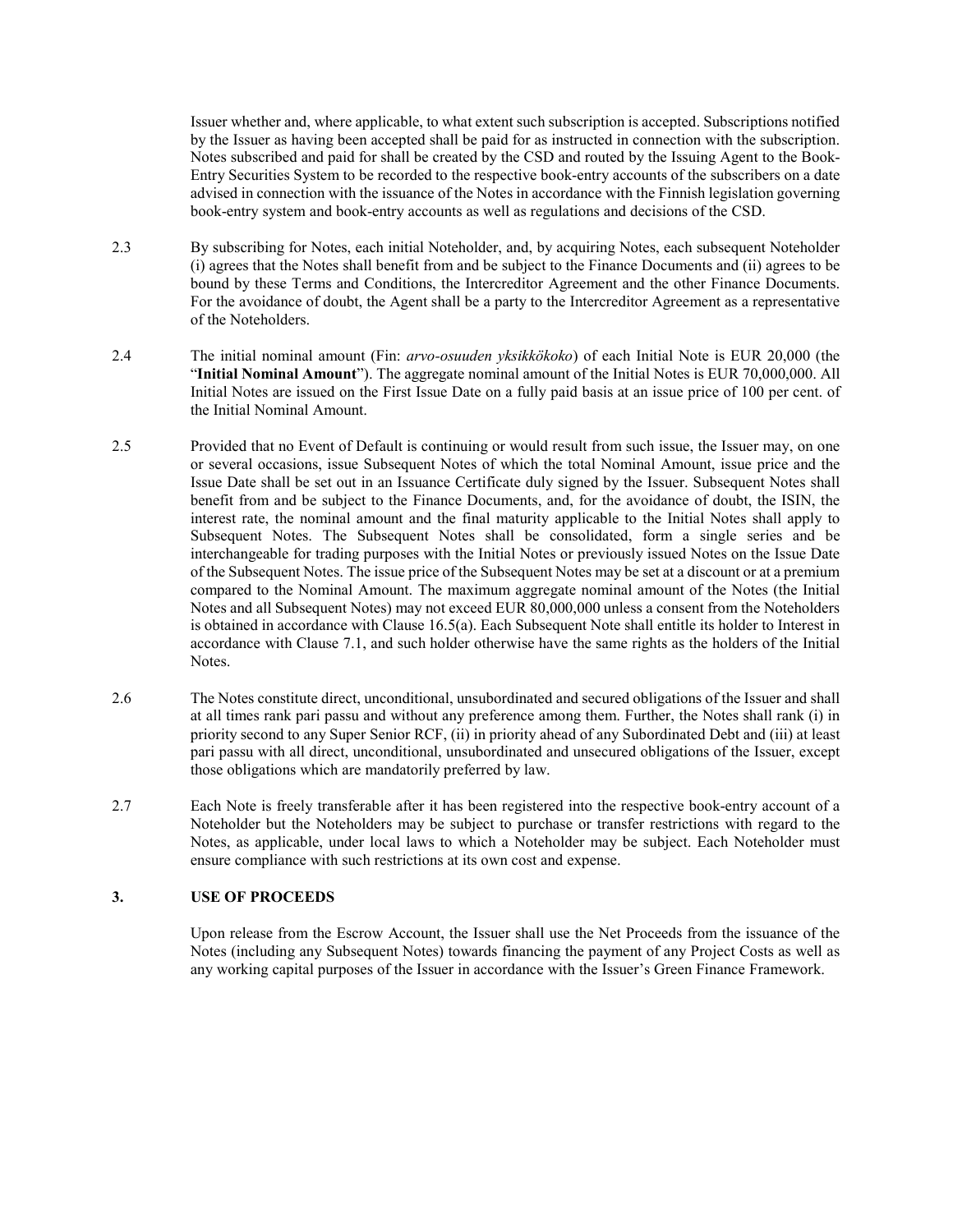## **4. CONDITIONS FOR DISBURSEMENT**

- 4.1 The proceeds from the issue of the Initial Notes shall initially be deposited on the Escrow Account. Prior to the First Issue Date, the Issuer shall provide to the Agent the following:
	- (a) copies of constitutional documents of the Issuer and each Transaction Obligor;
	- (b) a copy of a resolution from the board of directors of the Issuer and each Transaction Obligor (in respect of each Transaction Obligor, which is a limited partner, its general partner) approving (as applicable) the issue of the Initial Notes and the terms of the Finance Documents, the Issuing Agency Agreement and the Agency Agreement, and resolving to enter into such documents and any other documents necessary in connection therewith and authorising specified Person(s) to approve and execute any documents and take any other action necessary to consummate such issue;
	- (c) a duly executed Escrow Account Pledge Agreement together with all perfection requirements being fulfilled; and
	- (d) the Issuing Agency Agreement, the Security Agency Agreement and the Agency Agreement duly executed by the parties thereto.
- 4.2 The Issuing Agent shall pay EUR 40,000,000 out of the Net Proceeds ("**Initial Proceeds**") received from the issuance of the Initial Notes and deposited on the Escrow Account to the Issuer on the later of (i) the First Issue Date and (ii) the day on which the Agent notifies the Issuing Agent that it has received the following, in form and substance satisfactory to it:
	- (a) the Finance Documents, duly executed by the parties thereto;
	- (b) confirmation that the Transaction Security has been duly perfected in accordance with the terms of each relevant Security Document;
	- (c) evidence that the Issuer has received the Initial Equity Contribution;
	- (d) executed copy of the Equity Undertaking;
	- (e) to the extent not provided under Clause 4.1 (b) above, evidence that the Person(s) who has/have signed the Finance Documents and any other documents in connection therewith on behalf of the Issuer, Fintoil Oy and the Guarantor is/are duly authorised to do so;
	- (f) agreed form Compliance Certificate;
	- (g) a legal opinion issued by Roschier, Attorneys Ltd on the validity and enforceability of the Security Documents and the Intercreditor Agreement;
	- (h) an executed copy of the EPCM Contract from which any confidential information not required in relation to the Construction Report and the calculation of the Maintenance Test may have been redacted;
	- (i) a certificate executed by the Issuer confirming that:
		- (i) it has entered into LOIs relating to Supply Contracts for the purchase of no less than 130 metric tons of crude tall oil for the financial year 2023, being approximately 72 per cent. of the estimated amount of 180 metric tons of crude tall oil to be processed in Refinery in 2023; and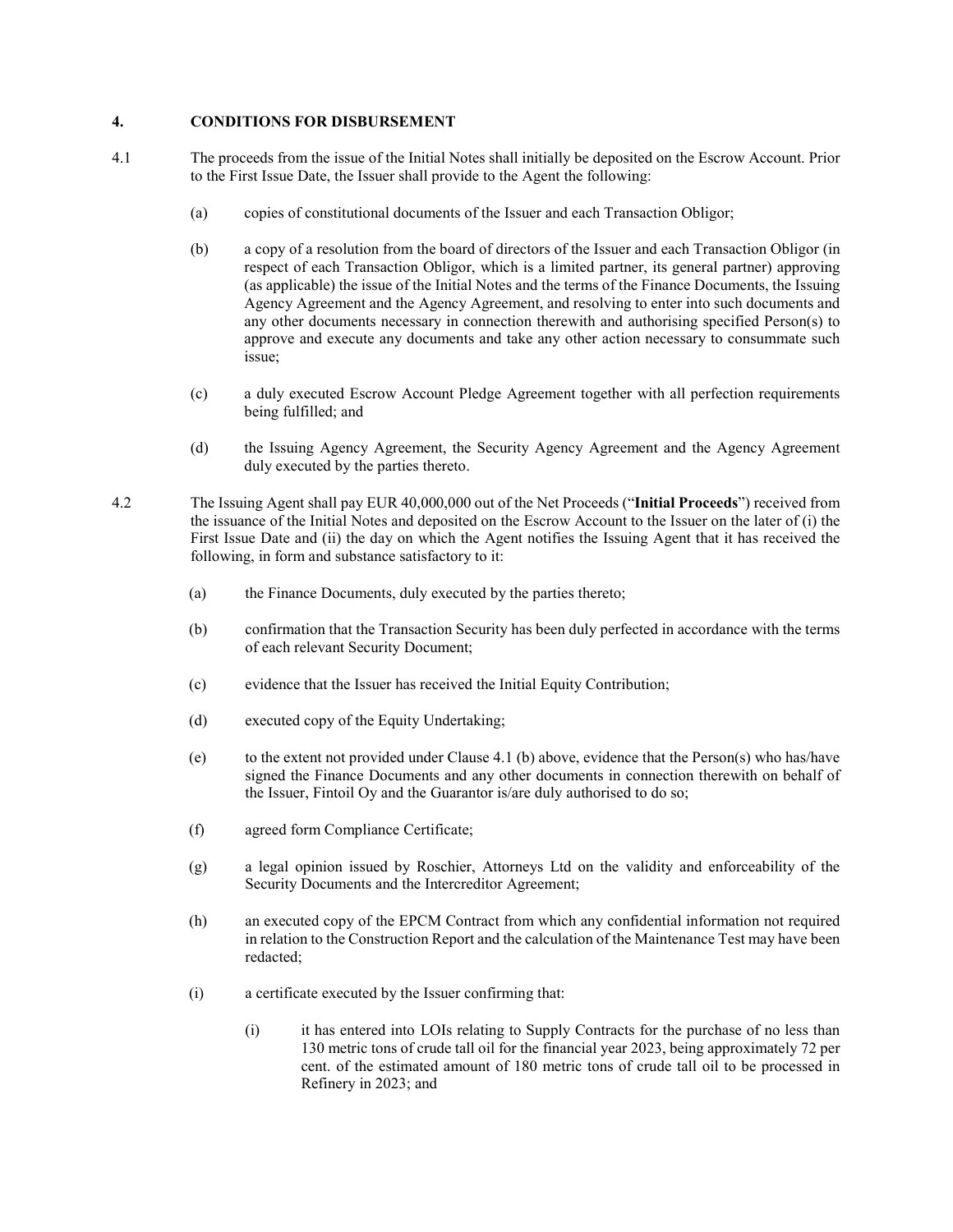- (ii) that the EPCM Contract is in full force and effect and no breach of any material term of the EPCM Contract is outstanding;
- (j) a duly executed DSR Account Pledge Agreement together with all perfection requirements being fulfilled;
- (k) a duly executed land lease agreement with the City of Hamina regarding the Property and evidence of delivering a duly signed application for the registration of the land lease with the National Land Survey of Finland; and
- (l) such other documents and information as is agreed between the Agent and the Issuer.

When the Agent is satisfied that it has received all the documents and evidence set out above, the Agent shall immediately instruct the bank (with which the Issuer holds the Escrow Account) to promptly transfer the Initial Proceeds from the Escrow Account. If the conditions for disbursement set out above have not been fulfilled on or before sixty (60) calendar days following the First Issue Date, the Issuer shall redeem all Notes at a price equal to 100 per cent. of the Nominal Amount together with any accrued but unpaid interest. The Agent may partly fund the redemption with the amounts standing to the credit on the Escrow Account.

- 4.3 The Agent shall instruct the account bank in respect of the Escrow Account to pay the remaining Net Proceeds received from the issuance of the Initial Notes to the Issuer ten (10) CSD Business Days from the day on which the Agent has received a written certificate (the "Confirmation Certificate"), signed by an authorised signatory or authorised signatories of the Issuer, from the Issuer confirming that as of 31 December 2021:
	- (a) no Cost Overrun Event has occurred;
	- (b) the Completion Date is expected to occur no later than the Long Stop Date; and
	- (c) no Event of Default has occurred or is continuing.

The Confirmation Certificate may not be delivered earlier than 1 January 2022 and no later than 31 March 2022. When the Agent has received the Confirmation Certificate above, the Agent shall immediately instruct the bank (with which the Issuer holds the Escrow Account) to promptly transfer the remaining funds from the Escrow Account to the Issuer. The Agent shall thereafter, or in connection therewith, release the pledge over the Escrow Account. If the Confirmation Certificate has not been delivered to the Agent on or before 31 March 2022, the Issuer shall redeem all Notes at a price equal to 100 per cent. of the Nominal Amount together with any accrued but unpaid interest. The Agent may partly fund the redemption with the amounts standing to the credit on the Escrow Account.

- 4.4 The Issuing Agent shall pay the Net Proceeds from the issuance of any Subsequent Notes to the Issuer on the later of (i) the Issue Date of such Subsequent Notes and (ii) the day on which the Agent notifies the Issuing Agent that it has received the following in form and substance satisfactory to it:
	- (a) a copy of a resolution from the board of directors of the Issuer and the Guarantor approving the issue of the Subsequent Notes and resolving to enter into documents necessary in connection therewith;
	- (b) a certificate from the Issuer confirming that no Event of Default is continuing or would result from the issue of the Subsequent Notes;
	- (c) a confirmation from the Issuer, Fintoil Oy and the Guarantor confirming that the Guarantee and Transaction Security (as applicable) will also cover all the Issuer's obligations under the Subsequent Notes; and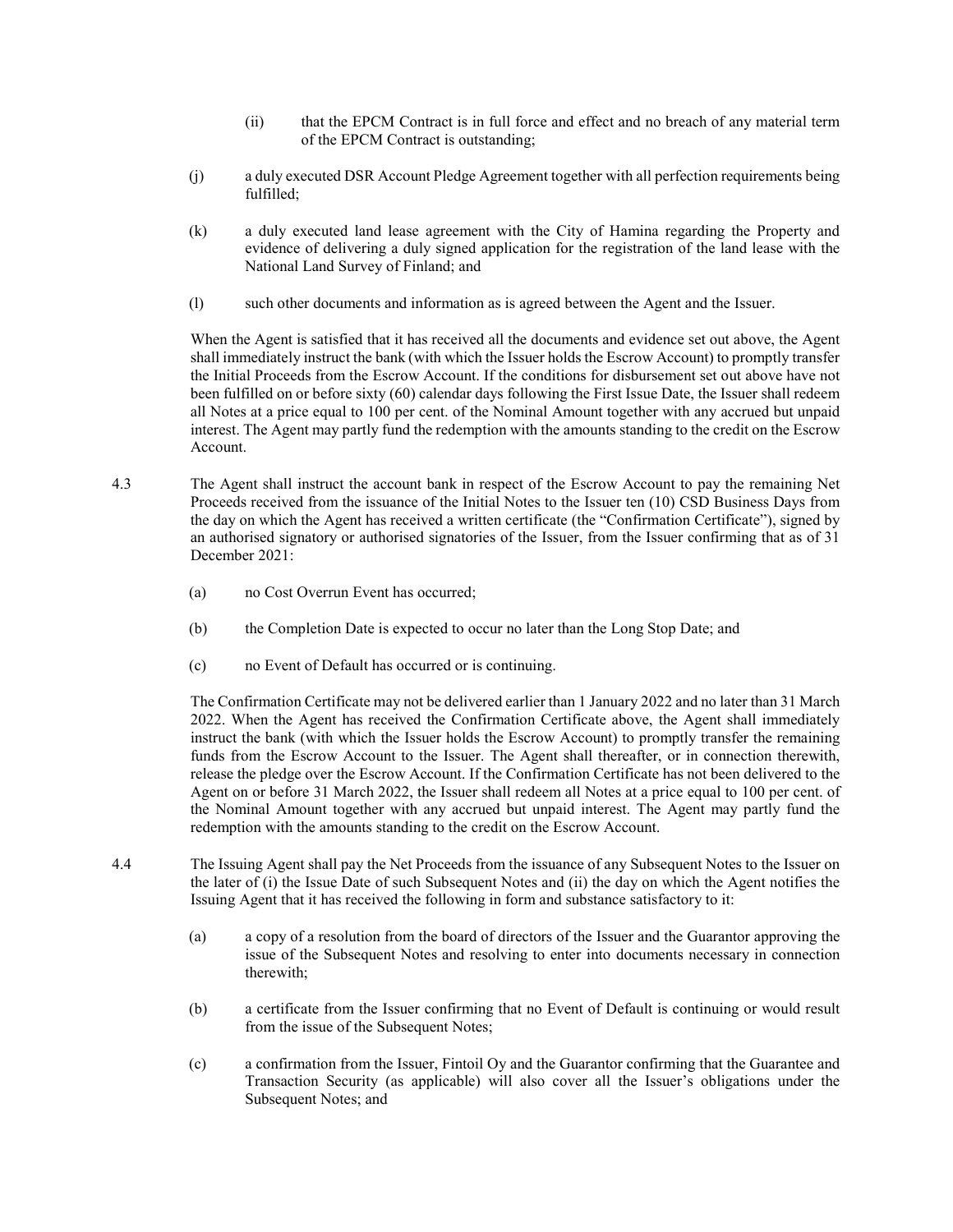- (d) such other documents and information as is agreed between the Agent and the Issuer.
- 4.5 Prior to the First Issue Date, the Issuer shall provide to the Security Agent in form and substance satisfactory to the Security Agent documents set out above in Clauses 4.1 (a)-(b) and (d). On the later of (i) the First Issue Date and (ii) the day on which the Agent notifies the Issuing Agent of its receipt of the documents set forth in Clauses 4.2 (a)-(k), the documents set forth in Clauses 4.2 (a)-(k) shall also be delivered to the Security Agent. On the later of (i) the Issue Date of the respective Subsequent Notes and (ii) the day on which the Agent notifies the Issuing Agent of its receipt of the documents set forth in Clauses 4.4 (a)-(d), the documents set forth in Clauses 4.4 (a)-(d) shall also be delivered to the Security Agent.
- 4.6 The Agent and the Security Agent may assume that the documentation delivered to it pursuant to Clauses 4.1 to 4.5 is accurate, correct and complete unless either of them has actual knowledge that this is not the case, and the Agent or the Security Agent does not have to verify the contents of any such documentation.
- 4.7 The Agent shall confirm to the Issuing Agent when it has received the documents and evidence referred to in Clauses 4.1 to 4.4, as the case may be.

## **5. NOTES IN BOOK-ENTRY FORM**

- 5.1 The Notes will be issued in dematerialised form in the Book-Entry Securities System in accordance with the Book-Entry System Act and regulations of the CSD and no physical notes will be issued.
- 5.2 Each Noteholder consents to the Issuer having a right to obtain information on the Noteholders, their contact details and their holdings of the Notes registered in the Book-Entry Securities System, such as information recorded in the lists referred to in paragraphs 2 and 3 of Section 3 of Chapter 4 of the Book-Entry System Act kept by the CSD in respect of the Notes and the CSD shall be entitled to provide such information upon request. At the request of the Agent or the Issuing Agent, the Issuer shall (and shall be entitled to do so) promptly obtain such information and provide it to the Agent or the Issuing Agent, as applicable.
- 5.3 The Agent and the Issuing Agent shall have the right to obtain information referred to in Clause 5.2 from the CSD in respect of the Notes if so permitted under the regulation of the CSD. The Issuer agrees that each of the Agent and the Issuing Agent is at any time on its behalf entitled to obtain information referred to in Clause 5.2 from the CSD in respect of the Notes.
- 5.4 The Issuer shall issue any necessary power of attorney to such persons employed by the Agent as are notified by the Agent, in order for such individuals to independently obtain information referred to in Clause 5.2 directly from the CSD in respect of the Notes. The Issuer may not revoke any such power of attorney unless directed by the Agent or unless consent thereto is given by the Noteholders.
- 5.5 The Issuer, the Agent and the Issuing Agent may use the information referred to in Clause 5.2 only for the purposes of carrying out their duties and exercising their rights in accordance with these Terms and Conditions with respect to the Notes and shall not disclose such information to any Noteholder or third party unless necessary for the before-mentioned purposes.

# **6. PAYMENTS IN RESPECT OF THE NOTES**

- 6.1 Any payments under or in respect of the Notes pursuant to these Terms and Conditions shall be made to the Person who is registered as a Noteholder at the Record Time prior to an Interest Payment Date or other relevant due date in accordance with the Finnish legislation governing the Book-Entry Securities System and book-entry accounts as well as the regulations of the CSD.
- 6.2 If, due to any obstacle affecting the CSD, the Issuer cannot make a payment, such payment may be postponed until the obstacle has been removed. Any such postponement shall not affect the Record Time.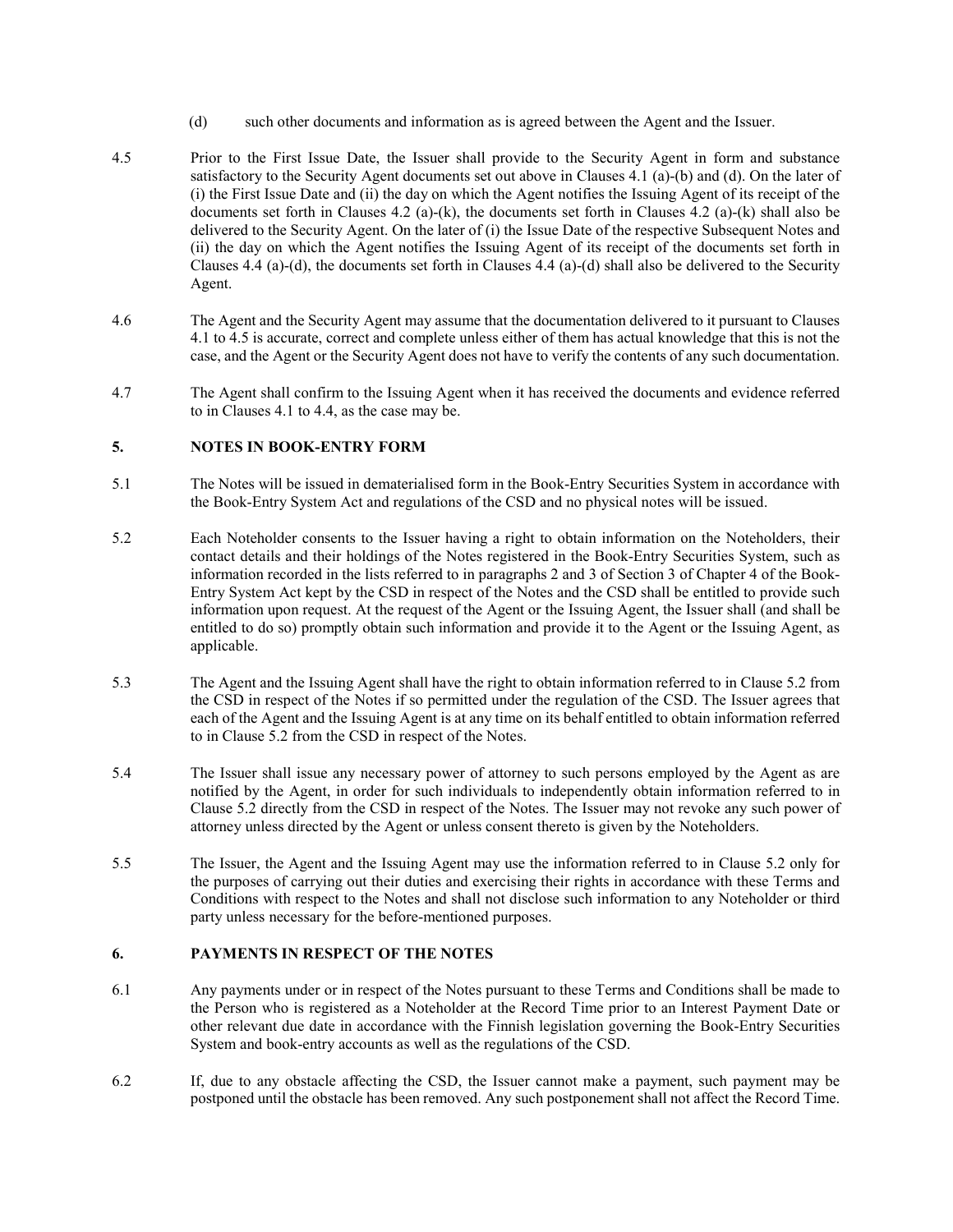- 6.3 The Issuer is not liable to gross-up any payments under the Finance Documents by virtue of any withholding tax, public levy or the similar.
- 6.4 All payments to be made by the Issuer pursuant to these Terms and Conditions shall be made without (and free and clear of any deduction for) set-off or counterclaim.

## **7. INTEREST**

- 7.1 Each Initial Note carries Interest at the Interest Rate from (and including) the First Issue Date up to (but excluding) the relevant Redemption Date. Any Subsequent Note will carry Interest at the Interest Rate from (and including) the Interest Payment Date falling immediately prior to its issuance up to (but excluding) the relevant Redemption Date.
- 7.2 Interest accrues during an Interest Period. Payment of Interest in respect of the Notes shall be made to the Noteholders on each Interest Payment Date for the preceding Interest Period.
- 7.3 Interest shall be calculated on the basis of a 360-day year comprised of twelve months of 30 days each and, in case of an incomplete month, the actual number of days elapsed (30/360-days basis).
- 7.4 If the Issuer fails to pay any amount payable by it on its due date, default interest shall accrue on the overdue amount from (and including) the due date up to (but excluding) the date of actual payment at a rate which is two (2) percentage points higher than the Interest Rate. Accrued default interest shall not be capitalised. No default interest shall accrue where the failure to pay was solely attributable to the Agent, the Issuing Agent or the CSD, in which case the Interest Rate shall apply instead.

#### **8. REDEMPTION AND REPURCHASE OF THE NOTES**

#### **8.1 Redemption at maturity**

The Issuer shall redeem all of the outstanding Notes in full on the Final Maturity Date with an amount per Note equal to the Nominal Amount together with accrued but unpaid Interest (and any default interest accrued pursuant to Clause 7.4). If the Final Maturity Date is not a CSD Business Day, then the redemption shall occur on the CSD Business Day determined by application of the Business Day Convention.

#### **8.2 Issuer's purchase of Notes**

The Issuer may at any time and at any price purchase any Notes in any way, provided that if purchases are made through a tender offer, the possibility to tender must be made available to all Noteholders on equal terms. The Notes held by the Issuer may at the Issuer's discretion be retained, sold or cancelled by the Issuer.

#### **8.3 Voluntary total redemption (call option)**

- 8.3.1 The Issuer may redeem all, but not only some, of the outstanding Notes in full:
	- (a) any time prior to the First Call Date, at an amount per Note equal to the Make Whole Amount;
	- (b) any time from and including the First Call Date to, but excluding, the first CSD Business Day falling thirty-six (36) months after the First Issue Date at an amount per Note equal to 103.75 % (100 per cent. of the Nominal Amount plus 50 per cent. of the Interest) (calculated on the Nominal Amount for one year), together with accrued but unpaid Interest (and any default interest accrued pursuant to Clause 7.4);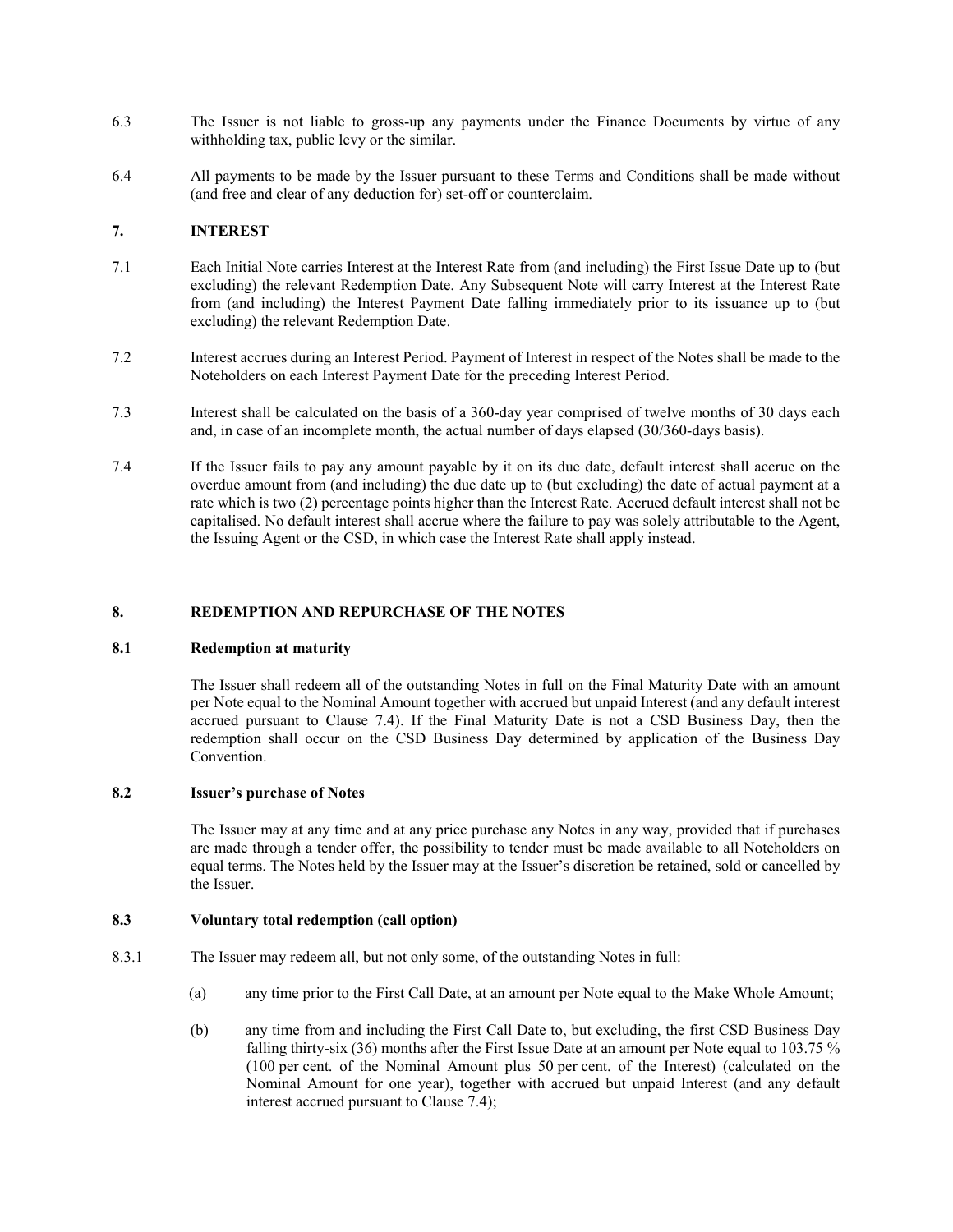- (c) any time from and including the first CSD Business Day falling thirty-six (36) months after the First Issue Date to, but excluding, the first CSD Business Day falling forty-two (42) months after the First Issue Date at an amount per Note equal to 102.8125 % (100 per cent. of the Nominal Amount plus 37.5 per cent. of the Interest) (calculated on the Nominal Amount for one year), together with accrued but unpaid Interest (and any default interest accrued pursuant to Clause 7.4);
- (d) any time from and including the first CSD Business Day falling forty-two (42) months after the First Issue Date to, but excluding, the first CSD Business Day falling forty-five (45) months after the First Issue Date at an amount per Note equal to 101.875 % (100 per cent. of the Nominal Amount plus 25 per cent. of the Interest) (calculated on the Nominal Amount for one year), together with accrued but unpaid Interest (and any default interest accrued pursuant to Clause 7.4); and
- (e) any time from and including the first CSD Business Day falling forty-five (45) months after the First Issue Date to, but excluding, the first CSD Business Day falling forty-eight (48) months after the First Issue Date at an amount per Note equal to 100.9375 % (100 per cent. of the Nominal Amount plus 12.5 per cent. of the Interest) (calculated on the Nominal Amount for one year), together with accrued but unpaid Interest (and any default interest accrued pursuant to Clause 7.4).
- 8.3.2 Redemption in accordance with Clause 8.3.1 shall be made by the Issuer giving not less than fifteen (15) CSD Business Days' notice to the Noteholders and the Agent. Any such notice is irrevocable but may, at the Issuer's discretion, contain one or more conditions precedent. Upon expiry of such notice and the fulfilment of the conditions precedent (if any), the Issuer is bound to redeem the Notes in full at the applicable amounts.

## **8.4 Early redemption due to illegality (call option)**

- 8.4.1 The Issuer may redeem all, but not only some, of the outstanding Notes at an amount per Note equal to the Nominal Amount together with accrued but unpaid Interest (and any default interest accrued pursuant to Clause 7.4) on a date determined by the Issuer if it is or becomes unlawful for the Issuer to perform its obligations under the Finance Documents.
- 8.4.2 The Issuer shall give notice of any redemption pursuant to Clause 8.4.1 no later than twenty (20) CSD Business Days after having received actual knowledge of any event specified therein (after which time period such right shall lapse).
- 8.4.3 A notice of redemption in accordance with Clause 8.4.1 is irrevocable and, on the date specified in such notice, the Issuer is bound to redeem the Notes in full at the applicable amounts.

## **8.5 Mandatory repurchase due to a Change of Control Event (put option)**

- 8.5.1 Upon the occurrence of a Change of Control Event, each Noteholder shall have the right to request that all, or only some, of its Notes be repurchased at a price per Note equal to 101 per cent. of the Nominal Amount together with accrued but unpaid Interest (and any default interest accrued pursuant to Clause 7.4), during a period of twenty (20) CSD Business Days following a notice from the Issuer of the Change of Control Event pursuant to Clause 10.1.3 (after which time period such right shall lapse). However, such period may not start earlier than upon the occurrence of the Change of Control Event.
- 8.5.2 The notice from the Issuer pursuant to Clause 10.1.3 shall specify the repurchase date that is a CSD Business Day and include instructions about the actions that a Noteholder needs to take if it wants Notes held by it to be repurchased. If a Noteholder has so requested, and acted in accordance with the instructions in the notice from the Issuer, the Issuer shall, or shall procure that a Person designated by the Issuer will, repurchase the relevant Notes and the repurchase amount shall fall due on the repurchase date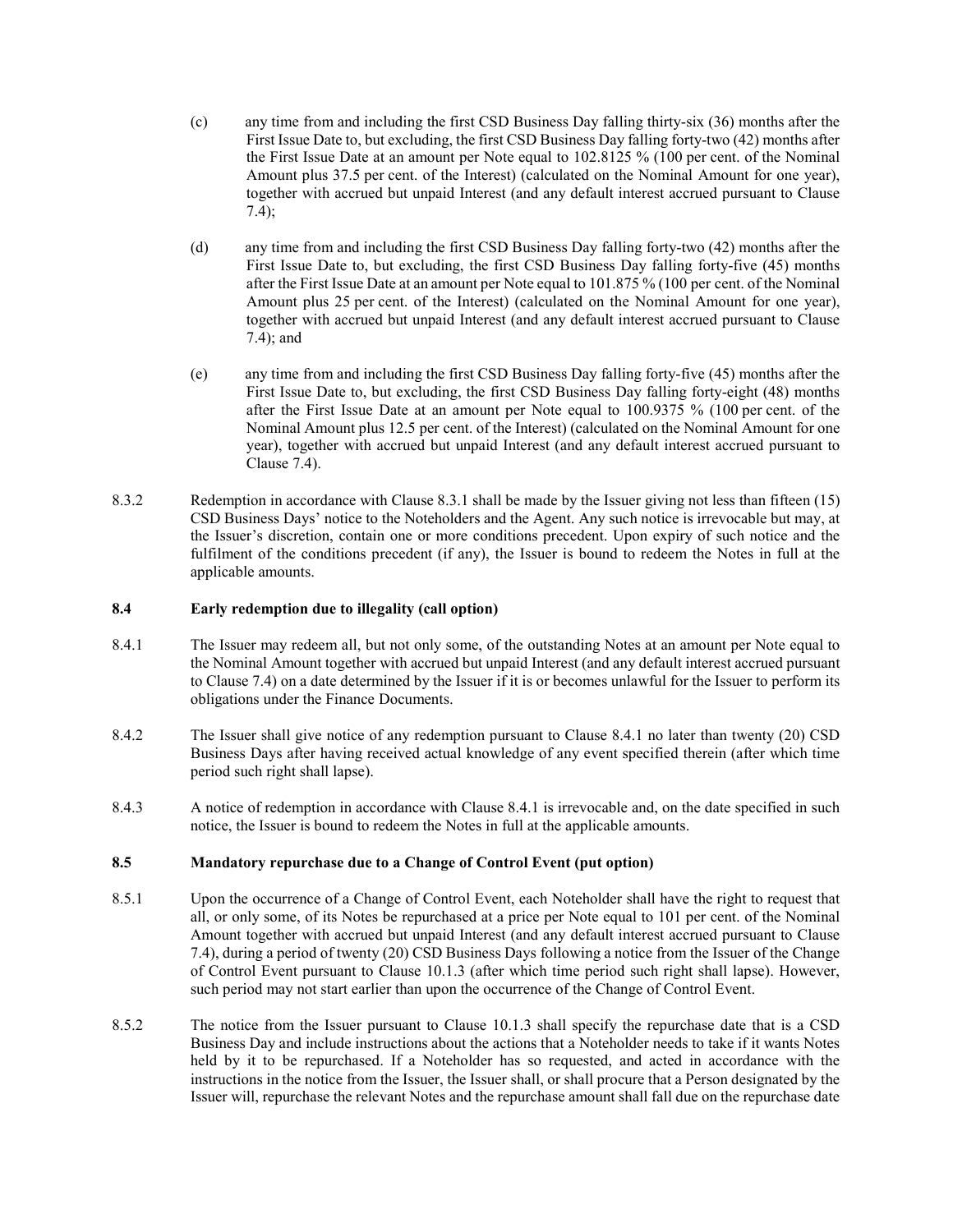specified in the notice given by the Issuer pursuant to Clause 10.1.3. The repurchase date must fall no later than twenty (20) CSD Business Days after the end of the period referred to in Clause 8.5.1.

- 8.5.3 The Issuer shall comply with the requirements of any applicable securities laws and regulations in connection with the repurchase of Notes. To the extent that the provisions of such laws and regulations conflict with the provisions in this Clause 8.5, the Issuer shall comply with the applicable securities laws and regulations and will not be deemed to have breached its obligations under this Clause 8.5 by virtue of the conflict.
- 8.5.4 Any Notes repurchased by the Issuer pursuant to this Clause 8.5 may at the Issuer's discretion be retained, sold or cancelled.
- 8.5.5 The Issuer shall not be required to repurchase any Notes pursuant to this Clause 8.5, if a third party in connection with the occurrence of a Change of Control Event offers to purchase the Notes in the manner and on the terms set out in this Clause 8.5 (or on terms more favourable to the Noteholders) and purchases all Notes validly tendered in accordance with such offer. If the Notes tendered are not purchased within the time limits stipulated in this Clause 8.5, the Issuer shall repurchase any such Notes within five (5) CSD Business Days after the expiry of the time limit. The Issuer shall not be required to repurchase any Notes pursuant to this Clause 8.5 if it has exercised its right to redeem all of the Notes in accordance with Clause 8.3 prior to the occurrence of the Change of Control Event.
- 8.5.6 If Notes representing more than 75 per cent. of the aggregate nominal principal amount of the Notes have been repurchased pursuant to this Clause 8.5, the Issuer is entitled to repurchase all the remaining outstanding Notes at the price stated in Clause 8.5.1 above by notifying the remaining Noteholders of its intention to do so no later than fifteen (15) CSD Business Days after the latest possible repurchase date pursuant to Clause 8.5.2. Such prepayment may occur at the earliest on the tenth CSD Business Day following the date of such notice.

#### **8.6 Mandatory total redemption due to Refinery Divestment**

- 8.6.1 Upon the occurrence of the Refinery Divestment, the Issuer shall notify the Noteholders, the Agent and the Security Agent of the Refinery Divestment, the Refinery Divestment Redemption Date and the amount of the divestment proceeds in respect of the Refinery Divestment in accordance with Clause 10.1.5.
- 8.6.2 The proceeds received from the Refinery Divestment shall be deposited on the Refinery Divestment Proceeds Account and shall, on the request of the Agent, be released by the Security Agent to be applied in redemption (in full) of the then outstanding amount under the Super Senior RCF and Notes on the Refinery Divestment Redemption Date. The aggregate repayment shall, in respect of the Notes, be an amount equal to the prevailing redemption amount calculated in accordance with Clause 8.3 as at the completion date of the Refinery Divestment.
- 8.6.3 The payment in accordance with Clause 8.7.2 above for each Note shall be paid to the Person who is registered as a Noteholder of that Note at the Record Time prior to the relevant Refinery Divestment Redemption Date.

## **9. TRANSACTION SECURITY, STEP-IN RIGHT AND GUARANTEE**

9.1 As continuing Security for the due and punctual fulfilment of the Secured Obligations, the Issuer shall (and shall procure that the Guarantor and Fintoil Oy will) grant the Transaction Security for the benefit of the Secured Parties. The Transaction Security shall be provided and perfected pursuant to, and subject to the terms of, the Security Documents entered into or to be entered into by and between the Issuer, Fintoil Oy and the Guarantor as pledgors and the Security Agent as agent acting on behalf of the Secured Parties. The Security Agent shall hold the Transaction Security on behalf of the Secured Parties in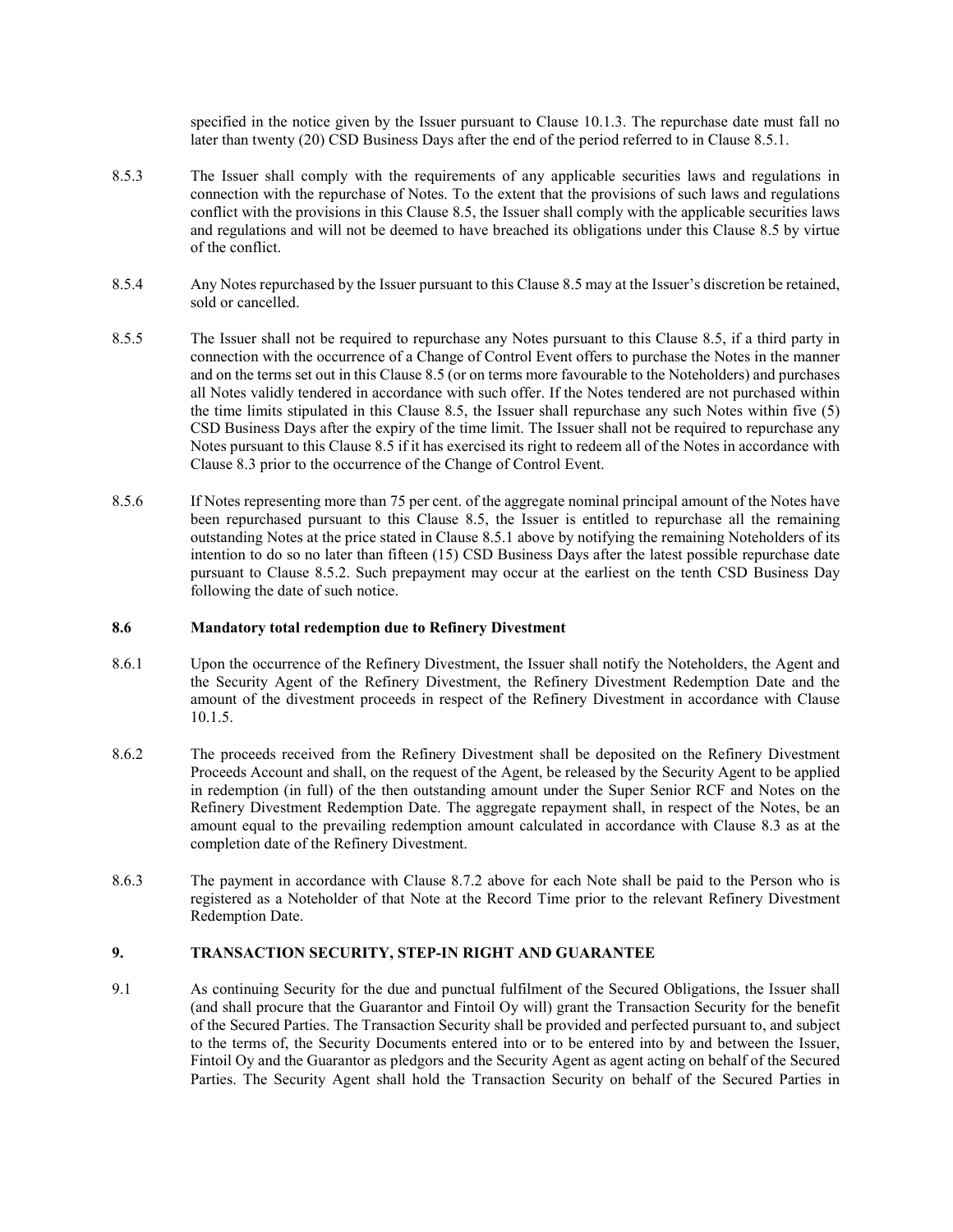accordance with the Security Documents and the Intercreditor Agreement to which the Agent is a party as an agent and representative of the Noteholders.

- 9.2 As continuing security for the due and punctual fulfilment of the Secured Obligations, the Guarantor has issued the Guarantee in accordance with the terms of the Intercreditor Agreement.
- 9.3 The Security Agent has for the due and punctual fulfilment of the Secured Obligations entered into the Direct Agreement, which entitles the Security Agent to exercise the Step-in Right under the EPCM Contract.
- 9.4 The Transaction Security and the Guarantee are or are to be granted only for the benefit of the Secured Parties. The Security Documents, the Guarantee, the Direct Agreement and the Intercreditor Agreement provide and will provide that only the Security Agent may exercise the rights under the Security Documents, the Direct Agreement and the Guarantee and only the Security Agent has the right to enforce the Security Documents and the Guarantee and exercise the Step-in Right. As a consequence, the Secured Parties shall not be entitled, individually or collectively, to take any direct action to enforce any rights in their favor under the Security Documents, the Direct Agreement and the Guarantee.
- 9.5 Unless and until the Security Agent has received instructions from the Instructing Party in accordance with the Intercreditor Agreement, the Security Agent shall (without first having to obtain the Noteholders' consent) be entitled to enter into agreements with the Issuer or a third party or take any other actions, if it is, in the Security Agent's opinion, necessary for the purpose of maintaining, altering, releasing or enforcing the Transaction Security and the Guarantee or exercising the Step-in Right, creating further Security or guarantees for the benefit of the Secured Parties or for the purpose of settling the Noteholders' or the Issuer's, Fintoil Oy's or the Guarantor's rights to the Transaction Security, in each case in accordance with the terms of the Finance Documents and provided that such agreements or actions are not detrimental to the interests of the Noteholders.
- 9.6 The Agent shall be entitled to give instructions (on behalf of the Noteholders) relating to the Transaction Security, the Step-in Right and the Guarantee to the Security Agent in accordance with the Intercreditor Agreement.
- 9.7 The Security Agent shall be entitled to release all Transaction Security and the Guarantee upon the discharge in full of the Secured Obligations. The Security Agent may release Transaction Security and Guarantee in accordance with the terms of the Security Documents and the Intercreditor Agreement. Subject to compliance with Clause 12.6 (*Disposals of Assets*) with respect to the Refinery Divestment, the Noteholders entitle the Security Agent to all actions necessary to release all Transaction Security over the assets required to complete the Refinery Divestment. For the avoidance of doubt, any Transaction Security or Guarantee will always be released in such way which does not affect the sharing between the Secured Parties of the remaining Transaction Security and Guarantee and/or the ranking and priority of the Secured Parties specified in the Intercreditor Agreement, except with the prior consent of the Creditor Representative(s) (as defined in the Intercreditor Agreement) representing such Secured Parties the priority of which is adversely affected.
- 9.8 The Transaction Security and the Guarantee is shared among the Secured Parties. All the Secured Obligations secured by the Transaction Security or the Guarantee shall rank in right and priority of payment and the Transaction Security and Guarantee shall secure the Secured Obligations, pari passu and pro rata without preference between them, except for (i) liabilities owed to the Security Agent and certain costs incurred by the Secured Parties which have priority to enforcement proceeds relating to Transaction Security and Guarantee in accordance with Clause 14 (*Distribution of proceeds*) and that (ii) upon an enforcement of the Transaction Security or Guarantee or following receipt of any recovery after the occurrence of an acceleration event or insolvency event of the Issuer, Fintoil Oy or the Guarantor the enforcement proceeds and any amount of recoveries will, pursuant to the Intercreditor Agreement, *firstly*, be distributed towards discharge of the Secured Bank Obligations until discharged in full (including any amounts due to any agents thereunder) and *secondly* towards discharge of the Secured Notes Obligations.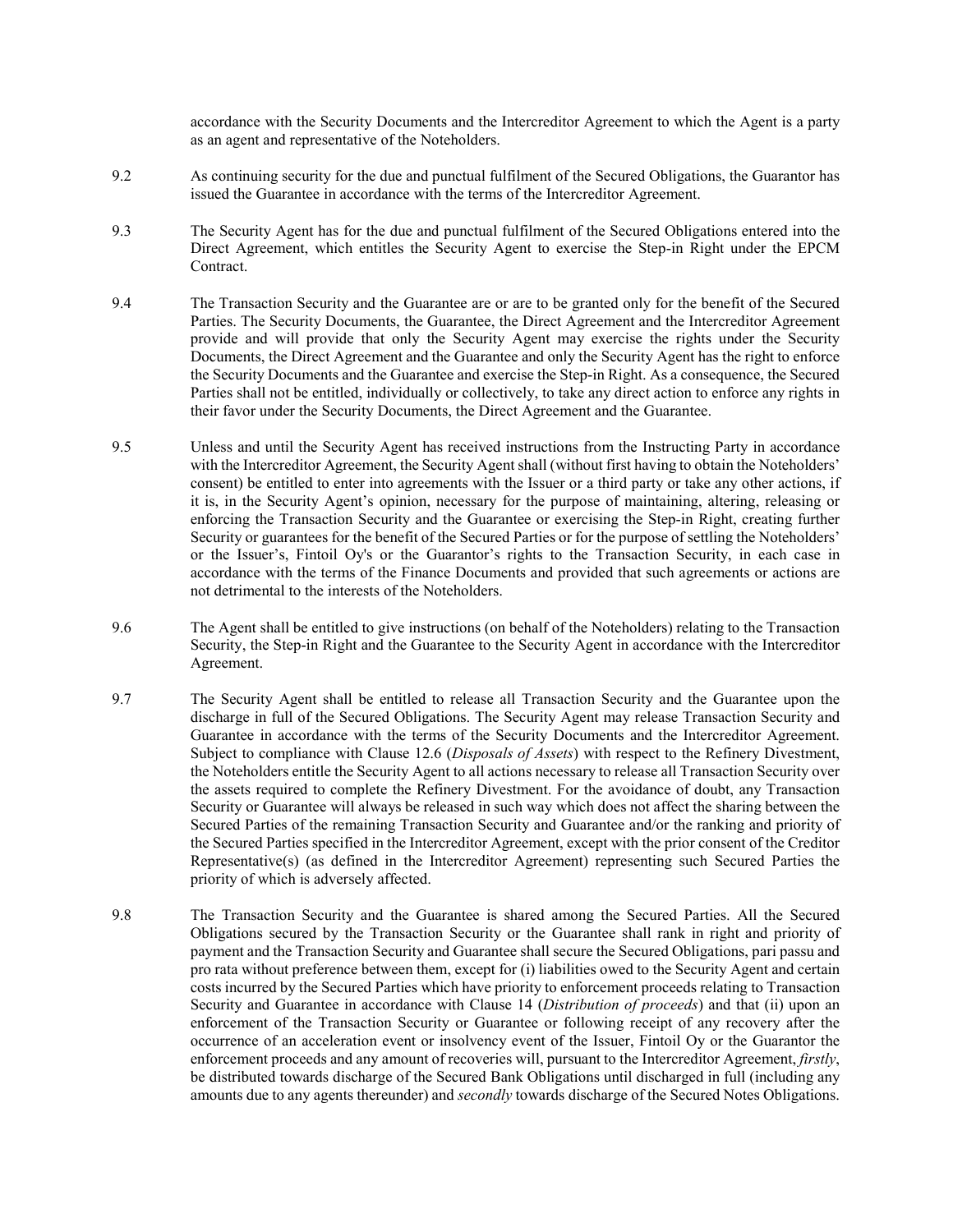## **10. INFORMATION TO NOTEHOLDERS**

## **10.1 Information from the Issuer**

- 10.1.1 The Issuer will make the following information available to the Noteholders by publication on the website of the Issuer:
	- (a) subject to paragraph (b) below, from and including 30 September 2021 and until the Long Stop Date, within 30 days after the end of each calendar quarter, a construction report in relation to that calendar quarter approved by the Issuer and the EPCM Contractor (the "**Construction Report**") and including:
		- (i) confirmation that the construction of the Refinery is progressing in accordance with the EPCM Contract;
		- (ii) confirmation of any adjustments or alterations that have been made that may cause delays or curtailment of construction of the Refinery;
		- (iii) confirmation that the Completion Date will occur prior to the Long Stop Date;
		- (iv) confirmation that no Cost Overrun Event is continuing and the amount of any Cost Overrun (if any) as at the relevant Quarter Date; and
		- (v) information required for the calculation of the Equity Ratio (as applicable prior to the Long Stop Date); and
		- (vi) the amount of Incurred Construction Costs and Remaining Construction Costs.
	- (b) following the Completion Date, the confirmations under sub-paragraphs (i) to (iii) of paragraph (a) above may be excluded from the Construction Reports delivered until the Long Stop Date;
	- (c) as soon as the same become available, but in any event within four (4) months after the end of each financial year, its audited financial statements for that financial year and annual report;
	- (d) following the Completion Date, as soon as the same become available, but in any event within sixty (60) days after each Quarter Date, its unaudited financial statements for such period; and
	- (e) the latest version of the Terms and Conditions.
- 10.1.2 When the Construction Report and the financial statements and other information are made available to the Noteholders pursuant to Clause 10.1.1, the Issuer shall send copies of such financial statements and other information to the Agent.
- 10.1.3 The Issuer shall promptly notify the Agent when the Issuer is or becomes aware of that (i) a Change of Control Event or (ii) an Event of Default, and shall provide the Agent with such further information as the Agent may request (acting reasonably) following receipt of such notice.
- 10.1.4 The Issuer shall:
	- (a) together with the Financial Reports; and
	- (b) prior to the incurrence of Financial Indebtedness in respect of which the Incurrence Test needs to be measured,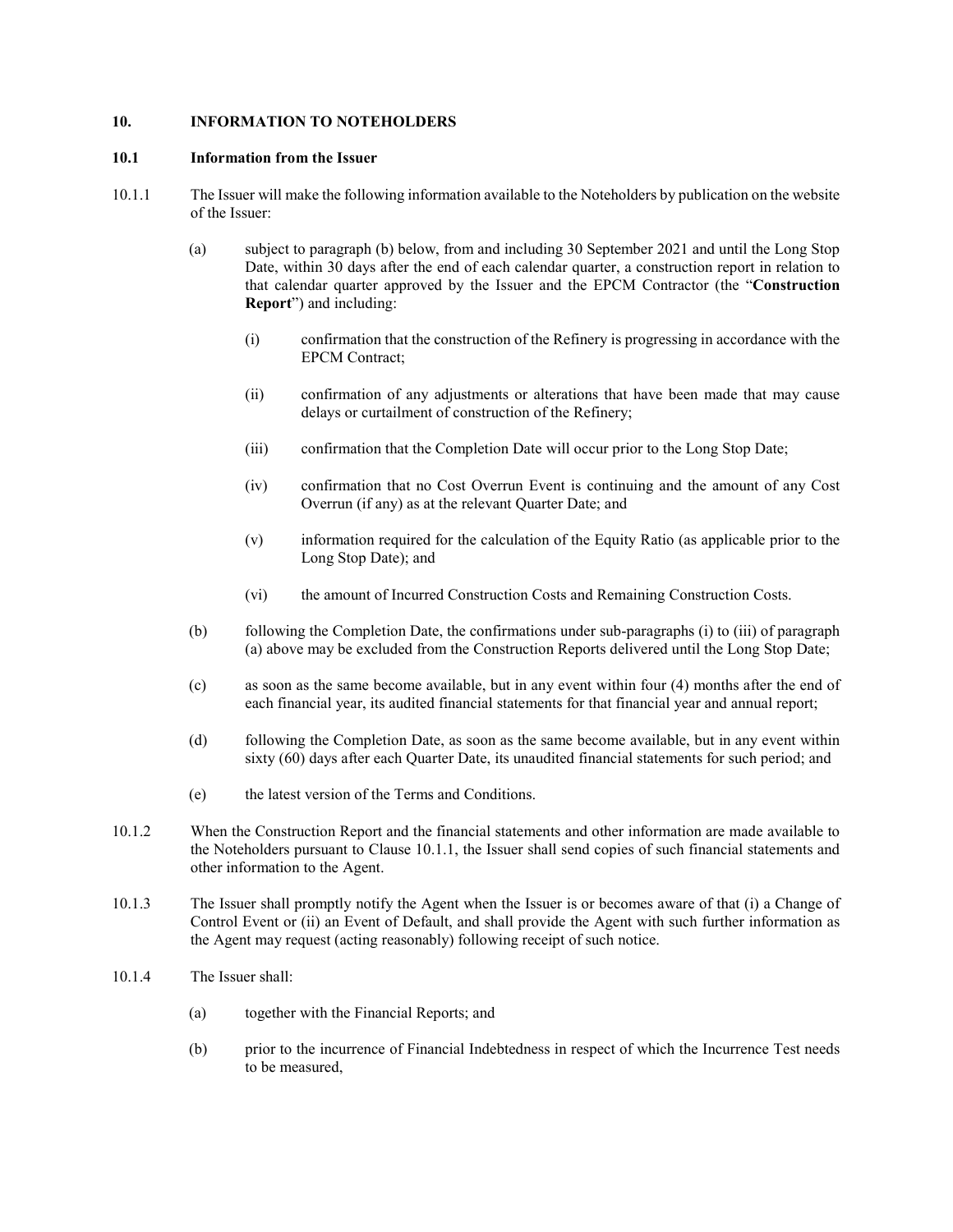submit to the Agent a Compliance Certificate: (i) setting out calculations and figures as to compliance with Clause 11 (*Financial undertakings*) (including a confirmation that no Cost Overrun Event is continuing) and (ii) containing a confirmation that no Event of Default has occurred (or if an Event of Default has occurred, what steps have been taken to remedy it).

- 10.1.5 The Issuer shall notify the Noteholders and the Agent promptly upon the occurrence of the Refinery Divestment, of the Refinery Divestment, the Refinery Divestment Redemption Date and the proceeds received from the Refinery Divestment.
- 10.1.6 Until the Completion Date, the Issuer shall, without undue delay, notify the Noteholders of the details of any material adverse developments relating to the Project that have occurred since the date of the most recent Construction Report and in respect of which delaying the publication to the next Construction Report would, or could have, a material adverse impact on the Noteholders' interests.

## **10.2 Information from the Agent**

Subject to the restrictions of a non-disclosure agreement entered into by the Agent with the Issuer and these Terms and Conditions, the Agent is entitled to disclose to the Noteholders any event or circumstance directly or indirectly relating to the Issuer or the Notes. Notwithstanding the foregoing, the Agent shall notify the Noteholders of the occurrence of an Event of Default in accordance with Clause 13.3.

### **10.3 Publication of Finance Documents**

- 10.3.1 The latest version of these Terms and Conditions (including any document amending these Terms and Conditions) shall be available on the websites of the Issuer and the Agent.
- 10.3.2 The latest versions of the Finance Documents shall be available to the Noteholders at the office of the Agent during normal business hours.

# **11. FINANCIAL UNDERTAKINGS**

## **11.1 Maintenance Test**

- 11.1.1 Prior to the Long Stop Date, the Maintenance Test is met if:
	- (a) the Equity Ratio is at least 31 per cent; and
	- (b) no Cost Overrun Event is continuing.
- 11.1.2 Following the Long Stop Date, the Maintenance Test is met if the Equity Ratio is at least 30 per cent.

## **11.2 Calculation of Maintenance Test**

The Maintenance Test shall be calculated in accordance with the Accounting Principles (as applicable prior to the Long Stop Date) applicable to the Issuer and tested by reference to each of the Financial Reports on each Quarter Date with respect to the Reference Period ending on such Quarter Date. The first test date shall be 30 September 2021.

## **11.3 Equity Cure**

11.3.1 If there is a breach of the Maintenance Test, no Event of Default will occur if, within thirty (30) days of the earlier of (i) the delivery of the relevant Compliance Certificate evidencing that breach of the Maintenance Test has occurred and (ii) the date when such Compliance Certificate should have been delivered in accordance with the Terms and Conditions, the Issuer has received New Equity in an amount sufficient to ensure compliance with the Maintenance Test (the "**Cure Amount**").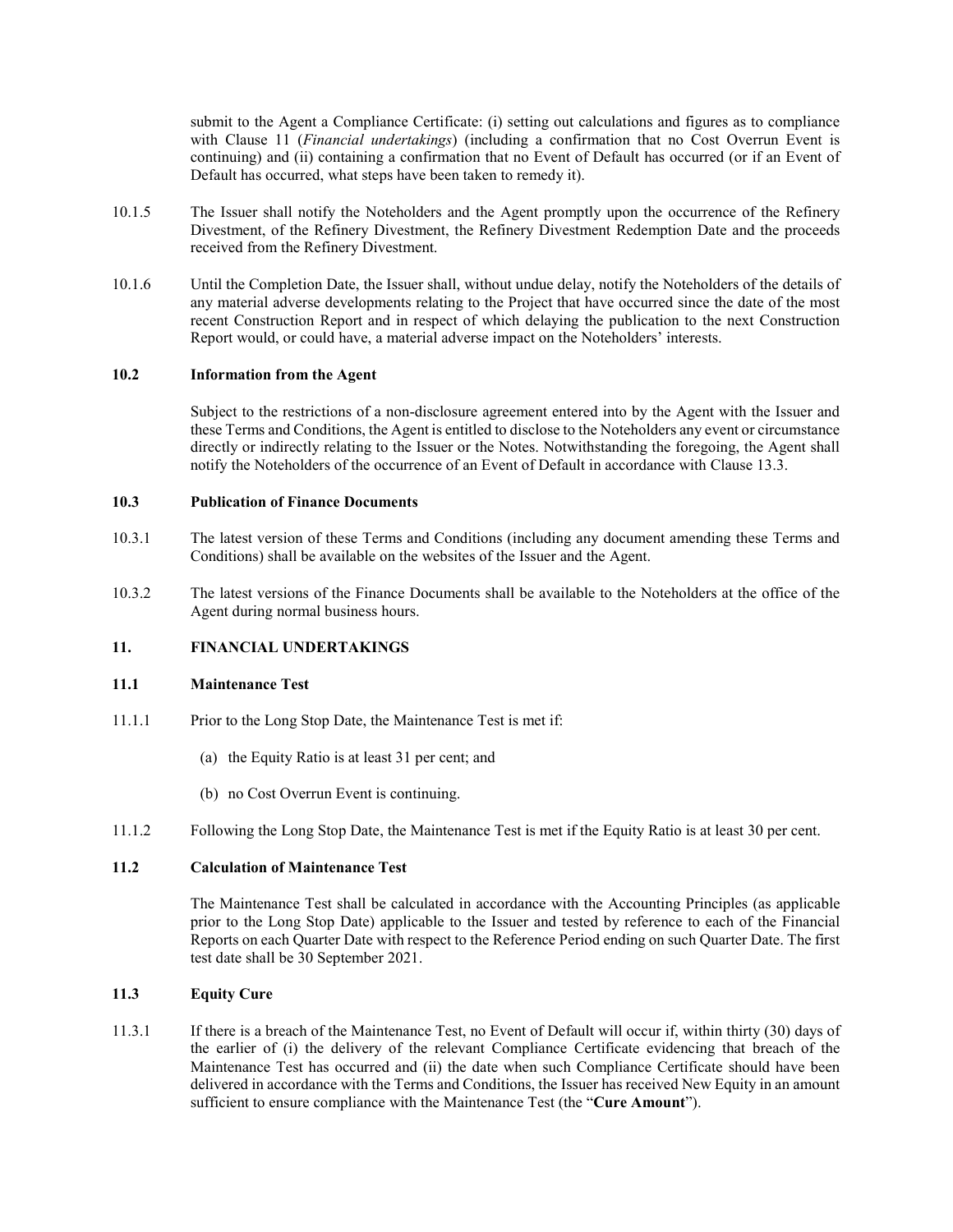- 11.3.2 The calculation of the Equity Ratio shall be adjusted so that:
	- (a) prior to the Long Stop Date, the Cure Amount will, as at the relevant test date, be added to Pre Completion Equity; and
	- (b) following the Long Stop Date, the Cure Amount will, as at the relevant test date, be added to Equity.
- 11.3.3 The calculation of the Cost Overrun shall be adjusted so that the Cure Amount will decrease the amount of Incurred Construction Costs, as at the relevant test date.

#### **11.4 Incurrence Test**

The Incurrence Test is met if:

- (a) the Leverage Ratio is not greater than 2,5x; and
- (b) no Event of Default is continuing or would occur upon the incurrence of the relevant Financial Indebtedness in respect of which the Incurrence Test is made.

## **11.5 Calculation of Incurrence Test**

Leverage Ratio shall be calculated as follows:

- (a) the calculation shall be made for a twelve (12) month period ending on the last day of the period covered by the financial statements as of the most recent Quarter Date for which financial statements have been published;
- (b) the figures for EBITDA set out in the financial statements as of the most recent Quarter Date, shall be used, in respect of the Incurrence Test, but adjusted so that for the purposes of calculating the Leverage Ratio covenant for each Reference Period which is less than twelve (12) months preceding the relevant test date, the EBITDA for that Reference Period as disclosed in the relevant Financial Report shall be annualised on a straight line basis; and
- (c) the amount of Net Interest Bearing Debt shall be measured on the relevant testing date and it will include the new Financial Indebtedness in respect of which the Incurrence Test is calculated, but exclude any Financial Indebtedness to the extent refinanced with such new Financial Indebtedness incurred (however, any cash balance resulting from the incurrence of any new Financial Indebtedness shall not reduce the Net Interest Bearing Debt).

## **12. GENERAL UNDERTAKINGS**

#### **12.1 Undertakings relating to the Agency Agreement**

- 12.1.1 The Issuer shall, in accordance with the Agency Agreement:
	- (a) pay fees to the Agent;
	- (b) indemnify the Agent for costs, losses and liabilities;
	- (c) furnish to the Agent all information requested by or otherwise required to be delivered to the Agent; and
	- (d) not act in a way which would give the Agent a legal or contractual right to terminate the Agency Agreement.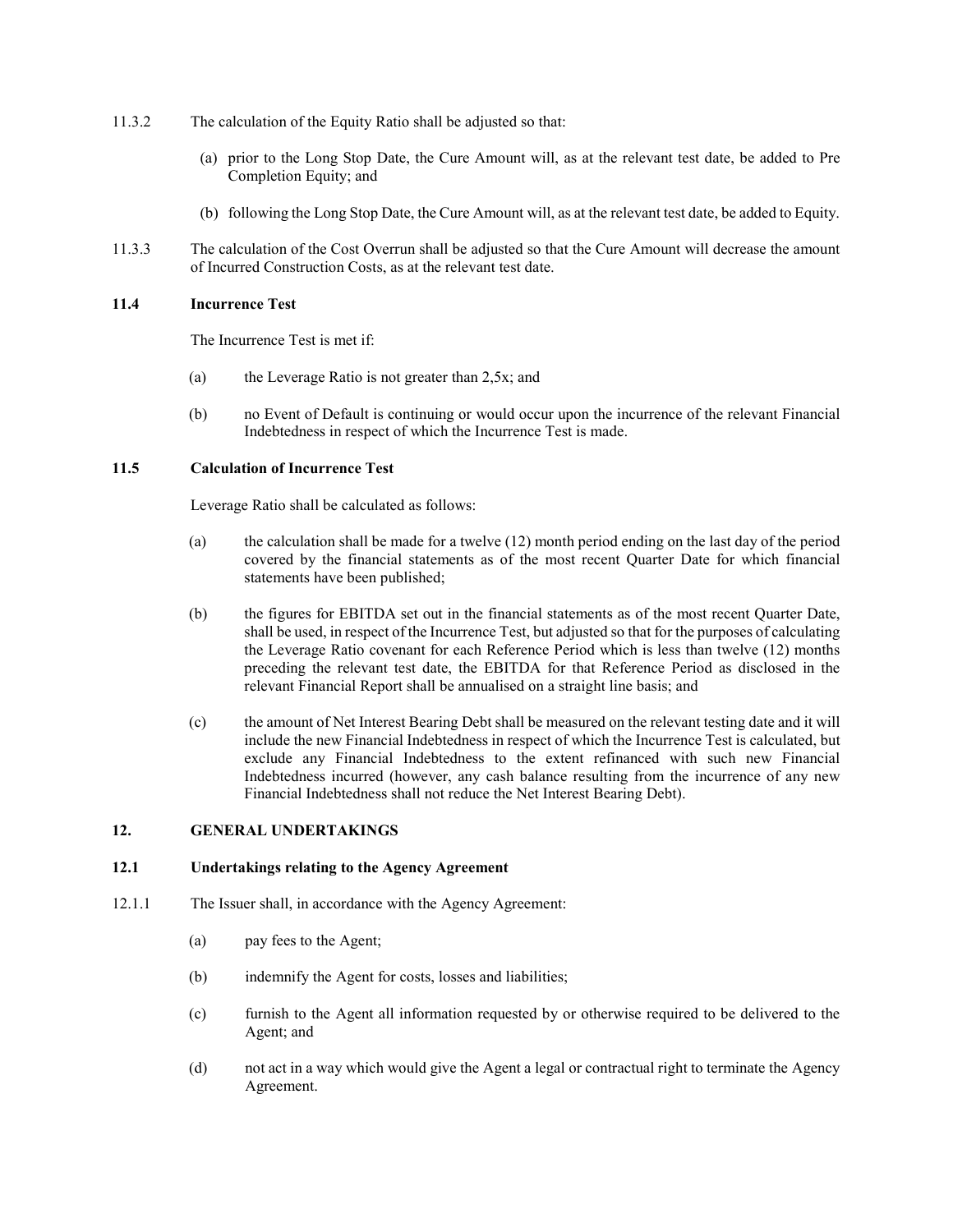12.1.2 The Issuer and the Agent shall not amend any provisions of the Agency Agreement without the prior consent of the Noteholders if the amendment would be detrimental to the interests of the Noteholders.

### **12.2 Restricted Payments**

The Issuer shall not:

- (a) pay any dividends on shares, including any preference shares;
- (b) repurchase any of its own shares;
- (c) redeem its share capital or other restricted equity (Fin: *sidottu oma pääoma*) by way of repayment to shareholders;
- (d) make other distributions in respect of its restricted or or non-restricted equity, for the avoidance of doubt, including but not limited to any distribution from the fund of invested non-restricted equity (Fin: *sijoitetun vapaan oman pääoman rahasto*) within the meaning of the Finnish Companies Act to its direct or indirect shareholders;
- (e) repay any Subordinated Debt or pay interest thereon; or
- (f) pay any management, advisory or other similar fees to any direct or indirect shareholders of the Issuer in an amount exceeding EUR 500,000 in any financial year.

## **12.3 Change of business**

- 12.3.1 The Issuer may not carry on any business other than the management of its interests in the Refinery and owning the assets relating thereto.
- 12.3.2 The Issuer may not have any subsidiaries.

#### **12.4 Financial Indebtedness**

The Issuer shall not incur or allow to remain outstanding any Financial Indebtedness, other than Permitted Debt.

## **12.5 Dealings at arm's length terms**

The Issuer shall conduct all dealings with Persons at arm's length terms.

## **12.6 Disposals of Assets**

The Issuer shall not enter into a single transaction or a series of transactions (whether related or not and whether voluntary or involuntary) to dispose of all or any part of any asset, other than a Permitted Disposal.

# **12.7 Negative pledge**

The Issuer shall not create or allow to subsist any Security over any of its assets, other than any Permitted Security.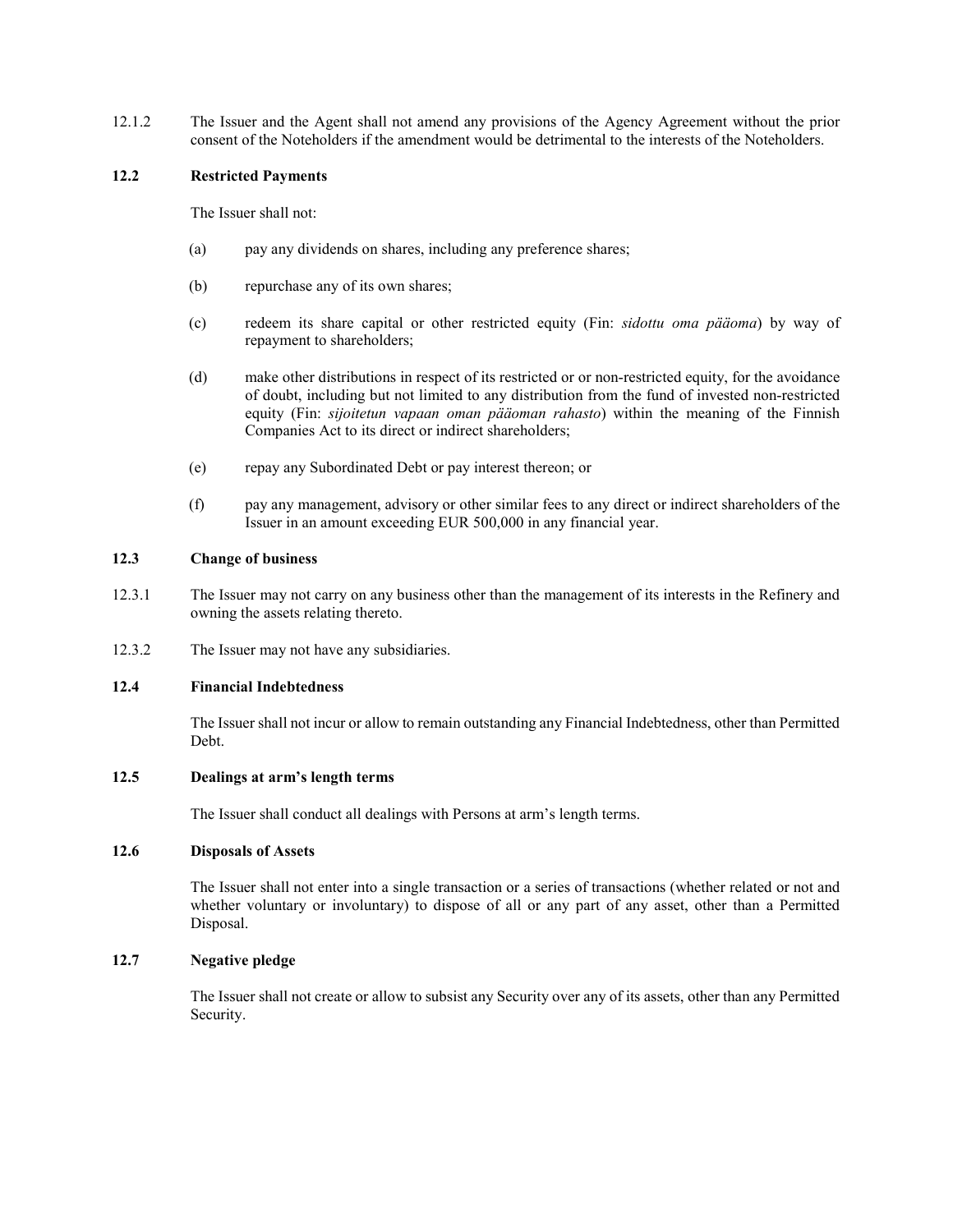## **12.8** *Pari Passu* **Ranking**

- 12.8.1 The Issuer shall ensure that its payment obligations under the Notes at all times rank at least pari passu with all its other direct, unconditional, unsubordinated and unsecured obligations, except for those obligations which are mandatorily preferred by law, and without any preference among them.
- 12.8.2 The Issuer shall ensure that the Super Senior RCF ranks at all times with priority to the Notes.

### **12.9 Mergers and demergers**

The Issuer shall not carry out:

- (a) any merger (or other business combination or corporate reorganisation involving the consolidation of assets and obligations);
- (b) any demerger (or a corporate reorganisation having the same or equivalent effect); or
- (c) any liquidation of the Issuer

### **12.10 Compliance with laws**

The Issuer shall:

- (a) comply with all laws and regulations applicable to it from time to time; and
- (b) obtain, maintain, and comply with, the terms and conditions of any authorisation, approval, licence or other permit required for the business carried out by it,

to the extent failure to do so has, or is reasonably likely to have, a Material Adverse Effect.

## **12.11 Maintenance of environmental permits**

The Issuer shall ensure that it in all material respects obtains, maintains and ensures compliance with all environmental permits or authorisations applicable from time to time and required for the Project.

#### **12.12 Debt Service Reserve Amount**

The Issuer shall at all times ensure that funds corresponding to the Debt Service Reserve Amount are deposited on the Debt Service Reserve Account.

## **12.13 Equity Undertaking**

The Issuer undertakes to call the Equity Undertaking to the extent required to finance the payment of any Project Costs, including remedy of any Cost Overrun, and any working capital purposes.

### **12.14 Insurances**

- 12.14.1 Subject to Clause 12.14.4 below,the Issuer must take out, and maintain at all times, sufficient insurance coverage for the Project.
- 12.14.2 Except as provided in paragraph 12.14.3 below, the proceeds received under any insurances (other than third party liability insurances, delay in start-up and business interruption insurances) exceeding EUR 500,000 must be paid into a blocked account to which the Security Agent has the sole signing right.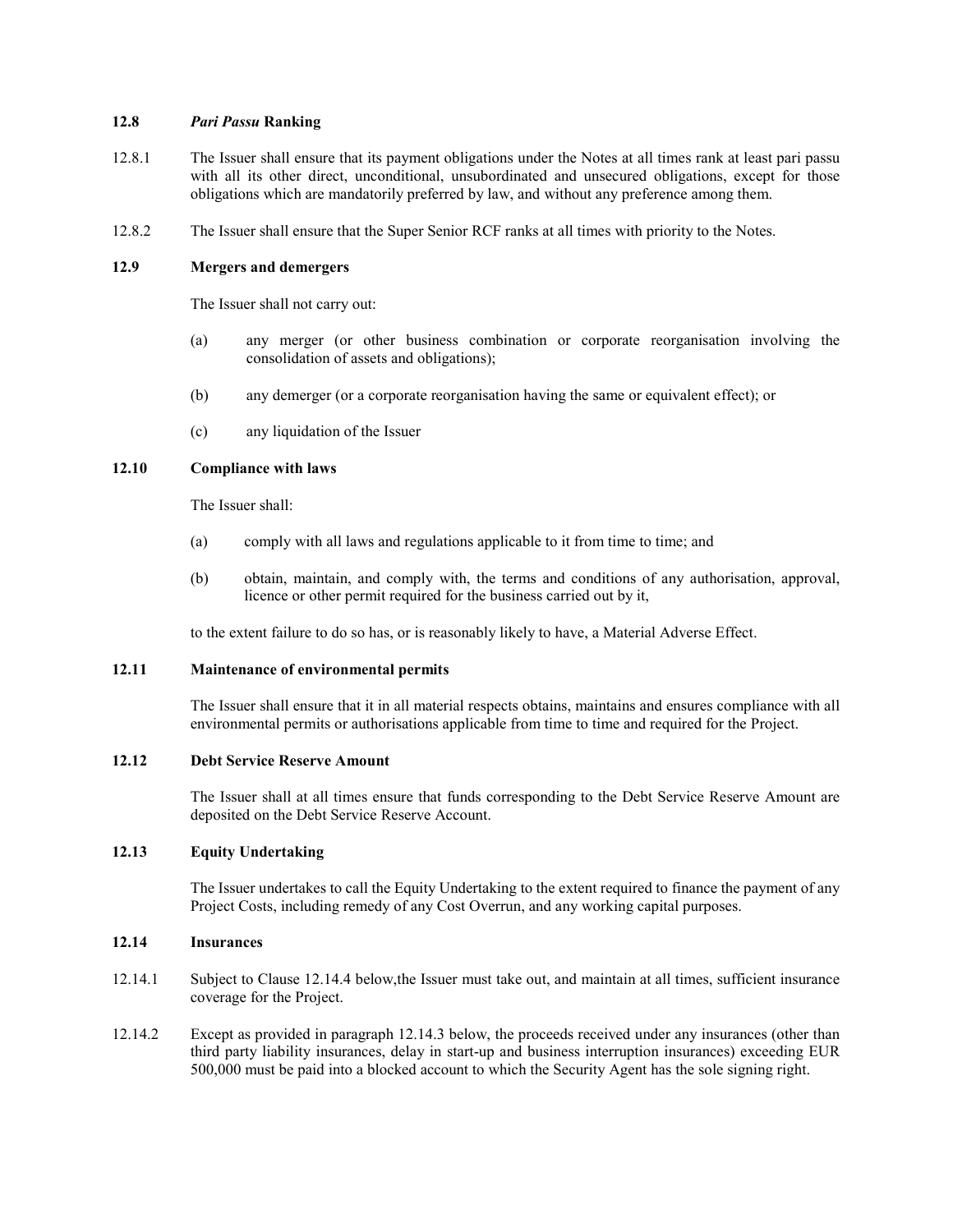- 12.14.3 The Issuer may apply moneys paid to the blocked account pursuant to Clause 12.14.2 above towards replacing, restoring or reinstating assets relating to the Project or the Refinery, as the case may be, in accordance with the terms of the Intercreditor Agreement and the Security Documents and the Security Agent is entitled to release such funds from the blocked account.
- 12.14.4 The Issuer must ensure that all insurances related to the Project are transferred from Fintoil Oy to the Issuer within 60 days from the First Issue Date.

### **12.15 Long Stop Date**

The Issuer shall ensure that the Completion Date occurs by the Long Stop Date.

#### **13. ACCELERATION OF THE NOTES**

- 13.1 Except as may be restricted pursuant to the Intercreditor Agreement, the Agent is entitled to, and shall following a demand in writing from a Noteholder (or Noteholders) representing at least fifty (50) per cent. of the Adjusted Nominal Amount (such demand may only be validly made by a Person who is a Noteholder at the end of the CSD Business Day on which the demand is received by the Agent and shall, if made by several Noteholders, be made by them jointly) or following an instruction given pursuant to Clause 13.4, on behalf of the Noteholders (i) by notice to the Issuer, declare all, but not only some, of the outstanding Notes due and payable together with any other amounts payable under the Finance Documents, immediately or at such later date as the Agent determines, and/or (ii) exercise any or all of its rights, remedies, powers and discretions under the Finance Documents, if:
	- (a) the Issuer, Fintoil Oy or the Guarantor does not pay on the due date any amount payable by it under the Finance Documents, unless the non-payment:
		- (i) is caused by technical or administrative error; and
		- (ii) is remedied within five (5) CSD Business Days from the due date;
	- (b) the Issuer has, subject to Clause 11.1, failed to comply with the Maintenance Test and such failure to comply has not been remedied by New Equity in accordance with Clause 11.3;
	- (c) the Issuer or any Transaction Obligor does not comply with any term or condition of the Equity Undertaking or the Finance Documents to which it is a party (other than those terms referred to in paragraphs (a) and (b) above), unless the non-compliance:
		- (i) is capable of remedy; and
		- (ii) is remedied within twenty (20) CSD Business Days of the earlier of the Agent giving notice and the Issuer or the relevant Transaction Obligor becoming aware of the noncompliance;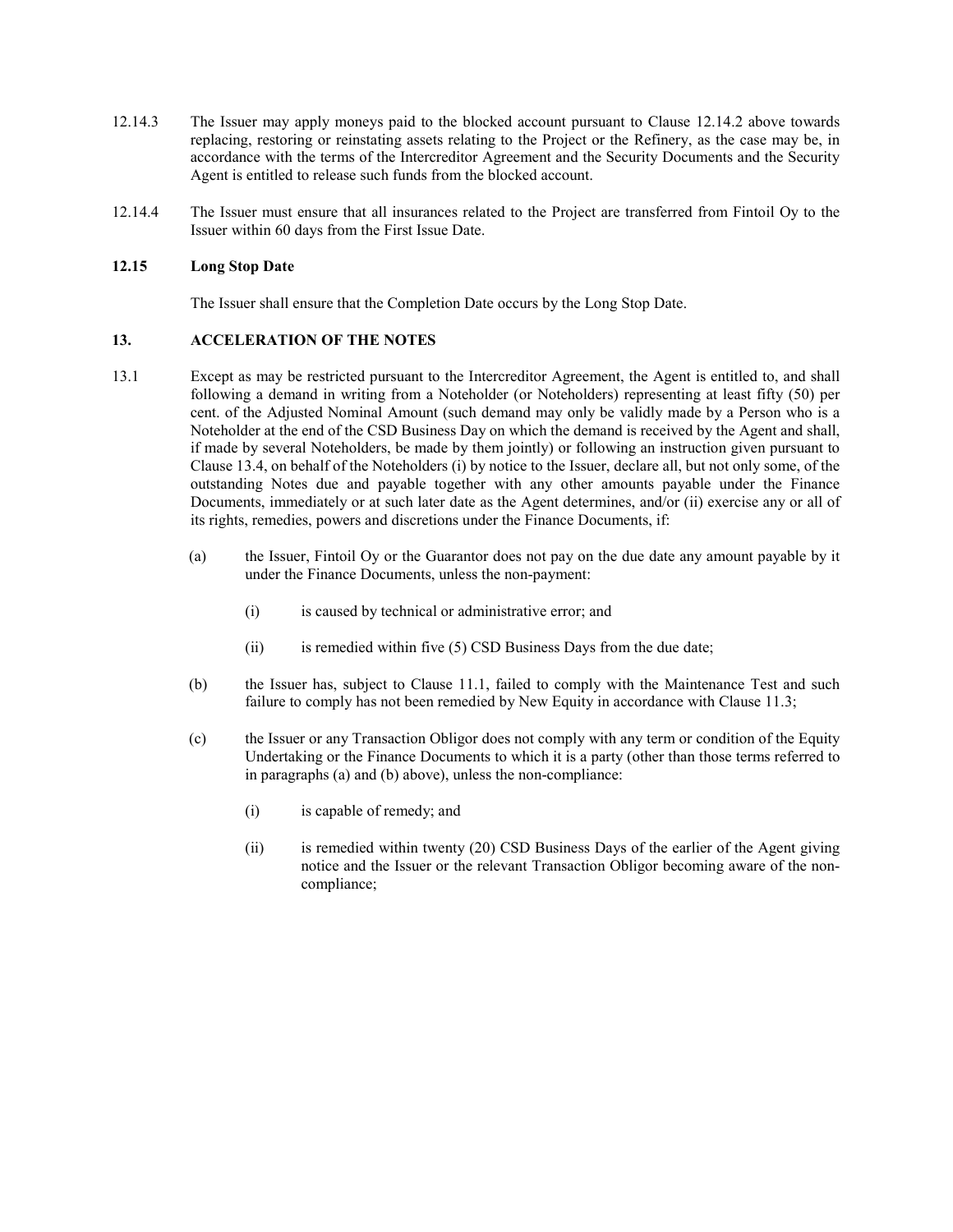- (d) any Finance Document or the Equity Undertaking becomes invalid, ineffective or varied (other than in accordance with the provisions of the Finance Documents), and such invalidity, ineffectiveness or variation has a detrimental effect on the interests of the Noteholders;
- (e) the Issuer, Fintoil Oy or the Guarantor is, or is deemed for the purposes of any applicable law to be, Insolvent;
- (f) any attachment, sequestration, distress or execution, or any analogous process in any jurisdiction, affects any asset or assets of the Issuer or the Guarantor having an aggregate value equal to or exceeding EUR 500,000 and is not discharged within thirty (30) days;
- <span id="page-26-0"></span>(g) any Financial Indebtedness of the Issuer is not paid when due nor within any originally applicable grace period, or is declared to be or otherwise becomes due and payable prior to its specified maturity as a result of an event of default (however described), provided that no Event of Default will occur under this paragrap[h \(g\)](#page-26-0) if (i) any relevant payment to be made is contested in good faith and as long as it has not resulted in a payment obligation of Issuer (confirmed by a court, arbitral tribunal or a government authority, subject to Clause 13.5) or (ii) the aggregate amount of Financial Indebtedness or commitment for Financial Indebtedness referred to herein is less than EUR 500,000; or
- (h) Any corporate actions, legal proceedings or other procedures are taken in respect of the Issuer or the Guarantor (other than proceedings which are vexatious or frivolous or are being disputed in good faith and are discharged within thirty (30) calendar days), in relation to:
	- (i) the suspension of payments, bankruptcy (Fin: *konkurssi*), winding-up, reorganisation (Fin: *yrityssaneeraus*) or similar (by way of voluntary arrangement or otherwise); or
	- (ii) the appointment of a liquidator, administrator, or other similar officer in respect or any of their assets or any analogous procedure.
- 13.2 The Agent may not accelerate the Notes in accordance with Clause 13.1 by reference to a specific Event of Default if it is no longer continuing.
- 13.3 The Agent shall notify the Noteholders of an Event of Default within five (5) CSD Business Days of the date on which the Agent received actual knowledge of that an Event of Default has occurred and is continuing, except if the Event of Default does not relate to a payment failure in respect of the Notes and the Agent considers that withholding the notice is not detrimental to the interests of the Noteholders. The Agent shall, within twenty (20) CSD Business Days of the date on which the Agent received actual knowledge of that an Event of Default has occurred and is continuing (and if the Event of Default does not relate to a payment failure in respect of the Notes) within sixty (60) CSD Business Days, decide if the Notes shall be so accelerated. If the Agent decides not to accelerate the Notes, the Agent shall promptly seek instructions from the Noteholders in accordance with Clause 16 (Decisions by Noteholders). The Agent shall always be entitled to take the time necessary to consider carefully whether an occurred event or circumstance constitutes an Event of Default.
- 13.4 If the Noteholders instruct the Agent to accelerate the Notes, the Agent shall promptly declare the Notes due and payable and take such actions as may, in the opinion of the Agent, be necessary or desirable to enforce the rights of the Noteholders under the Finance Documents, unless the relevant Event of Default is no longer continuing.
- 13.5 If the right to accelerate the Notes is based upon a decision of a court of law, an arbitral tribunal or a government authority, it is not necessary that the decision has become enforceable under law or that the period of appeal has expired in order for cause of acceleration to be deemed to exist.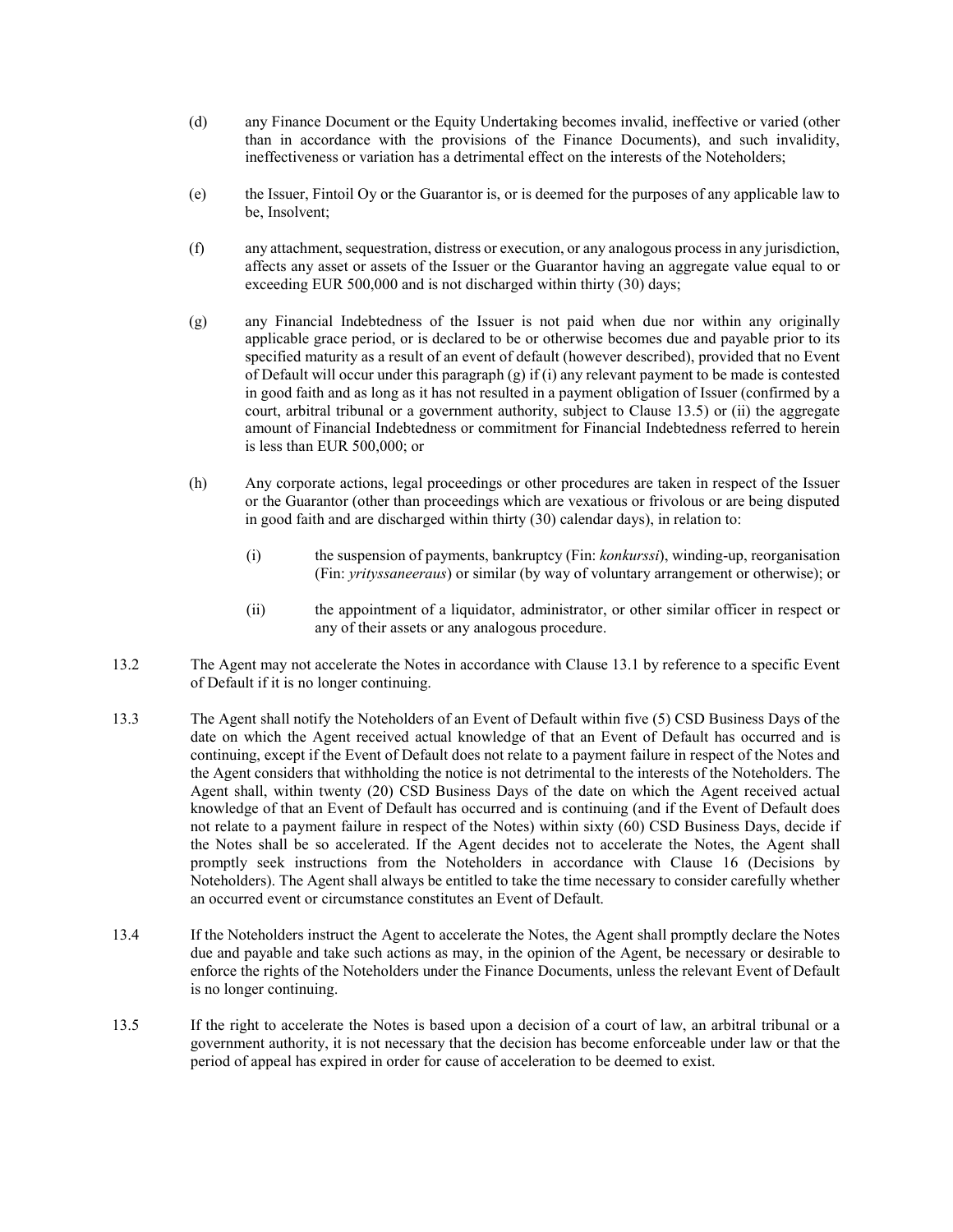13.6 In the event of an acceleration of the Notes in accordance with this Clause 13, the Issuer shall redeem all Notes at an amount per Note equal to 100 per cent. of the Nominal Amount, together with accrued but unpaid interest (and any default interest accrued pursuant to Clause 7.4).

## **14. DISTRIBUTION OF PROCEEDS**

- 14.1 All payments by the Issuer relating to the Notes and the Finance Documents following an acceleration of the Notes in accordance with Clause 13 (*Acceleration of the Notes*) and any proceeds received from an enforcement of the Transaction Security and the Guarantee (in each case to the extent proceeds from the Transaction Security and the Guarantee can be applied towards satisfaction of the Secured Obligations) shall be distributed in accordance with the Intercreditor Agreement.
- 14.2 Any amount which pursuant to the Intercreditor Agreement (and Clause 14.1 above) is payable in respect of the Notes shall be applied in the following order of priority, in accordance with the instructions of the Agent:
	- (a) *first*, in or towards payment *pro rata* of (i) all unpaid fees, costs, expenses and indemnities payable by the Issuer to the Agent in accordance with the Agency Agreement (other than any indemnity given for liability against the Noteholders) and/or the Issuing Agent in accordance with the Issuing Agency Agreement, (ii) other costs, expenses and indemnities relating to the acceleration of the Notes, or the protection of the Noteholders' rights in each case as may have been incurred by the Agent, (iii) any costs incurred by the Agent for external experts that have not been reimbursed by the Issuer in accordance with Clause 20.2.7, and (iv) any costs and expenses incurred by the Agent in relation to a Noteholders' Meeting or a Written Procedure that have not been reimbursed by the Issuer in accordance with Clause 16.12;
	- (b) *secondly*, in or towards payment *pro rata* of accrued but unpaid Interest under the Notes (Interest due on an earlier Interest Payment Date to be paid before any Interest due on a later Interest Payment Date) and default interest payable pursuant to Clause 7.4;
	- (c) *thirdly*, in or towards payment *pro rata* of any unpaid principal under the Notes; and
	- (d) *fourthly*, in or towards payment *pro rata* of any other costs or outstanding amounts unpaid under the Finance Documents.

<span id="page-27-0"></span>Any excess funds after the application of proceeds in accordance with paragraphs (a) to [\(d\)](#page-27-0) above shall be paid to the Issuer or the relevant Transaction Obligor that provided the relevant Transaction Security or Guarantee that was enforced, as appropriate.

- 14.3 If a Noteholder or another party has with the consent of the Agent paid any fees, costs, expenses or indemnities referred to in Clause 14.1(a), such Noteholder or other party shall be entitled to reimbursement by way of a corresponding distribution in accordance with Clause 14.1(a).
- 14.4 Funds that the Agent receives (directly or indirectly) in connection with the acceleration of the Notes or the enforcement of the Transaction Security or Guarantee constitute escrow funds and must be held on a separate account on behalf of the Noteholders and the other interested parties. The Agent shall arrange for payments of such funds in accordance with this Clause 14 as soon as reasonably practicable.
- 14.5 If the Issuer or the Agent shall make any payment under this Clause 14, the Issuer or the Agent, as applicable, shall notify the Noteholders of any such payment at least fifteen (15) CSD Business Days before the payment is made. Such notice shall specify the Record Time, the payment date and the amount to be paid. Notwithstanding the foregoing, for any Interest due but unpaid the Record Time specified in Clause 6.1 shall apply.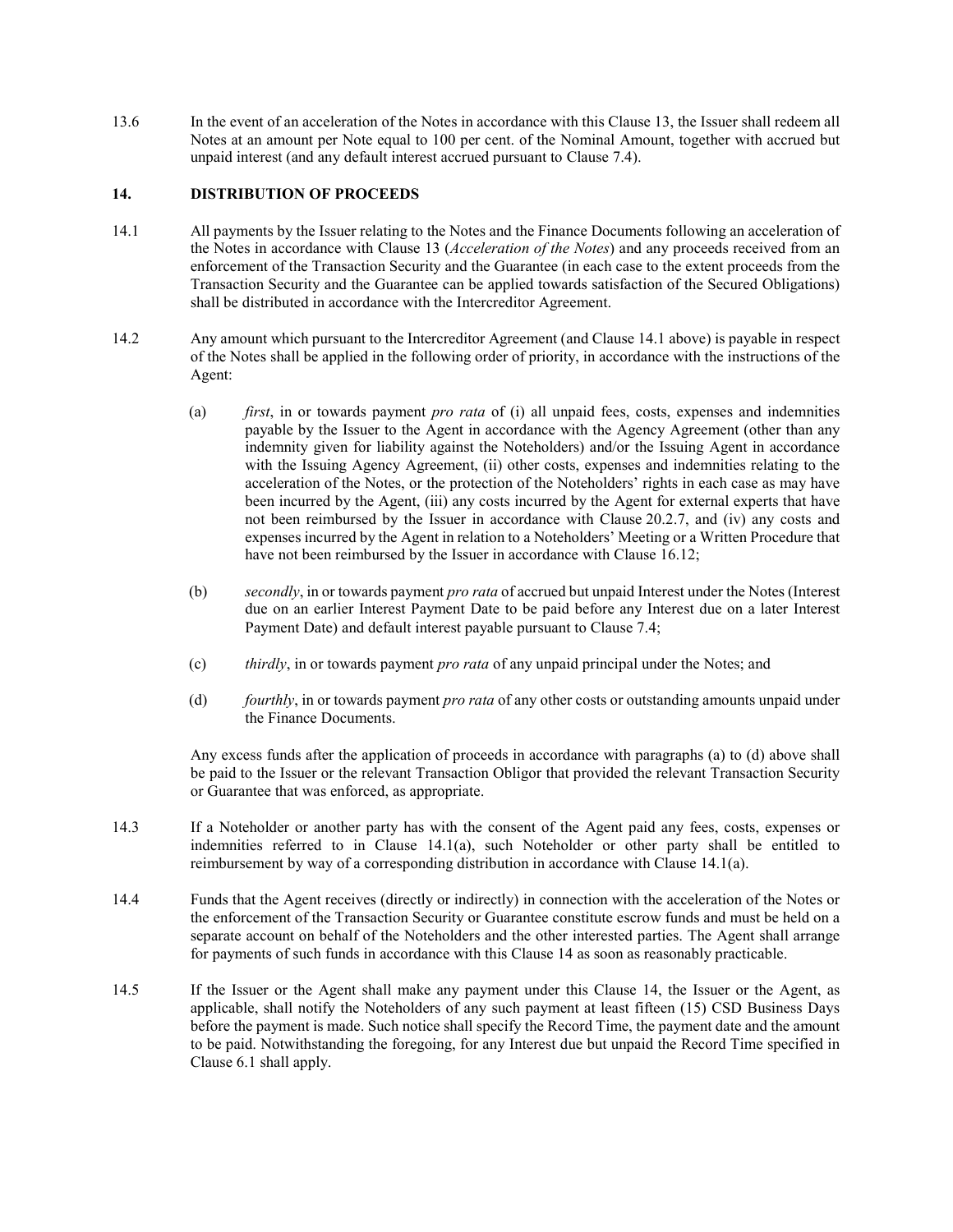### **15. RIGHT TO ACT ON BEHALF OF A NOTEHOLDER**

- 15.1 If any Person other than a Noteholder wishes to exercise any rights specifically allocated to Noteholders under the Finance Documents, it must obtain a power of attorney from the Noteholder or a successive, coherent chain of powers of attorney starting with the Noteholder and authorising such Person or provide other evidence of ownership or authorisation satisfactory to the Agent.
- 15.2 A Noteholder may issue one or several powers of attorney to third parties to represent it in relation to some or all of the Notes held by it. Any such representative may act independently under the Finance Documents in relation to the Notes for which such representative is entitled to represent the Noteholder and may further delegate its right to represent the Noteholder by way of a further power of attorney.
- 15.3 The Agent shall only have to examine the face of a power of attorney or other evidence of authorisation that has been provided to it pursuant to Clause 15.1 and may assume that it has been duly authorised, is valid, has not been revoked or superseded and that it is in full force and effect, unless otherwise is apparent from its face or is otherwise notified to the Agent.

# **16. DECISIONS BY NOTEHOLDERS**

- 16.1 A request by the Agent for a decision by the Noteholders on a matter relating to the Finance Documents shall (at the option of the Agent) be dealt with at a Noteholders' Meeting or by way of a Written Procedure.
- 16.2 Any request from the Issuer or a Noteholder (or Noteholders) representing at least ten (10) per cent. of the Adjusted Nominal Amount (such request may only be validly made by a Person who is a Noteholder on the CSD Business Day immediately preceding the day on which the request is received by the Agent and shall, if made by several Noteholders, be made by them jointly) for a decision by the Noteholders on a matter relating to the Finance Documents shall be directed to the Agent and dealt with at a Noteholders' Meeting or by way of a Written Procedure, as determined by the Agent. The Person requesting the decision may suggest the form for decision making, but if it is in the Agent's opinion more appropriate that a matter is dealt with at a Noteholders' Meeting or by way of a Written Procedure, the Agent shall have the right to decide where such matter shall be dealt with.
- 16.3 The Agent may refrain from convening a Noteholders' Meeting or instigating a Written Procedure if (i) the suggested decision must be approved by any Person in addition to the Noteholders and such Person has informed the Agent that an approval will not be given, or (ii) the suggested decision is not in accordance with applicable laws.
- 16.4 Only a Person who is, or who, directly or indirectly, has been provided with a power of attorney pursuant to Clause 15 (*Right to act on behalf of a Noteholder*) from a Person who is registered as a Noteholder:
	- (a) at the Record Time on the CSD Business Day specified in the communication pursuant to Clause 17.3, in respect of a Noteholders' Meeting, or
	- (b) at the Record Time on the CSD Business Day specified in the communication pursuant to Clause 18.3, in respect of a Written Procedure,

may exercise voting rights as a Noteholder at such Noteholders' Meeting or in such Written Procedure in respect of Notes held by such Person at the relevant Record Time, provided that the relevant Notes are included in the Adjusted Nominal Amount.

16.5 The following matters shall require the consent of Noteholders representing at least 66 2/3 per cent. of the Adjusted Nominal Amount for which Noteholders are voting at a Noteholders' Meeting or for which Noteholders reply in a Written Procedure in accordance with the instructions given pursuant to Clause 18.3: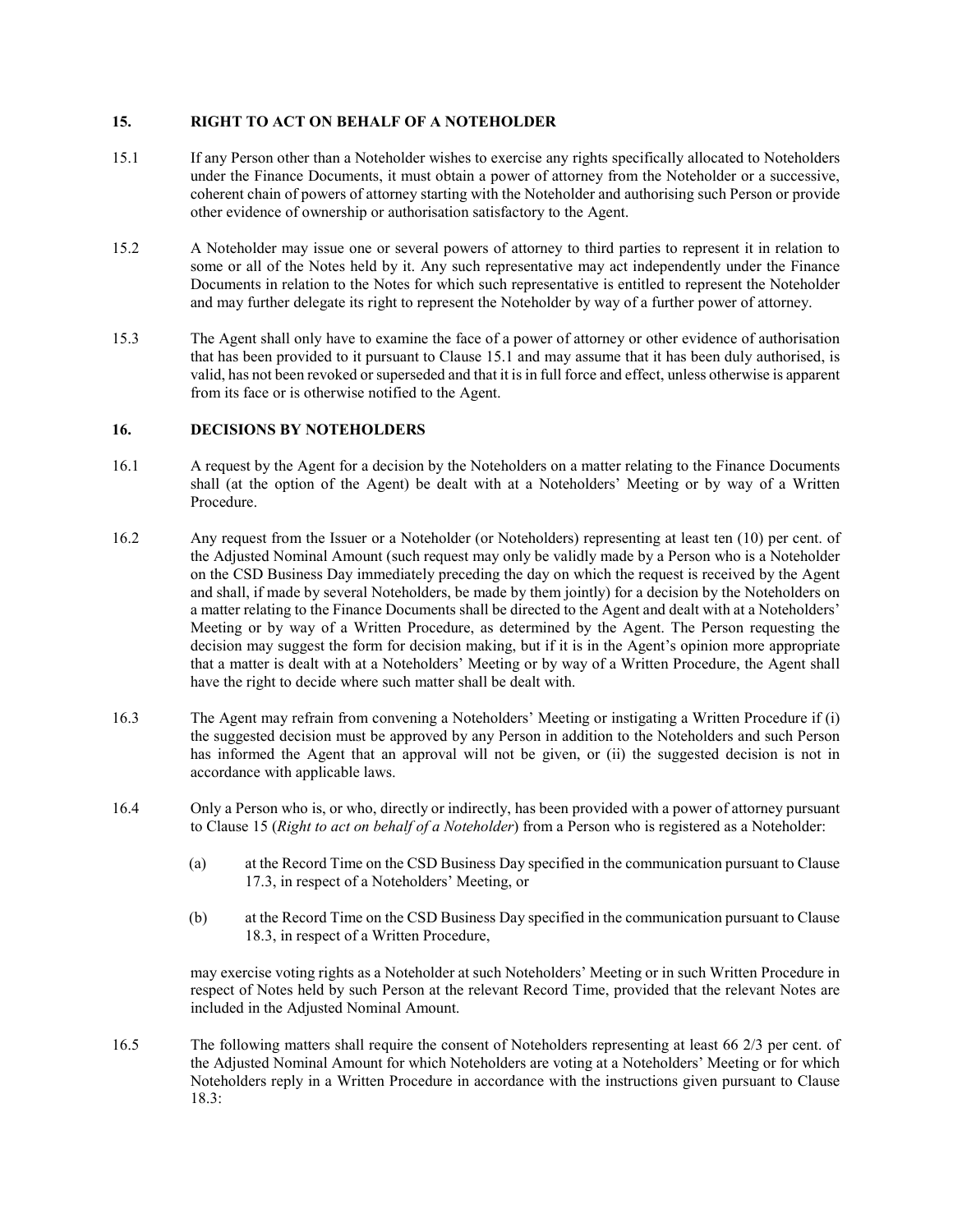- (a) the issue of any Subsequent Notes, if the total nominal amount of the Notes exceeds, or if such issue would cause the total nominal amount of the Notes to at any time exceed, EUR 80,000,000 (for the avoidance of doubt, for which consent shall be required at each occasion such Subsequent Notes are issued);
- (b) a change to the terms of any of Clause 2.1, and Clauses 2.5 and 2.7;
- (c) a reduction of the premium payable upon the redemption or repurchase of any Note pursuant to Clause 8 (*Redemption and repurchase of the Notes*);
- (d) a change to the Interest Rate or the Nominal Amount (other than as a result of an application of Clause 8 (*Redemption and Repurchase of the Notes*));
- (e) a change to the terms for the distribution of proceeds set out in Clause 14 (*Distribution of proceeds*);
- (f) a change to the terms dealing with the requirements for Noteholders' consent set out in this Clause 16;
- (g) a change of issuer, an extension of the tenor of the Notes or any delay of the due date for payment of any principal or interest on the Notes;
- (h) a release of the Transaction Security, a Step-in Right, the Equity Undertaking or the Guarantee, except in accordance with the terms of the Security Documents and the Intercreditor Agreement;
- (i) a mandatory exchange of the Notes for other securities;
- (j) any amendment of the Intercreditor Agreement whereby the ranking of external debt of the Issuer and the priority of payments among such debt becomes less beneficial to the Noteholders than under the Intercreditor Agreement in force on the First Issue Date; and
- (k) early redemption of the Notes, other than upon an acceleration of the Notes pursuant to Clause 13 (*Acceleration of the Notes*) or as otherwise permitted or required by these Terms and Conditions.
- 16.6 Any matter not covered by Clause 16.5 shall require the consent of Noteholders representing more than 50 per cent. of the Adjusted Nominal Amount for which Noteholders are voting at a Noteholders' Meeting or for which Noteholders reply in a Written Procedure in accordance with the instructions given pursuant to Clause 18.3. This includes, but is not limited to, any amendment to, or waiver of, the terms of any Finance Document that does not require a higher majority (other than an amendment permitted pursuant to Clause 19.1(a) or (b)), an acceleration of the Notes, the exercise of any Step-in Right or the enforcement of any Transaction Security or Guarantee.
- 16.7 Quorum at a Noteholders' Meeting or in respect of a Written Procedure only exists if a Noteholder (or Noteholders) representing at least fifty (50) per cent. of the Adjusted Nominal Amount in case of a matter pursuant to Clause 16.5, and otherwise twenty (20) per cent. of the Adjusted Nominal Amount:
	- (a) if at a Noteholders' Meeting, attend the meeting in person or by telephone conference (or appear through duly authorised representatives); or
	- (b) if in respect of a Written Procedure, reply to the request.
- 16.8 If a quorum does not exist at a Noteholders' Meeting or in respect of a Written Procedure, the Agent or the Issuer shall convene a second Noteholders' Meeting (in accordance with Clause 17.1) or initiate a second Written Procedure (in accordance with Clause 18.1), as the case may be, provided that the relevant proposal has not been withdrawn by the Person(s) who initiated the procedure for Noteholders' consent.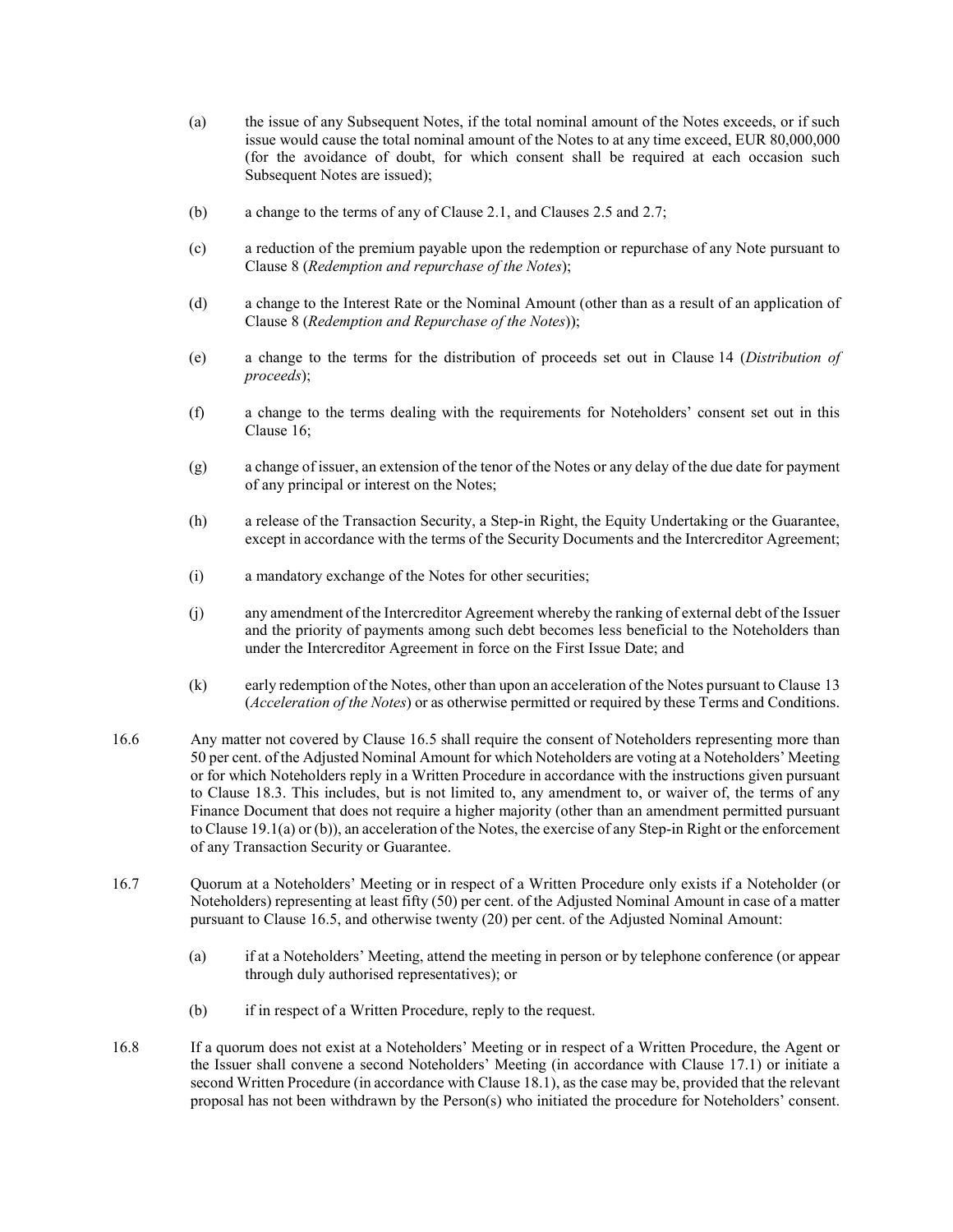The quorum requirement in Clause 16.7 shall not apply to such second Noteholders' Meeting or Written Procedure.

- 16.9 Any decision which extends or increases the obligations of the Issuer or the Agent, or limits, reduces or extinguishes the rights or benefits of the Issuer or the Agent, under the Finance Documents shall be subject to the Issuer's or the Agent's consent, as applicable.
- 16.10 The Issuer may not, directly or indirectly, pay or cause to be paid any consideration to or for the benefit of any Noteholder for or as inducement to any consent under these Terms and Conditions, unless such consideration is offered to all Noteholders that consent at the relevant Noteholders' Meeeting or in a Written Procedure within the time period stipulated for the consideration to be payable or the time period for replies in the Written Procedure, as the case may be.
- 16.11 A matter decided at a duly convened and held Noteholders' Meeting or by way of a Written Procedure is binding on all Noteholders, irrespective of them being present or represented at the Noteholders' Meeting or responding in the Written Procedure.
- 16.12 All costs and expenses incurred by the Issuer or the Agent for the purpose of convening a Noteholders' Meeting or for the purpose of carrying out a Written Procedure, including reasonable fees to the Agent, shall be paid by the Issuer.
- 16.13 If a decision is to be taken by the Noteholders on a matter relating to the Finance Documents, the Issuer shall promptly at the request of the Agent provide the Agent with a certificate specifying the number of Notes owned by the Issuer, irrespective of whether such Person is directly registered as owner of such Notes. The Agent shall not be responsible for the accuracy of such certificate or otherwise be responsible for determining whether a Note is owned by the Issuer.
- 16.14 Information about decisions taken at a Noteholders' Meeting or by way of a Written Procedure shall promptly be sent by notice to the Noteholders and published on the websites of the Issuer and the Agent, provided that a failure to do so shall not invalidate any decision made or voting result achieved. The minutes from the relevant Noteholders' Meeting or Written Procedure shall at the request of a Noteholder be sent to it by the Issuer or the Agent, as applicable.

## **17. NOTEHOLDERS' MEETING**

- 17.1 The Agent shall convene a Noteholders' Meeting by sending a notice thereof to the CSD and each Noteholder no later than five (5) CSD Business Days after receipt of a valid request from the Issuer or the Noteholder(s) (or such later date as may be necessary for technical or administrative reasons).
- 17.2 Should the Issuer want to replace the Agent, it may convene a Noteholders' Meeting in accordance with Clause 17.1 with a copy to the Agent. After a request from the Noteholders pursuant to Clause 20.4.4, the Issuer shall no later than five (5) CSD Business Days after receipt of such request (or such later date as may be necessary for technical or administrative reasons) convene a Noteholders' Meeting in accordance with Clause 17.1.
- 17.3 The notice pursuant to Clause 17.1 shall include (i) time for the meeting, (ii) place for the meeting, (iii) agenda for the meeting (including each request for a decision by the Noteholders), (iv) a specification of the CSD Business Day at the end of which a Person must be registered as a Noteholder in order to be entitled to exercise voting rights at the meeting and (v) a form of power of attorney. Only matters that have been included in the notice may be resolved upon at the Noteholders' Meeting. Should prior notification by the Noteholders be required in order to attend the Noteholders' Meeting, such requirement shall be included in the notice.
- 17.4 The Noteholders' Meeting shall be held no earlier than ten (10) CSD Business Days and no later than thirty (30) CSD Business Days from the date of the notice.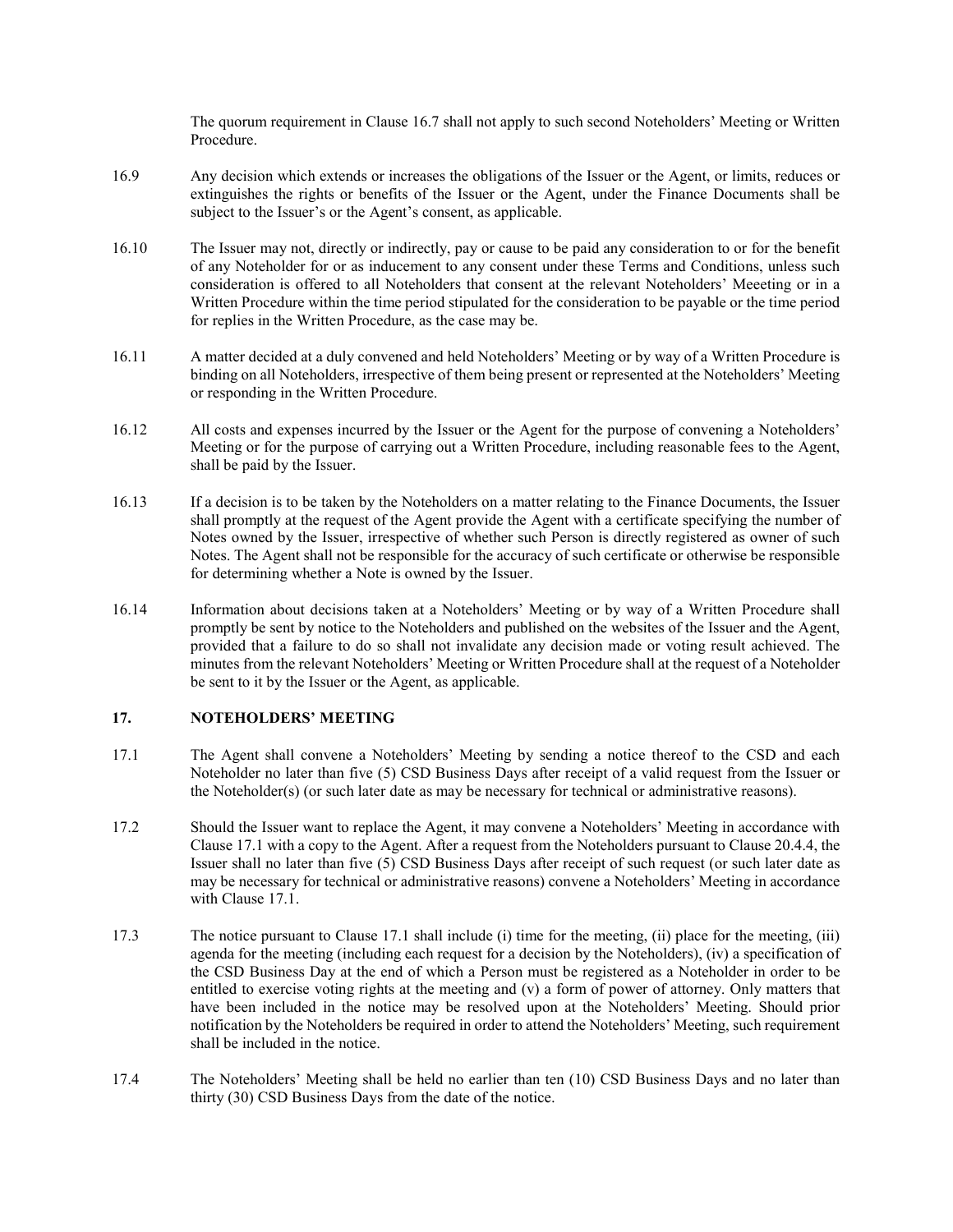17.5 Without amending or varying these Terms and Conditions, the Agent may prescribe such further regulations regarding the convening and holding of a Noteholders' Meeting as the Agent may deem appropriate.

### **18. WRITTEN PROCEDURE**

- 18.1 The Agent shall instigate a Written Procedure no later than five (5) CSD Business Days after receipt of a valid request from the Issuer or the Noteholder(s) (or such later date as may be necessary for technical or administrative reasons) by sending a communication to the CSD and each Person who is registered as a Noteholder at the Record Time prior to the date on which the communication is sent.
- 18.2 Should the Issuer want to replace the Agent, it may send a communication in accordance with Clause 18.1 to each Noteholder with a copy to the Agent.
- 18.3 A communication pursuant to Clause 18.1 shall include (i) each request for a decision by the Noteholders, (ii) a description of the reasons for each request, (iii) a specification of the CSD Business Day at the end of which a Person must be registered as a Noteholder in order to be entitled to exercise voting rights, (iv) instructions and directions on where to receive a form for replying to the request (such form to include an option to vote yes or no for each request) as well as a form of power of attorney, and  $(v)$  the stipulated time period within which the Noteholder must reply to the request (such time period to last at least fifteen (15) CSD Business Days from the communication pursuant to Clause 18.1). If the voting is to be made electronically, instructions for such voting shall be included in the communication.
- 18.4 When a consent from the Noteholders representing the requisite majority of the total Adjusted Nominal Amount pursuant to Clauses 16.5 or 16.6 has been received in a Written Procedure, the relevant decision shall be deemed to be adopted pursuant to Clause 16.5 or 16.6, as the case may be, even if the time period for replies in the Written Procedure has not yet expired.

#### **19. AMENDMENTS AND WAIVERS**

- 19.1 Subject to the terms of the Intercreditor Agreement, the Issuer and the Agent (acting on behalf of the Noteholders) may agree to amend the Finance Documents or waive a past default or anticipated failure to comply with any provision in a Finance Document, provided that:
	- (a) such amendment or waiver is not detrimental to the interest of the Noteholders in any material respect, or is made solely for the purpose of rectifying obvious errors and mistakes;
	- (b) such amendment or waiver is required by applicable law, a court ruling or a decision by a relevant authority; or
	- (c) such amendment or waiver has been duly approved by the Noteholders in accordance with Clause 16 (*Decisions by Noteholders*).
- 19.2 The consent of the Noteholders is not necessary to approve the particular form of any amendment to the Finance Documents. It is sufficient if such consent approves the substance of the amendment.
- 19.3 The Agent shall promptly notify the Noteholders of any amendments or waivers made in accordance with Clause 19.1, setting out the date from which the amendment or waiver will be effective, and ensure that any amendments to the Finance Documents are published in the manner stipulated in Clause 10.3 (*Publication of Finance Documents*). The Issuer shall ensure that any amendments to these Terms and Conditions are duly registered with the CSD and each other relevant organisation or authority.
- 19.4 An amendment to the Finance Documents shall take effect on the date determined by the Noteholders Meeting, in the Written Procedure or by the Agent, as the case may be.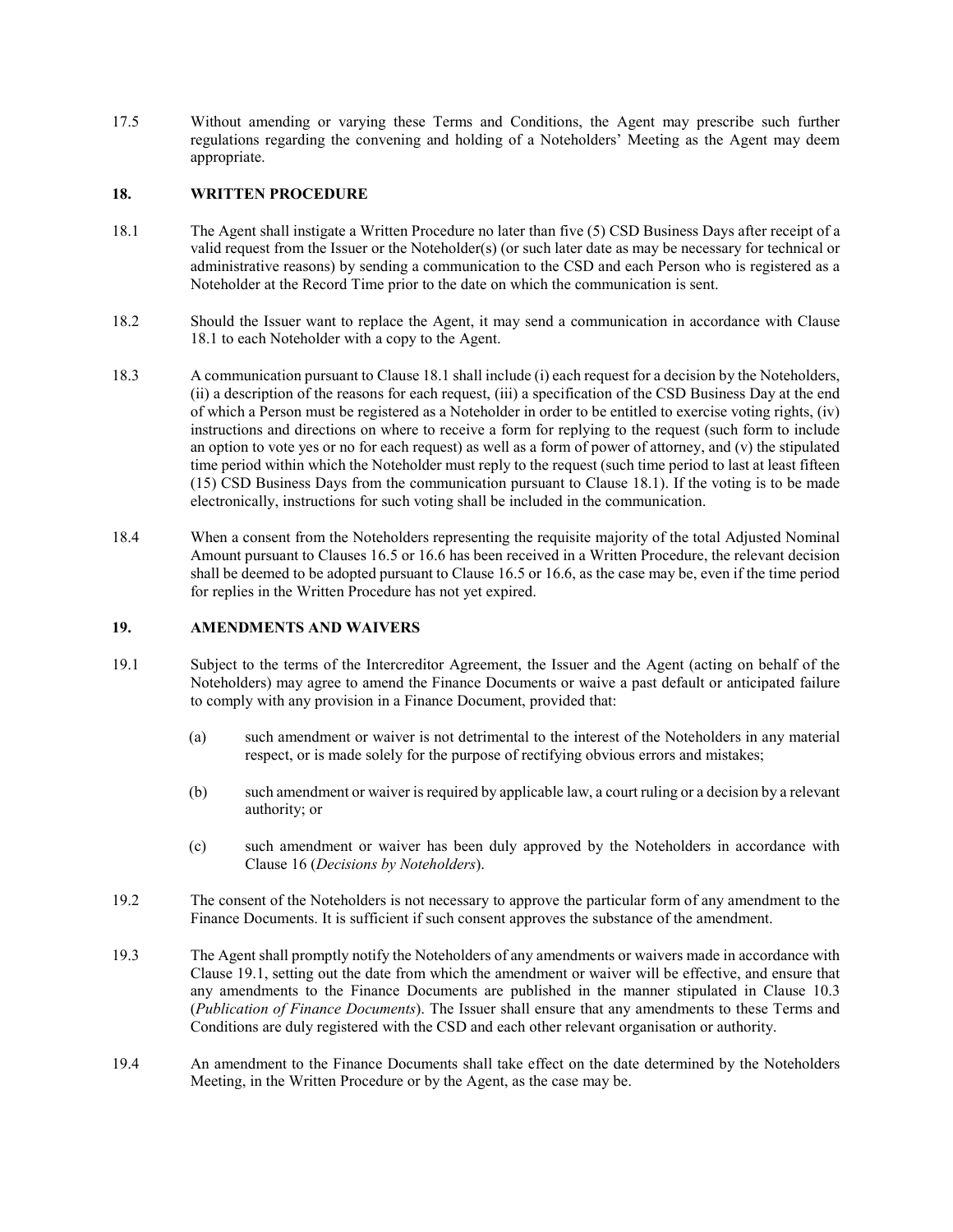## **20. APPOINTMENT AND REPLACEMENT OF THE AGENT**

## **20.1 Appointment of Agent**

- 20.1.1 By subscribing for Notes, each initial Noteholder, and, by acquiring Notes, each subsequent Noteholder:
	- (a) agrees to and accepts the appointment of the Agent to act as its agent and representative under the Act on Noteholders' Agent in all matters relating to the Notes and the Finance Documents, and authorises the Agent to act on its behalf (without first having to obtain its consent, unless such consent is specifically required by these Terms and Conditions) in any legal or arbitration proceedings relating to the Notes held by such Noteholder and to exercise such rights, powers, authorities and discretions as are specifically delegated to the Agent by the Act on Noteholders' Agent, these Terms and Conditions and the Intercreditor Agreement together with all such rights, powers, authorities and discretions as are incidental thereto;
	- (b) agrees to and accepts that, upon the Agent delivering an acceleration notice in accordance with Clause 13.1, it will be considered to have irrevocably transferred to the Agent all its procedural rights and legal authority to claim and collect any and all receivables under the Notes and to receive any funds in respect of the Notes as a result of which transfer, the Agent shall be irrevocably entitled to take all such action in its own name but on behalf of and for the benefit of each Noteholder (at the expense of the Noteholders);
	- (c) confirms the appointment under the Intercreditor Agreement of the Security Agent to act as its agent in all matters relating to the Transaction Security, the Step-in Rights and the Guarantee, including any legal or arbitration proceeding relating to the perfection, preservation, protection or enforcement of the Transaction Security and the Guarantee and the exercise of the Step-in Rights and acknowledges and agrees that the rights, obligations, role of and limitations of liability for the Security Agent is further regulated in the Intercreditor Agreement and the Security Documents; and
	- (d) agrees to and accepts that, upon the Transaction Security or the Guarantee having become enforceable or any Step-in Right exercisable pursuant to the terms of the Intercreditor Agreement, the Direct Agreement and/or the Security Documents, it will be considered to have irrevocably transferred to the Security Agent all its procedural rights and legal authority to claim and collect any and all receivables under the Notes, and to have irrevocably transferred to the Security Agent all its procedural rights and legal authority to enforce any Transaction Security or Guarantee and to receive any funds in respect of the Notes or under the Security Documents and to exercise any Step-in Right as a result of which transfer, the Security Agent shall be irrevocably entitled to take all such action in its own name but on behalf of and for the benefit of each Noteholder (at the expense of the Noteholders).
- 20.1.2 Each Noteholder shall immediately upon request provide the Agent and the Security Agent with any such documents (in form and substance satisfactory to the Agent or the Security Agent, as applicable) that the Agent or the Security Agent (as applicable) deems necessary for the purpose of exercising its rights and/or carrying out its duties under the Finance Documents. Neither the Agent nor the Security Agent is under any obligation to represent a Noteholder which does not comply with such request if due to such failure the Agent or the Security Agent (as applicable) is unable to represent such Noteholder.
- 20.1.3 The Issuer shall promptly upon request provide the Agent with any documents and other assistance (in form and substance satisfactory to the Agent), that the Agent deems necessary for the purpose of exercising its rights and/or carrying out its duties under the Finance Documents.
- 20.1.4 The Agent is entitled to fees for its work and to be indemnified for costs, losses and liabilities on the terms set out in the Finance Documents and the Agency Agreement and the Agent's obligations as Agent under the Finance Documents are conditioned upon the due payment of such fees and indemnifications.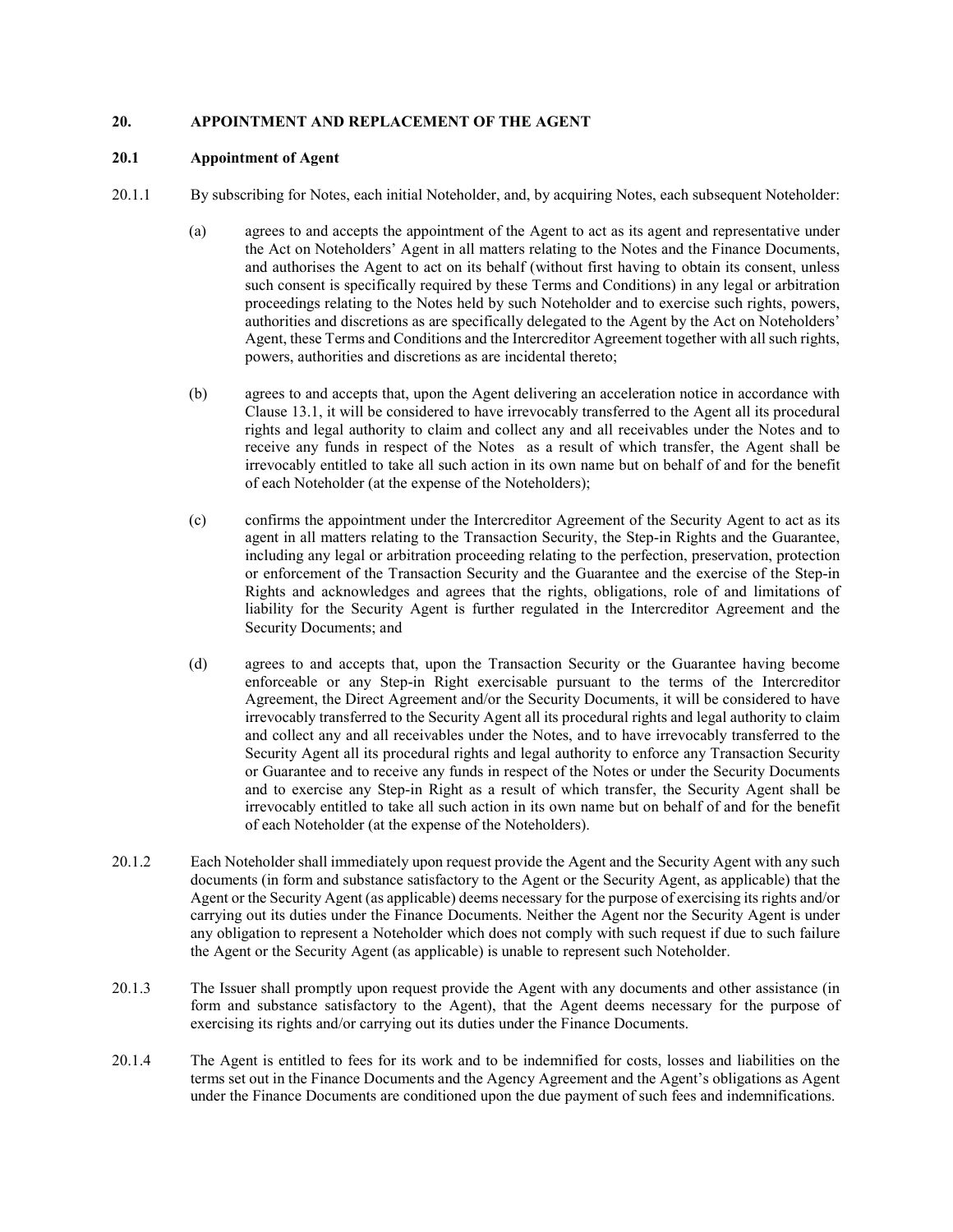20.1.5 The Agent may act as agent or other representative for several issues of securities issued by or relating to the Issuer notwithstanding potential conflicts of interest.

#### **20.2 Duties of the Agent**

- 20.2.1 The Agent shall represent the Noteholders in accordance with the Finance Documents. Except as specified in Clause 4 (*Conditions for disbursement*), the Agent is not responsible for the execution or enforceability of the Finance Documents.
- 20.2.2 When acting in accordance with the Finance Documents, the Agent is always acting with binding effect on behalf of the Noteholders. The Agent shall carry out its duties under the Finance Documents in a reasonable, proficient and professional manner, with reasonable care and skill.
- 20.2.3 The Agent shall monitor the compliance by the Issuer with its obligations under the Finance Documents on the basis of information made available to it pursuant to the Finance Documents or received from a Noteholder. The Agent is not obligated to assess the Issuer's financial situation other than as expressly set out in these Terms and Conditions.
- 20.2.4 The Agent is entitled to take any step it in its sole discretion considers necessary or advisable to protect the rights of the Noteholders pursuant to these Terms and Conditions.
- 20.2.5 The Agent is entitled to delegate its duties to other professional parties, but the Agent shall remain liable for the actions of such parties under the Finance Documents.
- 20.2.6 The Agent shall treat all Noteholders equally and, when acting pursuant to the Finance Documents, act with regard only to the interests of the Noteholders and shall not be required to have regard to the interests or to act upon or comply with any direction or request of any other Person, other than as explicitly stated in the Finance Documents.
- 20.2.7 The Agent is entitled to engage external experts when carrying out its duties under the Finance Documents. The Issuer shall on demand by the Agent pay all costs reasonably incurred for external experts engaged after the occurrence of an Event of Default, or for the purpose of investigating or considering (i) an event or circumstance which the Agent reasonably believes is or may lead to an Event of Default or (ii) a matter relating to the Issuer which the Agent reasonably believes may be detrimental to the interests of the Noteholders under the Finance Documents. Any compensation for damages or other recoveries received by the Agent from external experts engaged by it for the purpose of carrying out its duties under the Finance Documents shall be distributed in accordance with Clause 14 (*Distribution of proceeds*).
- 20.2.8 Notwithstanding any other provision of the Finance Documents to the contrary, the Agent is not obliged to do or omit to do anything if it would or might in its reasonable opinion constitute a breach of any law or regulation.
- 20.2.9 If in the Agent's reasonable opinion the cost, loss or liability which it may incur (including reasonable fees to the Agent) in complying with instructions of the Noteholders, or taking any action at its own initiative, will not be covered by the Issuer, the Agent may refrain from acting in accordance with such instructions, or taking such action, until it has received such funding or indemnities (or adequate Security has been provided therefore) as it may reasonably require.
- 20.2.10 The Agent shall give a notice to the Noteholders (i) before it ceases to perform its obligations under the Finance Documents by reason of the non-payment by the Issuer of any fee or indemnity due to the Agent under the Finance Documents or the Agency Agreement or (ii) if it refrains from acting for any reason described in Clause 20.2.9.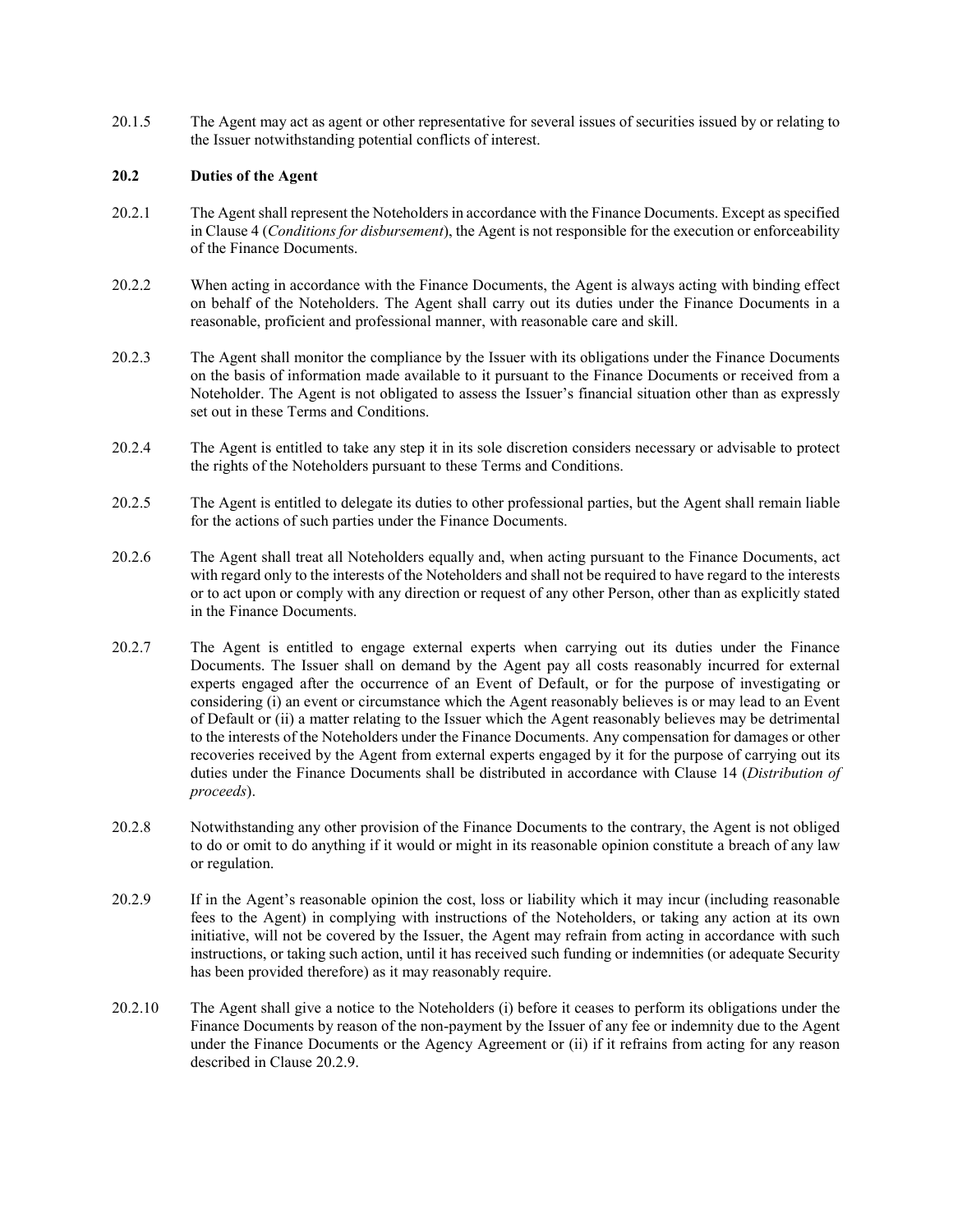## **20.3 Limited liability for the Agent**

- 20.3.1 The Agent will not be liable to the Noteholders for damage or loss caused by any action taken or omitted by it under or in connection with any Finance Document, unless directly caused by its negligence or wilful misconduct. The Agent shall never be responsible for indirect loss.
- 20.3.2 The Agent shall not be considered to have acted negligently if it has acted in accordance with advice from or opinions of reputable external experts engaged by the Agent or if the Agent has acted with reasonable care in a situation when the Agent considers that it is detrimental to the interests of the Noteholders to delay the action in order to first obtain instructions from the Noteholders.
- 20.3.3 The Agent shall not be liable for any delay (or any related consequences) in crediting an account with an amount required pursuant to the Finance Documents to be paid by the Agent to the Noteholders, provided that the Agent has taken all necessary steps as soon as reasonably practicable to comply with the regulations or operating procedures of any recognised clearing or settlement system used by the Agent for that purpose.
- 20.3.4 The Agent shall have no liability to the Noteholders for damage caused by the Agent acting in accordance with instructions of the Noteholders given in accordance with Clause 16 (*Decisions by Noteholders*) or a demand by Noteholders given pursuant to Clause 13.1.
- 20.3.5 Any liability towards the Issuer which is incurred by the Agent in acting under, or in relation to, the Finance Documents shall not be subject to set-off against the obligations of the Issuer to the Noteholders under the Finance Documents.

## **20.4 Replacement of the Agent**

- 20.4.1 Subject to Clause 20.4.7, the Agent may resign by giving notice to the Issuer and the Noteholders, in which case the Noteholders shall in consultation with the Issuer appoint a successor Agent at a Noteholders' Meeting convened by the retiring Agent or by way of a Written Procedure initiated by the retiring Agent.
- 20.4.2 Subject to Clause 20.4.7, if the Agent is Insolvent, the Agent shall be deemed to resign as Agent and the Issuer shall within ten (10) CSD Business Days appoint a successor Agent.
- 20.4.3 Any successor Agent appointed pursuant to this Clause 20.4 must be an independent financial institution or other reputable company which regularly acts as agent under debt issuances.
- 20.4.4 A Noteholder (or Noteholders) representing at least ten (10) per cent. of the Adjusted Nominal Amount may, by notice to the Issuer (such notice may only be validly given by a Person who is a Noteholder at the end of the CSD Business Day on which the notice is received by the Issuer and shall, if given by several Noteholders, be given by them jointly), require that a Noteholders' Meeting is held for the purpose of dismissing the Agent and appointing a new Agent. The Issuer may, at a Noteholders' Meeting convened by it or by way of a Written Procedure initiated by it, propose to the Noteholders that the Agent be dismissed and a new Agent appointed.
- 20.4.5 If the Noteholders have not appointed a successor Agent within ninety (90) days after (i) the earlier of the notice of resignation was given or the resignation otherwise took place or (ii) the Agent was dismissed through a decision by the Noteholders, the Issuer shall appoint a successor Agent.
- 20.4.6 The retiring Agent shall, at its own cost, make available to the successor Agent such documents and records and provide such assistance as the successor Agent may reasonably request for the purposes of performing its functions as Agent under the Finance Documents.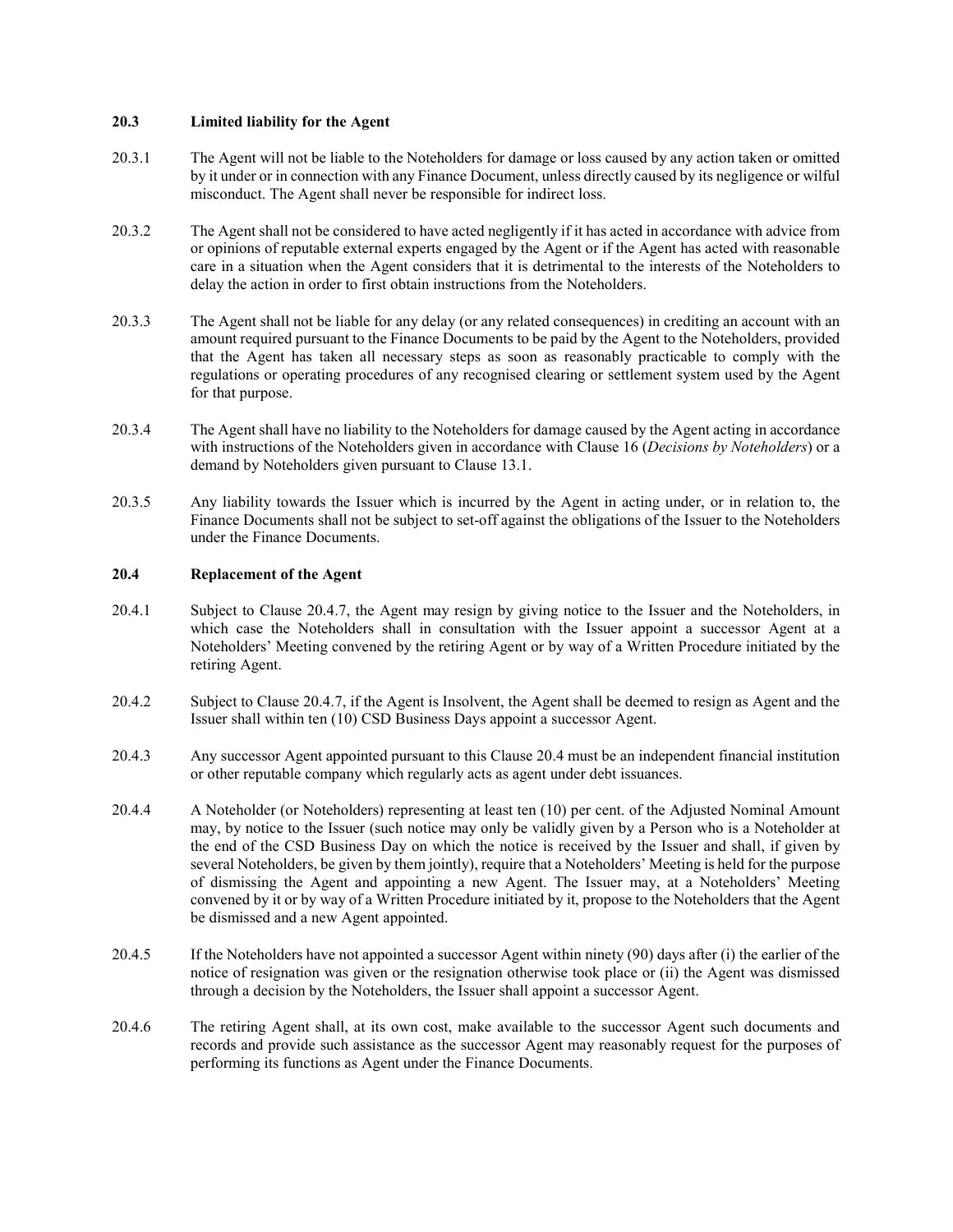- 20.4.7 The Agent's resignation or dismissal shall only take effect upon the appointment of a successor Agent and acceptance by such successor Agent of such appointment and the execution of all necessary documentation to effectively substitute the retiring Agent.
- 20.4.8 Upon the appointment of a successor, the retiring Agent shall be discharged from any further obligation in respect of the Finance Documents but shall, in respect of any action which it took or failed to take whilst acting as Agent, (a) remain entitled to the benefit of the Finance Documents and (b) remain liable under the Finance Documents. Its successor, the Issuer and each of the Noteholders shall have the same rights and obligations amongst themselves under the Finance Documents as they would have had if such successor had been the original Agent.
- 20.4.9 In the event that there is a change of the Agent in accordance with this Clause 20.4, the Issuer shall execute such documents and take such actions as the new Agent may reasonably require for the purpose of vesting in such new Agent the rights, powers and obligation of the Agent and releasing the retiring Agent from its further obligations under the Finance Documents and the Agency Agreement. Unless the Issuer and the new Agent agree otherwise, the new Agent shall be entitled to the same fees and the same indemnities as the retiring Agent.

## **21. NO DIRECT ACTIONS BY NOTEHOLDERS**

- 21.1 A Noteholder may not take any steps whatsoever against the Issuer or with respect to the Transaction Security or the Guarantee to enforce or recover any amount due or owing to it pursuant to the Finance Documents or to exercise any Step-in Right, or to initiate, support or procure the winding-up, dissolution, liquidation, company reorganisation (Fin: *yrityssaneeraus*) or bankruptcy (Fin: *konkurssi*) (or its equivalent in any other jurisdiction) of the Issuer in relation to any of the obligations of the Issuer under the Finance Documents.
- 21.2 Clause 21.1 shall not apply if:
	- (a) the Agent has been instructed by the Noteholders in accordance with the Finance Documents to take any of the actions referred to in Clause 21.1 but fails for any reason to take, or is unable to take (for any reason other than a failure by a Noteholder to provide documents in accordance with Clause 20.1.2), such actions within a reasonable period of time and such failure or inability is continuing. However, if the failure to take such actions is caused by the non-payment by the Issuer of any fee or indemnity due to the Agent under the Finance Documents or the Agency Agreement or by any reason described in Clause 20.2.9, such failure must continue for at least forty (40) CSD Business Days after notice pursuant to Clause 20.2.10 before a Noteholder may take any action referred to in Clause 21.1; and
	- (b) the Noteholders have resolved pursuant to these Terms and Conditions that, upon the occurrence of a failure by the Agent referred to in (a) above, a Noteholder shall have the right to take any action referred to in Clause 21.1 or the Security Agent has been instructed by the Instructing Party in accordance with the Intercreditor Agreement to take any of the actions referred to in Clause 21.1 in accordance with the Intercreditor Agreement to enforce the Transaction Security or the Guarantee, or exercising any Step-in Right, but is legally unable to take such enforcement actions,

in each case if and only to the extent permitted pursuant to the terms of the Intercreditor Agreement.

21.3 The provisions of Clause 21.1 shall not in any way limit an individual Noteholder's right to claim and enforce payments which are due to it under Clause 8.5 (*Mandatory repurchase due to a Change of Control Event (put option)*) or other payments which are due by the Issuer to some but not all Noteholders.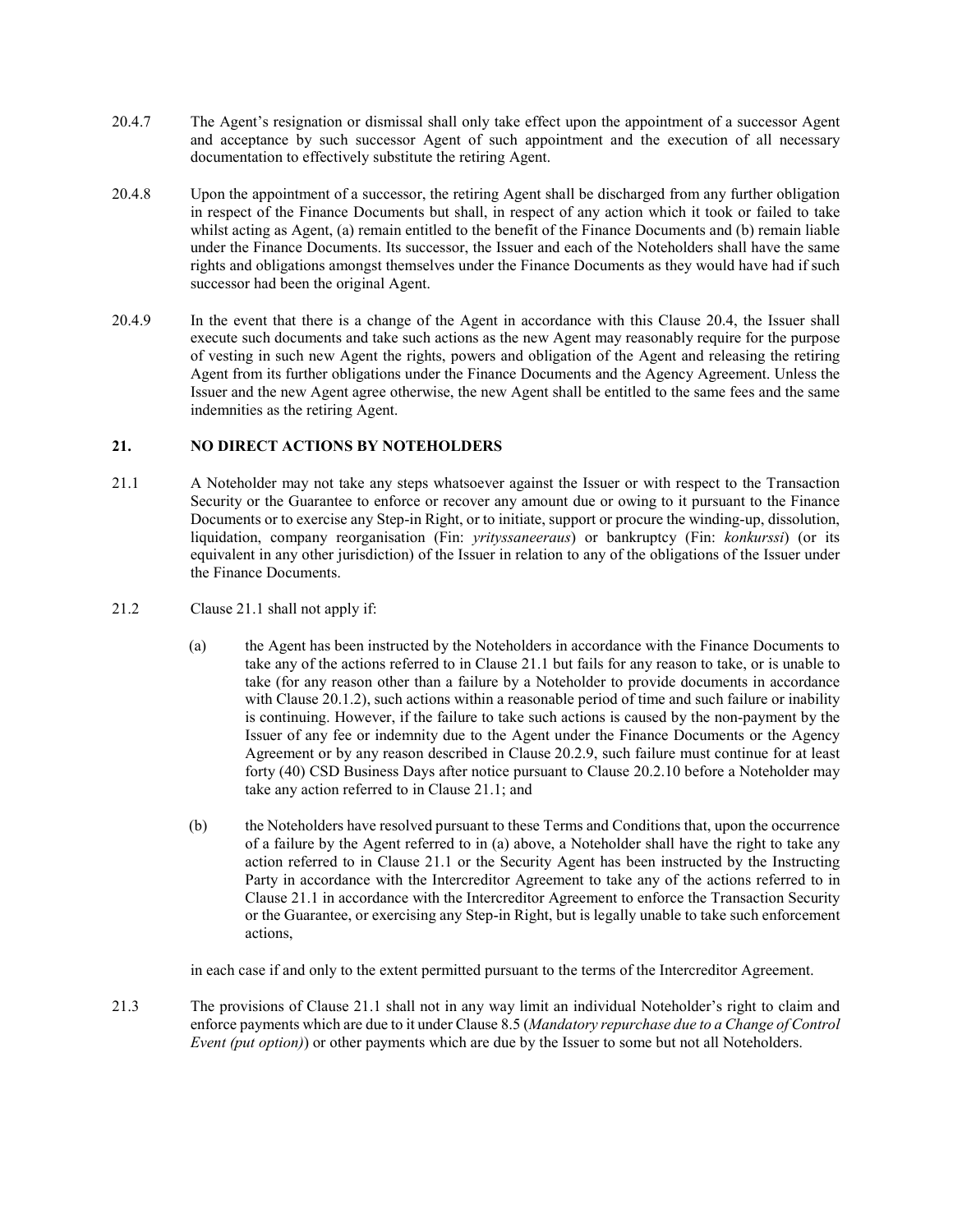## **22. PRESCRIPTION**

- 22.1 The right to receive payment of the principal of or interest on the Notes shall be prescribed and become void three (3) years from the date on which such payment became due.
- 22.2 If a limitation period is duly interrupted in accordance with the Finnish Act on Limitations (Fin: *Laki velan vanhentumisesta* 728/2003, as amended), a new limitation period of at least three (3) years will commence.

## **23. NOTICES AND PRESS RELEASES**

## **23.1 Notices**

- 23.1.1 Any notice or other communication to be made under or in connection with the Finance Document:
	- (a) if to the Agent, shall be given at the address specified on its website www.nordictrustee.com on the CSD Business Day prior to dispatch;
	- (b) if to the Issuing Agent, shall be given at the following address: Satamaradankatu 5, 00020 Nordea, Helsinki, Finland, custody.thy@nordea.com;
	- (c) if to the Security Agent, shall be given at the address specified in the Intercreditor Agreement;
	- (d) if to the Issuer, shall be given at the address registered with the Finnish Trade Register on the CSD Business Day prior to dispatch; and
	- (e) if to the Noteholders, shall be given at their addresses as registered with the CSD, at the Record Time prior to dispatch, and by either courier delivery or letter for all Noteholders. A Notice to the Noteholders shall also be published on the websites of the Issuer and the Agent.
- 23.1.2 Any notice or other communication made by a Person to another under or in connection with the Finance Documents shall be in English and sent by way of courier, e-mail, personal delivery or letter and will become effective, in the case of courier or personal delivery, when it has been left at the address specified in Clause 23.1.1 or, in the case of letter, three (3) CSD Business Days after being deposited postage prepaid in an envelope addressed to the address specified in Clause 23.1.1 or, in the case of e-mail, when actually received in a readable form.
- 23.1.3 Failure to send a notice or other communication to a Noteholder or any defect in it shall not affect its sufficiency with respect to other Noteholders.

### **24. PRIORITY OF THE SUPER SENIOR RCF**

The relationship between the Noteholders and the Super Senior RCF Creditors will be governed by the Intercreditor Agreement, which, among other things, will implement the following principles:

(a) *Priority of each Super Senior RCF in case of insolvency* 

In the case of insolvency of the Issuer, the Financial Indebtedness incurred by the Issuer under the Notes will be subordinated to the Financial Indebtedness owed by the Issuer under a Super Senior RCF.

(b) *Priority of the Super Senior RCF with respect to the Transaction Security* 

In the case of enforcement of the Transaction Security, any enforcement proceeds will first be applied towards payments of the Financial Indebtedness incurred by the Issuer under the Super Senior RCF and secondly towards payments under the Notes.